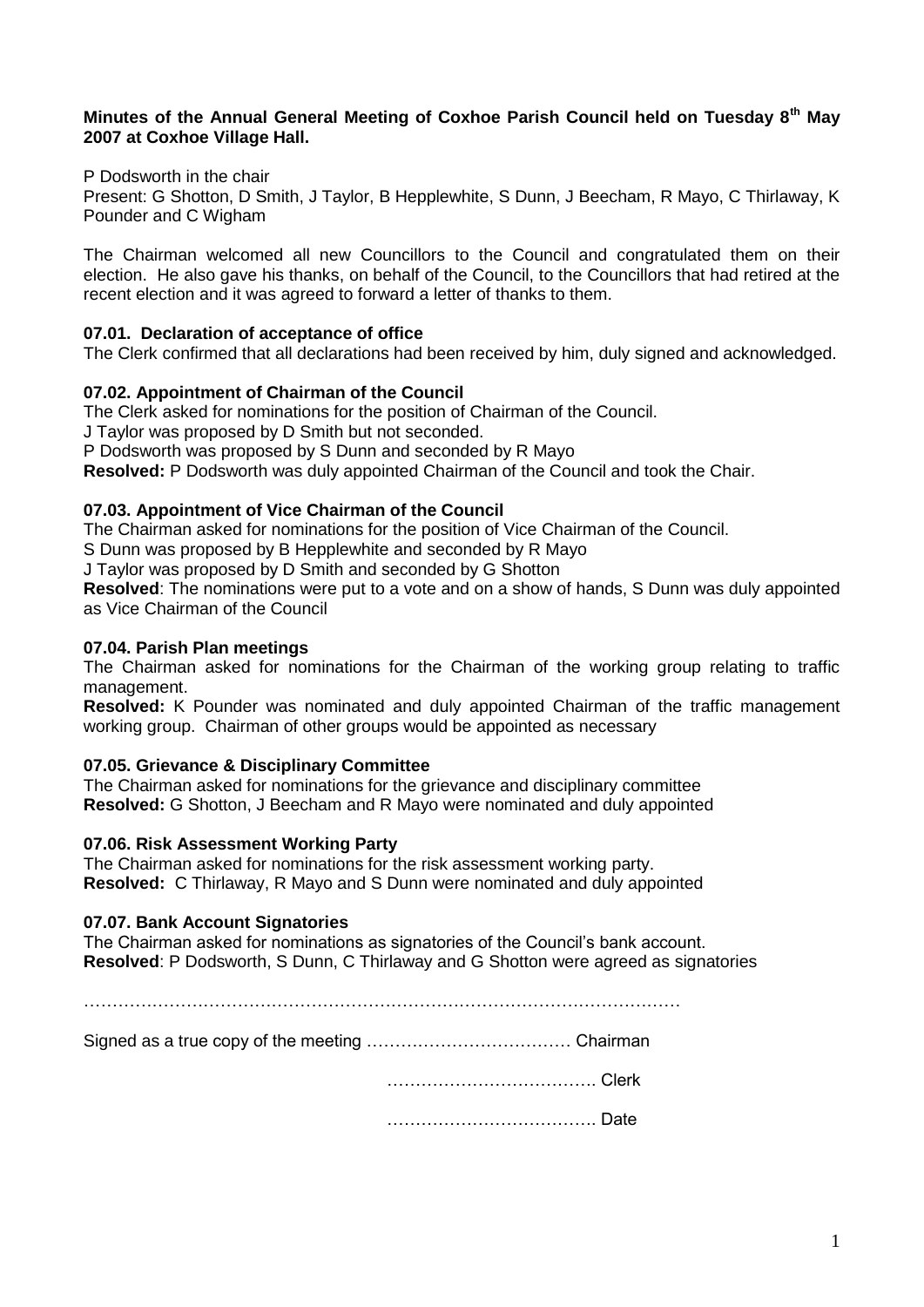### **Minutes of the Coxhoe Parish Council meeting held on Tuesday 8th May 2007 at Coxhoe Village Hall.**

P Dodsworth in the chair

**Present:** G Shotton, D Smith, J Taylor, B Hepplewhite, S Dunn, J Beecham, R Mayo, C Thirlaway, K Pounder and C Wigham

### **07.08. Minutes from Meeting held on 10th April 2007**

Minutes of the previous meeting were agreed and signed as a true record.

### **07.09. Police Report**

PC Ogilvie was unable to attend the meeting and the Clerk presented the report.

|                   | Rowdy Nuisance - 10 reported incidents in Coxhoe - 5 youth related, 2 dispute related, 3<br>disturbance related.                                                                                                               |
|-------------------|--------------------------------------------------------------------------------------------------------------------------------------------------------------------------------------------------------------------------------|
|                   | 5 reported incidents in Quarrington Hill – 4 neighbour related, 1 hoax<br>call                                                                                                                                                 |
| Vehicle Nuisance- | 1 reported incident in Coxhoe – motorbike related.                                                                                                                                                                             |
|                   | 1 reported incident in Quarrington Hill – motorbike related.                                                                                                                                                                   |
| Assault -         | 1 reported incident - assault at Front Street, Coxhoe on 22/04/07 -<br>enquiries ongoing, possible suspect                                                                                                                     |
| Theft -           | 1 reported incident – 12/04/07 – theft of money at Church Street,<br>Coxhoe – enquiries ongoing, named suspect                                                                                                                 |
| Burglary -        | 1 reported incident – 05/05/07 – gardening equipment and tools taken<br>from shed at The Grove.                                                                                                                                |
|                   | Criminal Damage $-3$ reported incidents $-21/04/07$ – damage to window at Church Street,<br>Coxhoe, 26/04/07 – damage to park bench at Coxhoe sports centre,<br>06/05/07 - damage to window at Front Street, Quarrington Hill. |
|                   | Concern was sympassed that a major mater insident at Quartination I lill had heap amitted                                                                                                                                      |

Concern was expressed that a major motor incident at Quarrington Hill had been omitted from the statistics

**Resolved**: that the details of the police report continue to be included in the minutes in full.

# **07.10. Points to Note**

The following details were noted:

# **a) Traffic management**

A letter of complaint had been received from Mr Hargreaves regarding the new parking layout at Vicarage Terrace. A site meeting had been arranged. A further complaint had been received verbally concerning the build out at Parsons Walk. Objections had been received from the Police concerning the Tarka scheme. No plans had yet been drawn up for Quarrington Hill. 5 Villages funding available each year and funding pattern could be revised. Local Area Programme funding was for 2009/10. External funding had been applied for to assist with cost of schemes.

# **b) Quarrington Hill Stones**

All details had been agreed and the stones were to be delivered on the  $8<sup>th</sup>$  May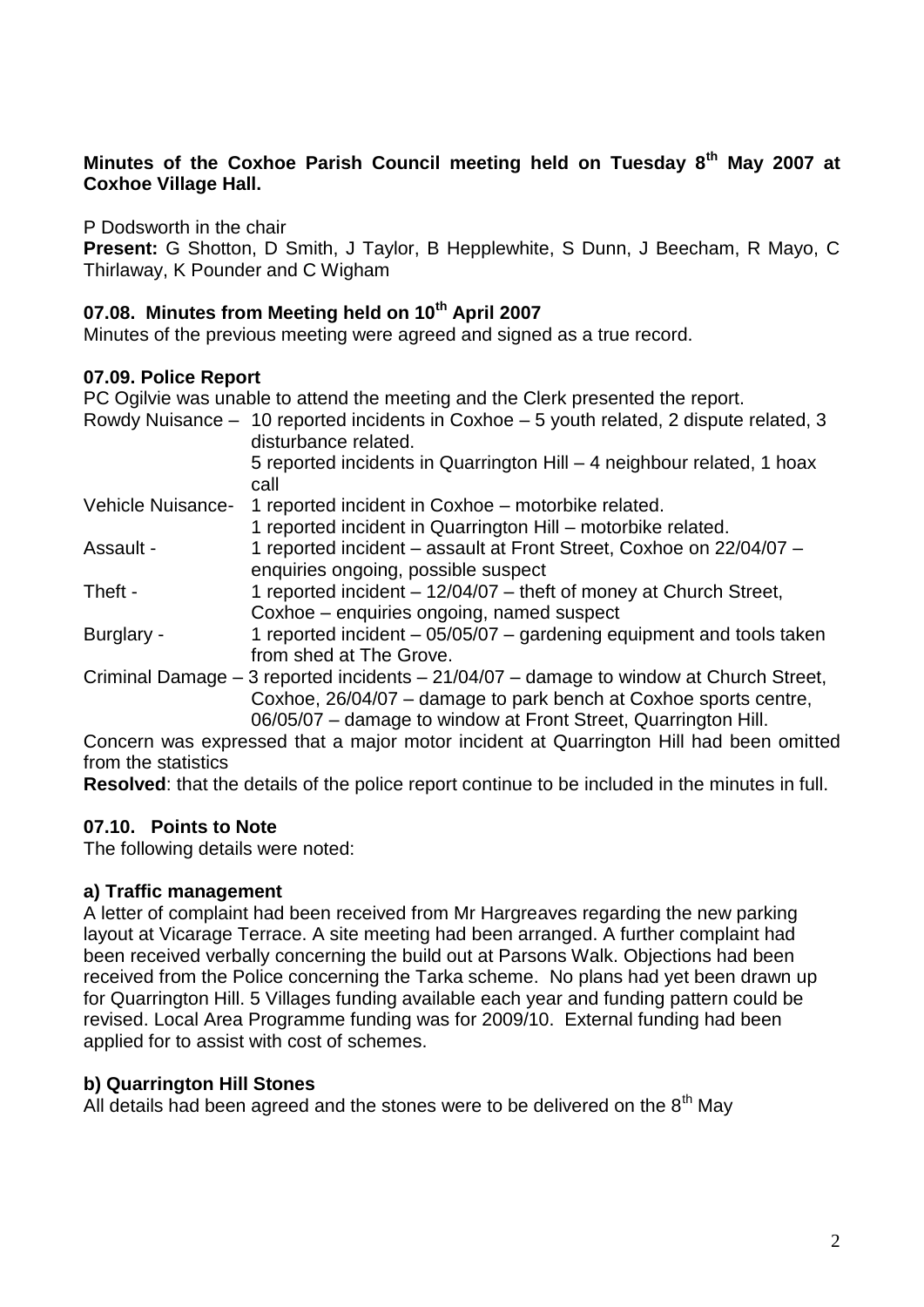# **c) Coxhoe Village Signs**

Funding had been made available externally and a meeting was required to agree the designs and exact locations of the signs

### d**) Hanging Baskets**

An order had been placed with Thinford Nurseries on the terms agreed in minute 313 and the baskets would be in place by the end of May

### **e) Village Clocks**

Details of the current maintenance contract were considered

**Resolved**: **a)** the traffic management details were noted. The Clerk to advise the County Council of similar schemes. Confirmation of funding for Quarrington Hill required. The complainant, concerning the Parsons Walk build out, was requested to put details of the complaint in writing. **e)** to look at alternative maintenance contractors

# **07.11. Correspondence**

The following correspondence was received and noted

### **a) Planning applications**

 i) Demolition of former picture house at The Avenue and erection of 5 no dwelling houses with associated access, parking and landscaping (revised and resubmitted).

 ii) Erection of two storey dwelling house incorporating attic accommodation at plot 4 Roslyn Mews, Coxhoe

 iii) Erection of two storey pitched roof dwelling house with detached garage at plot 2 Roslyn Mews, Coxhoe

 iv) Erection of 3m X 6m externally illuminated billboard on gable elevation of commercial premises, 16 commercial Road East, Coxhoe

# **b) Unitary Structure**

A letter had been received from Durham City Council inviting comments on the proposed unitary structure. A letter had been received from Durham County Council inviting the Clerk and Chairman to a meeting on the proposed unitary structure on  $2<sup>nd</sup>$  June.

# **c) Training**

Details had been received detailing a number of courses to be held over the summer on 'How to be a good councillor'

# **d) Society of Local Clerks**

A letter had been received concerning the membership of the Society and the need for up to date information.

#### **e) Durham Association News**

The latest copy of the above publication and an information leaflet on the new code of conduct were circulated

# **f) Informnorth**

A letter had been received from Horden Parish Council concerning provision of a selfdevelopment magazine available for £100 per year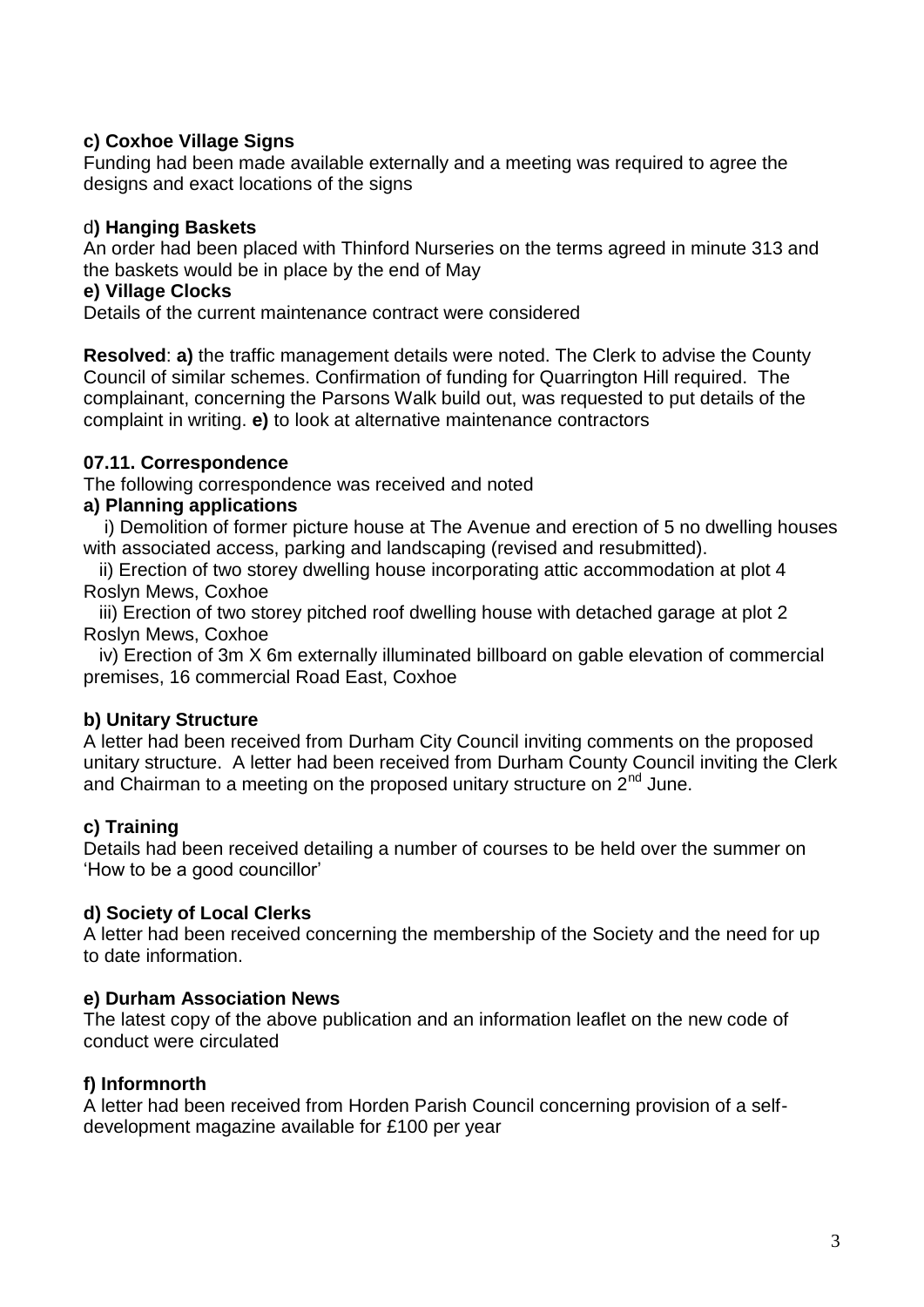# **g) Fairtrade Directory**

The first edition of the County Durham Fairtrade Magazine had been received and was circulated

# **h) No smoking**

A letter had been received from Coxhoe Village Hall Association reminding Members that the village hall and nearby vicinity would be a 'no smoking' area from July 2007

# **i) Communication Awards 2007**

Details had been received on these awards that related to websites, newsletters and annual reports

**Resolved: ai)** The application was agreed subject to concerns over access to front of development

**aiv)** the Council object to the proposal as it would be detrimental to the village environment.

**c)** The Clerk to enquire if the training courses could be held solely for the Parish Council and to determine the cost

**d)** The Clerk to join the Society of Local Clerks. The membership fee to be paid by the Parish Council

**i)** Consideration be given to entering the Coxhoe Chronicle and the Quarrington Hill Village Partnership newsletter for the communication awards

# **07.12. Reports of the Clerk**

The Clerk reported on a number of issues and the details were noted.

# **a) Possible sale of assets**

Councillor Smith declared an interest in this item and left the room and took no part in the discussion

A legal response had been received from NALC on the documents relating to the gardens in Sanderson Street, Coxhoe. A search through council minutes at the time of purchase and of land registry documents confirmed that the land was not purchased for the purpose of allotments. This being so consent would not be required from the Secretary of State for any proposed sale.

**Resolved:** the Clerk to approach the District Valuer to obtain a current value of the council's land in Sanderson Street, subject to a restriction on future development

# **b) Final Accounts 2006/07**

Details of the final account statements approved by minute 331 dated  $10<sup>th</sup>$  April 2007, including the balance sheet, bank reconciliation statement, income and expenditure account, and supporting financial statement were again circulated to all Members. The accounts had been audited, by the Internal Auditor, who had confirmed them as correct and had signed the relevant portion of the annual return. A report would follow. A copy of the annual return was circulated to each member.

**Resolved**: **i)** the final accounts, including the balance sheet, bank reconciliation statement, income and expenditure account, and supporting financial statement were again approved **ii)** the Internal Auditors approval of the accounts was noted and Mr G Bestford be appointed as Internal Auditor of the Council for a further year to include the 2007/08 accounts

**iii)** the statement of accounts for 2006/07 was approved by the Council and duly signed by the Chairman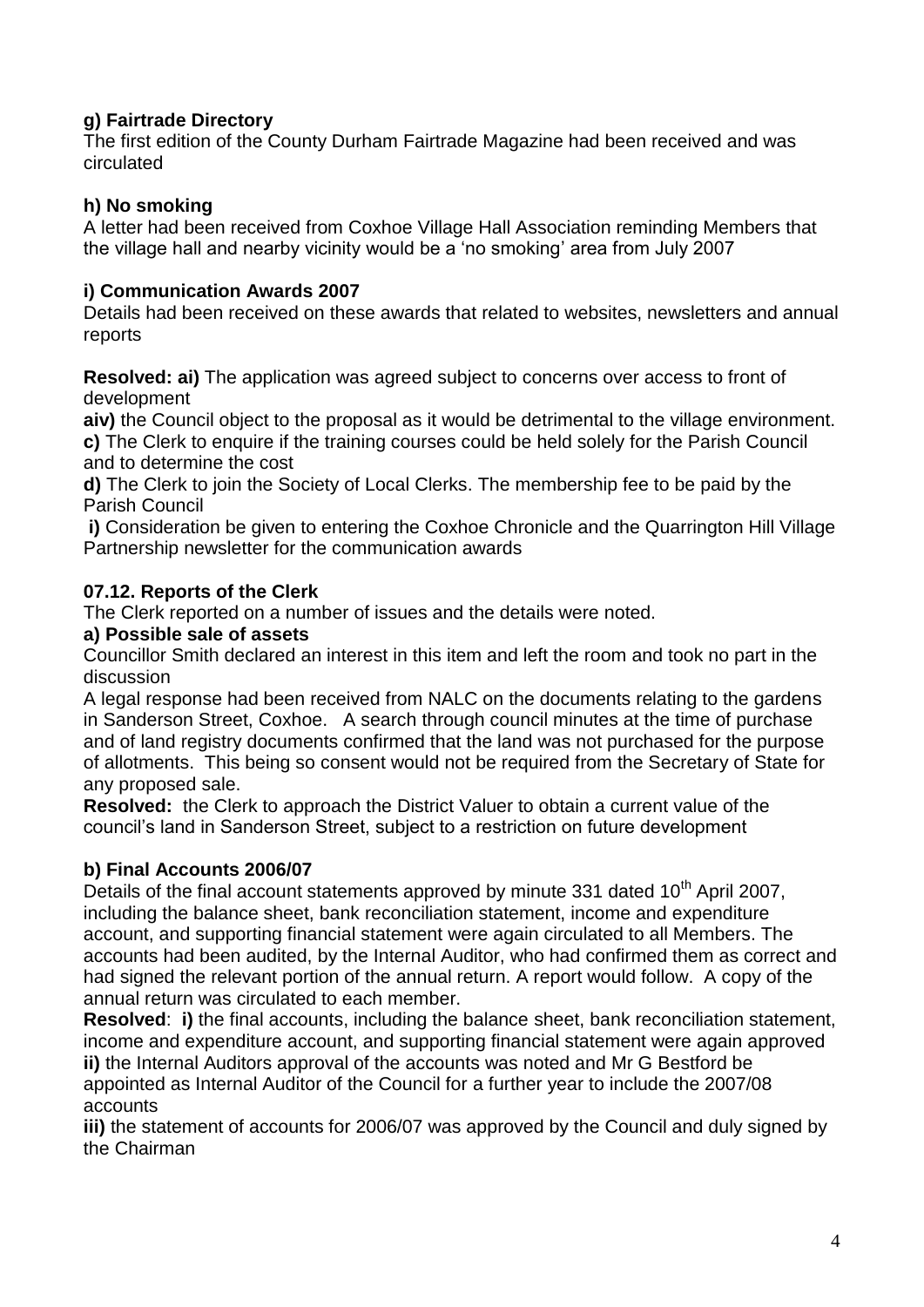**iv)** the annual governance statement was agreed by the Council and duly signed by the Chairman

# **c) Budget Statement**

The Clerk circulated details of the up to date budget position, including the monthly bank reconciliation

**Resolved**: the details were noted

# **07.13. Other Issues**

Councillors raised a number of other issues and the details were noted.

**a)** Further complaints had been received relating to lighting at the Co-op in Coxhoe.

**b)** Details had been received relating to further grants available for the planting of trees.

**c)** Extended newsletters were required for the next addition to accommodate the annual report and information on all Councillors.

**d)** Concern was raised over the inability to be able to put on girls sessions at Coxhoe Leisure Centre.

**e)** Keys were now required for the Village Hall for the Chairman and Vice Chairman in accordance with the licence agreement.

**f)** A request had been received for the Council to provide equipment and materials for the treatment of the fence at Sanderson Street.

**g)** The content of the agenda for future meetings was discussed.

**Resolved: a)** To write to the Manager at the Co-op to complain again about the lighting.

**c)** Funding is provided from reserves to meet any additional printing costs.

**d)** Members of the Parish Council would attend any meeting with the Leisure Service about youth sessions.

**e)** The Clerk to request the relevant keys from the Village Hall Association

**f)** This item be deferred until the next meeting

**g)** Monthly updates from Coxhoe Together and Quarrington Hill Village Partnership were to be included. A review of the Parish Plan and action plan was to be included on the agenda for June.

# **07.14. Accounts for Payment/Requests for Financial Assistance**

The Clerk detailed the accounts for payment and the following were approved:

| <b>Creditor</b>                                  | Reason                                                            | <b>Amount</b> | <b>Minute</b> |
|--------------------------------------------------|-------------------------------------------------------------------|---------------|---------------|
| Durham City District CVS Printing of newsletters |                                                                   | £375.00       | 204           |
| City of Durham                                   | Rent - Quarrington Hill allotments £50.00                         |               |               |
| <b>Durham Miners Gala</b>                        | Message of Support                                                | £35.00        | 318           |
| Fund (Section 137 discretionary payment)         |                                                                   |               |               |
|                                                  | Dunhouse Quarry Co Ltd Stones for Quarrington Hill signs £1527.50 |               | 205           |
| <b>TP Gardens</b>                                | <b>Grass cutting for April</b>                                    | £540.00       | 249           |
| N King                                           | Salary - April                                                    | £353.07       | 271           |
| P Taylor                                         | Concrete pads for signs                                           | £290.00       | 205           |
| <b>Quarrington Hill</b>                          | Hire of room for CAB sessions                                     | £120.00       |               |
| <b>Community Centre</b>                          |                                                                   |               |               |
|                                                  |                                                                   |               |               |
| Signed as a true cony of the meeting             |                                                                   | Chairman      |               |

Signed as a true copy of the meeting ……………………………… Chairman

………………………………. Clerk

(Pages 2 – 5 inclusive) ………………………………. Date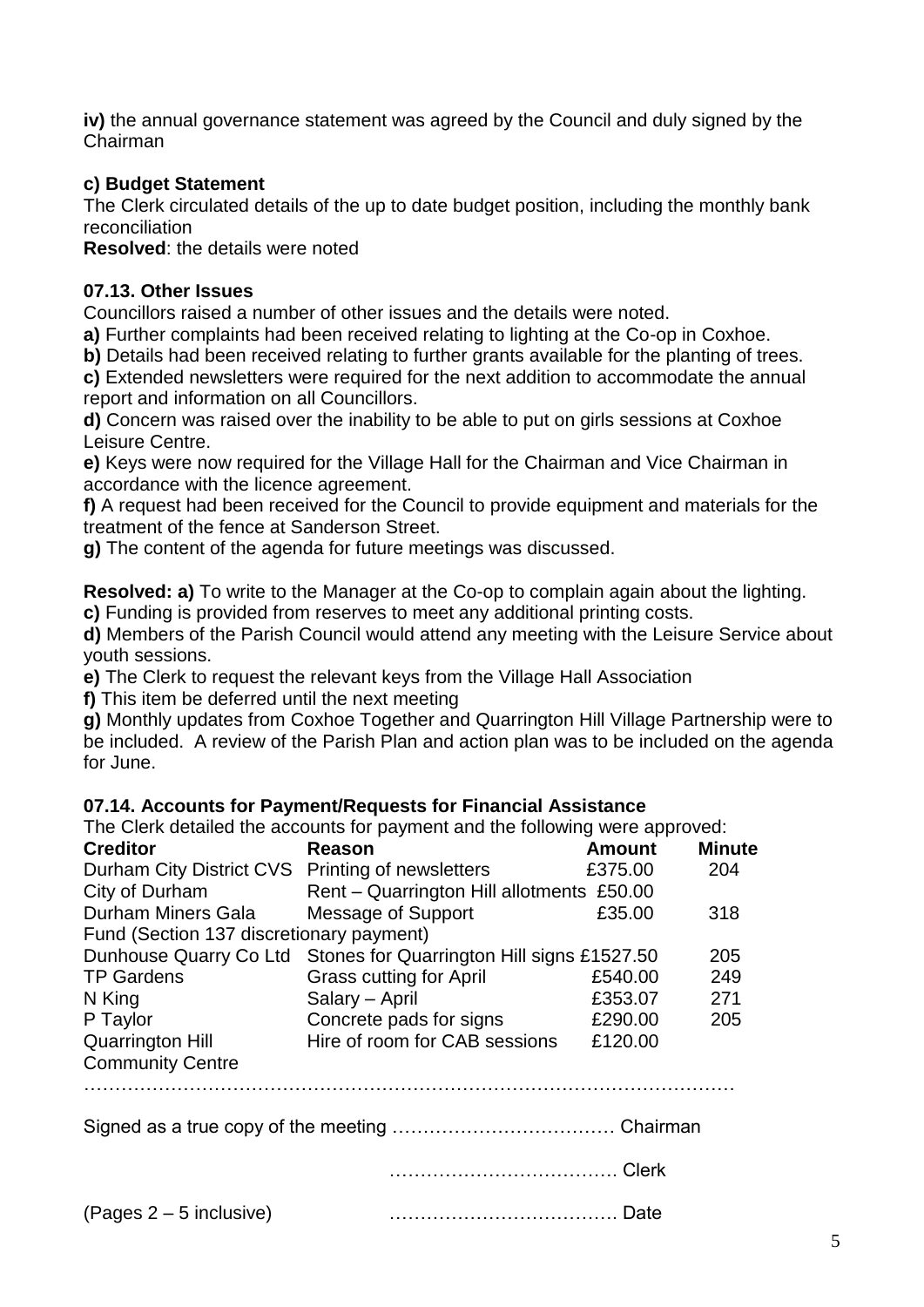### **Minutes of the Coxhoe Parish Council meeting held on Tuesday 12th June 2007 at Coxhoe Village Hall.**

P Dodsworth in the chair **Present:** G Shotton, D Smith, B Hepplewhite, S Dunn, J Beecham, R Mayo, C Thirlaway, K Pounder and C Wigham Apologies for Absence : J Taylor

# **07.15. Minutes from Meeting held on 8th May 2007**

Minutes of the previous meeting were agreed and signed as a true record

# **07.16. Police Report**

PC Ogilvie presented the report, the details of which were noted. Rowdy Nuisance – 6 reported incidents in Coxhoe – 1 youth related, 4 dispute related, 1 noise related. 8 reported incidents in Quarrington Hill – 2 neighbour related, 3 youth related, 3 dispute related Vehicle Nuisance- 3 reported incidents in Coxhoe – 2 motorbike related, 1 parking 1 reported incident in Quarrington Hill – motorbike related. Assault - 1 reported incident – assault at The Grove, Coxhoe on 19/05/07 – suspect unknown Theft - 4 reported incidents – 23/05/07 2 x shoplifting Co-op, Coxhoe and 25/05/07 - suspect arrested, charges pending, 04/06/07 theft at Church Street, Coxhoe – named suspect – enquiries ongoing Burglary - 2 reported incidents– 15/05/07 – high value commercial burglary The Avenue, Coxhoe, enquiries ongoing – 08/06/07- shed burglary, Hawthorn Crescent, Quarrington Hill Criminal Damage – 4 reported incidents – 02/06/07 – damage to door at Co-operative Terrace, Coxhoe, 03/06/07 – damage to window at The Grove, 05/06/07 – damage to shrubs at the Sensory Garden, Coxhoe (CCTV being investigated), 10/06/07 – damage to window at Belle Vue – one arrest and charge. Drugs - 09/05/07 cultivation of cannabis at The Grove, Coxhoe – 1 arrest, enquiry ongoing Other Crime- 12/05/07 – harassment at Neil Crescent, Quarrington Hill, suspect arrested Other Issues - with the completion of the Streetsafe initiative at Bowburn, there will now be an increase in resourcing, with greater visibility from the PCSO's in each village.

An update was given on the reason for the objection to the traffic calming measures at the Tarka Centre and a lengthy discussion followed on this issue.

Concerns had been raised at the Neighbourhood Forum relating to youths in Coxhoe churchyard and the fact that incidents were still not being reported.

Serious concerns were expressed by Members relating to speeding traffic at Quarrington Hill. A number of fixed penalties had been issued.

Concern was again expressed relating to lighting at Coxhoe, Coop. The Police were progressing this matter.

# **07.17. Points to Note**

The following details were noted:

# **a) Quarrington Hill Stones**

The stones were now in place. Details needed to be provided to Durham County Council for plants/flowers to be planted in front of the stones.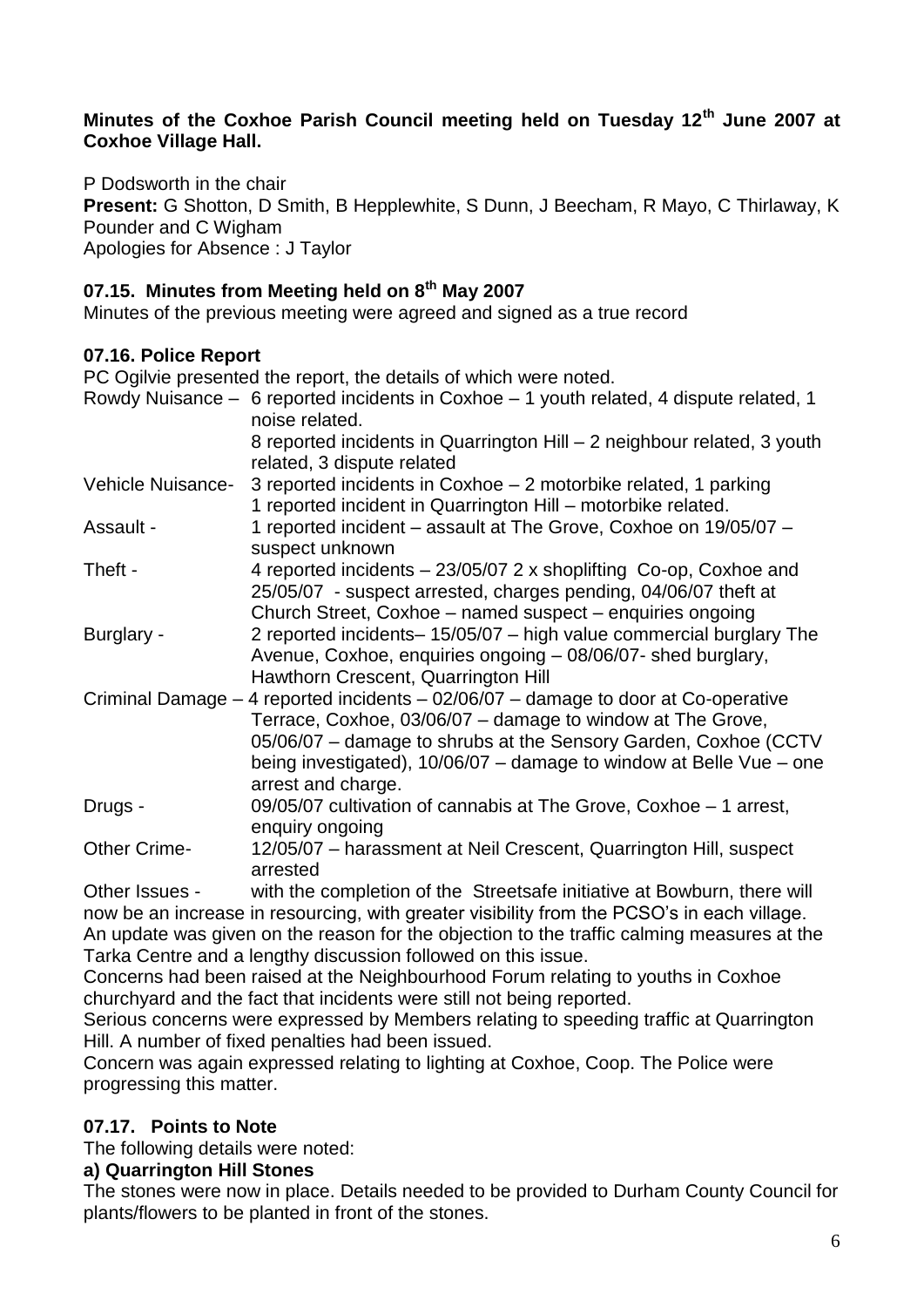# **b) Coxhoe Village Signs**

A meeting was to take place on the  $13<sup>th</sup>$  June with the artist and Durham County Council to agree locations for the signs.

# **c) Hanging Baskets**

It was expected that the hanging baskets would be in place during the next week.

# **d) Training**

It had been agreed that a training course would be put on for the benefit of the Parish Council. Details and costs were to follow.

# **07.18. Reports of the Clerk**

The Clerk reported on the following issues:

# **a) Traffic management**

An update was given on the completed schemes. The proposals for the Tarka Centre had been rejected by the Police and an alternative location was now proposed by Durham County Council. Designs for the Quarrington Hill scheme would not now be carried out until the end of 2007. Formal consultation on The Avenue scheme would take place in the near future. All Requests for external private funding had been rejected.

**Resolved:** a meeting to be arranged with the County Council as soon as possible to discuss the Tarka and Quarington Hill situations. If necessary the Parish Council would look to obtain funding for the Quarrington Hill scheme themselves in 2008 on confirmation that this would be repaid by the County Council.

# **b) Report of the Internal Auditor**

The report was circulated and the recommendations regarding bank accounts, Clerks manual, agendas, meeting and minutes were discussed by Members **Resolved**: the recommendations in the report are adopted as soon as possible.

# **c) Code of Conduct**

A new model code of conduct had now been provided nationally and was circulated and discussed.

**Resolved**: that the model code of conduct is formally adopted by the Council without alteration

# **d) Freedom of Information Act**

The Clerk circulated a copy of the model publication scheme for the act **Resolved**: the Clerk to make further checks on the adoption of the scheme and if no details were available to adopt the core information in the core classes only

# **e) Planning Applications**

The following planning applications had been received and were noted without objection i) Retention of steel container and retention of increased height of bondary wall

adjacent to the main building of The Old Chapel, Front Street north, Quarrington Hill ii) Erection of a two storey pitched roof extension to the front, side and rear of the

existing dwelling and erection of a single storey front extension to East House Farm, Coxhoe

iii) Reserved matters application for erection of 1 detached two storey dwelling on plot 1 on land rear of Roslyn House, The Avenue, Coxhoe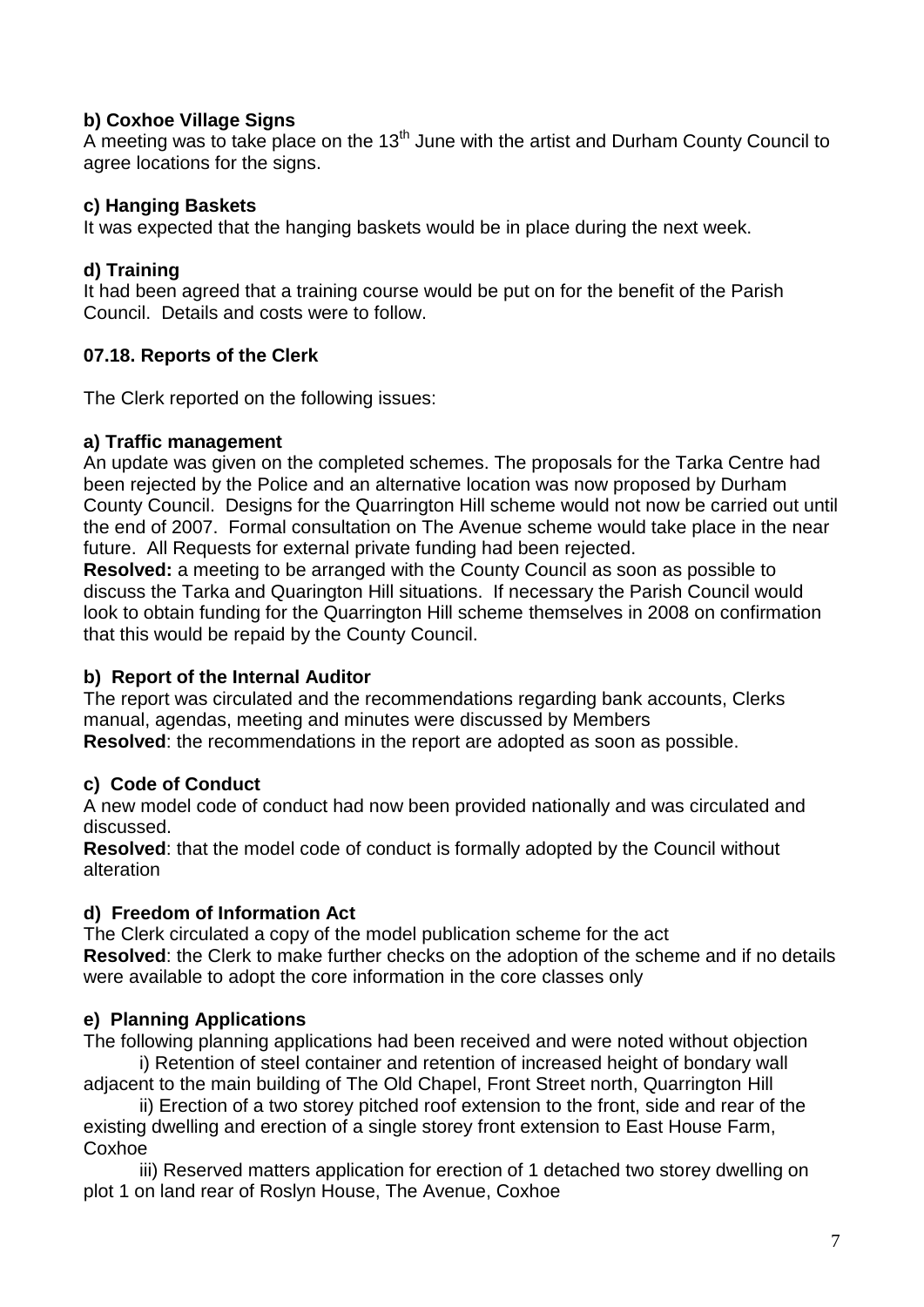iv) Erection of a 2 storey pitched roof extension with first floor balcony to rear of 40 Neil Crescent, Quarrington Hill

v) Demolition of existing conservatory and erection of a single storey pitched roof extension to rear of the existing dwelling, 66 Beechfield Rise, Coxhoe

# **f) Budget Update**

The Clerk circulated the latest account and budget details for discussion. He advised that in accordance with the terms of his contract his salary should move to the next point on the scale with effect from 1<sup>st</sup> April 2007 at a rate of £8.035 per hour. He advised that a contribution payment for last years grasscutting works at Quarrington Hill churchyard had still not been received from the Parochial Church Council. The annual honoraria for the Chairman was confirmed at £50 per annum. Councillor Dodsworth confirmed that he did not wish to receive the payment.

**Resolved:** i) the budget details were noted ii) the increase in the Clerks salary in accordance with the national scale was approved iii) a further letter be sent to the Pariochial Church Council requiring payment.

# **07.19. Correspondence**

The following correspondence was received and noted.

# **a) Councillor J Taylor**

A letter received from Councillor Taylor relating to the annual general meeting was read out and discussed.

**Resolved**: the letter was received and the Chairman to write a response providing an apology for any embarrassment that may have been caused by the situation.

# **b) M J Williams**

A letter received from Mr Williams concerning the planning application re the Old Cinema at Coxhoe was read out and discussed.

**Resolved**: to re-iterate the previous comments of the Council on the application.

# **c) Insurance Facilities**

The County Association had contacted the Clerk relating to potential savings in insurance premiums, through a link with Durham Rural Community Council.

**Resolved**: The Clerk to provide details of the Council's insurance cover and express an interest in the scheme.

# **d) Post Office Closures**

Details of post off ice closures were to be announced shortly and any objections would have to be made quickly.

**Resolved**: if any local post offices were included in the closure list, objections be made.

# **e) Local Government Review**

A further leaflet was provided by Durham County Council.

# **f) Quality Council**

The Clerk provided booklets on the scheme for all Members and advised of a mentoring scheme commencing in July at a cost of £100.

**Resolved**: the Clerk to enrol on the scheme at the agreed cost.

# **07.20. Other Issues**

Councillors raised a number of other issues and the details were noted.

# **a) Coxhoe Together**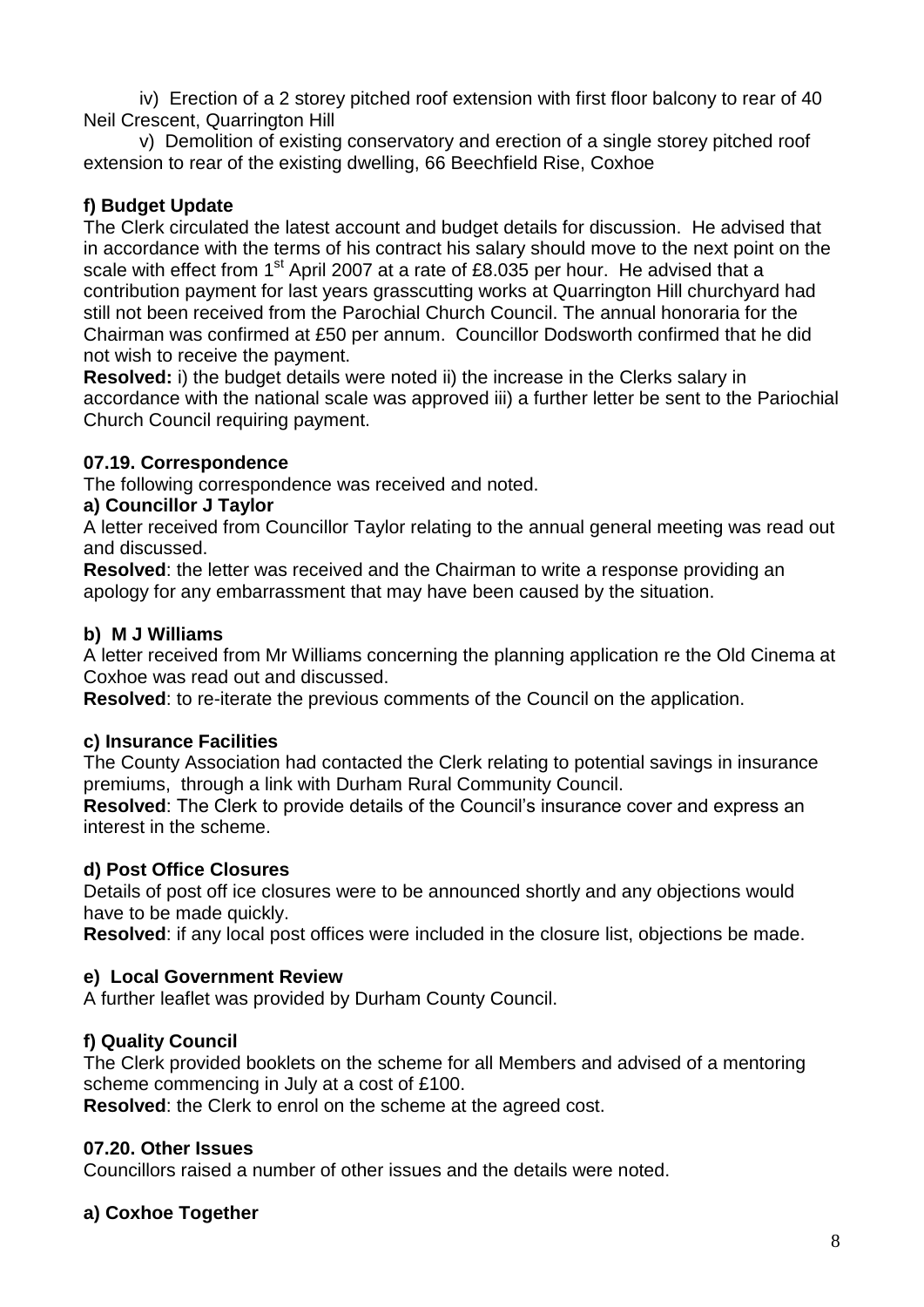Councillor Dodsworth provided a full update on the application for the churchyard heritage scheme, the village hall improvement scheme, the planters and the master plan.

# **b) Quarrington Hill Village Partnership**

Councillor Pounder provide an update of the annual report of the Partnership and detailed the main areas of work relating to traffic management, provision for children and young people, landscaping, crime in the community and housing.

# **c) Parish Plan**

Progress on the implementation and procedures to move the plan forward were discussed. **Resolved**: The Parish Council would meet on a quarterly basis with Coxhoe Together and the Quarrington Hill Village Partnership to discuss the implementation of the plan. The first meetings to be 1<sup>st</sup> August and 25<sup>th</sup> July respectively and minutes of the monthly meetings to be supplied to all Councillors. A three year plan was to be prepared on the implementation of the parish plan.

# **d) Jubilee Way Cycle Route**

Details of the proposals were given **Resolved**: to provide a letter of support from the scheme

### **e) Crowtrees Heritage Trail**

The organisers had received an award from Durham County Council for the scheme and were congratulated.

### **f) Disused buildings**

New powers were now in place relating to disused buildings **Resolved**: details be sought and where relevant action be requested

#### **07.21. Accounts for Payment/Requests for Financial Assistance**

a) A request was received from the Mayor of Durham for a donation towards his appeal fund

**Resolved**: a donation of £50 was agreed

b) The Clerk detailed the accounts for payment and the following were approved:

| <b>Creditor</b>                        | Reason                    | <b>Amount</b> | <b>Minute</b> |
|----------------------------------------|---------------------------|---------------|---------------|
| <b>G</b> Bestford                      | <b>Internal Audit Fee</b> | 100.00        | 124           |
| Durham CAB                             | <b>Outreach Service</b>   | 624.00        | <b>204iii</b> |
| <b>TP Gardens</b>                      | Grasscutting (May)        | 360.00        | 249           |
| F Burn                                 | <b>Chairs Honoraria</b>   | 50.00         | 07.18f        |
| N King                                 | Salary (May)              |               | 07.18fi       |
| Soc. Of Local Council<br><b>Clerks</b> | <b>Membership Fees</b>    | 85.00         | 07.11f        |
| City of Durham                         | <b>Mayors Appeal Fund</b> | 50.00         | 07.21a        |

 $\mathcal{L}^{\text{max}}$ 

Signed as a true copy of the meeting ……………………………… Chairman

………………………………. Clerk

(Pages 6 – 9 inclusive) ………………………………. Date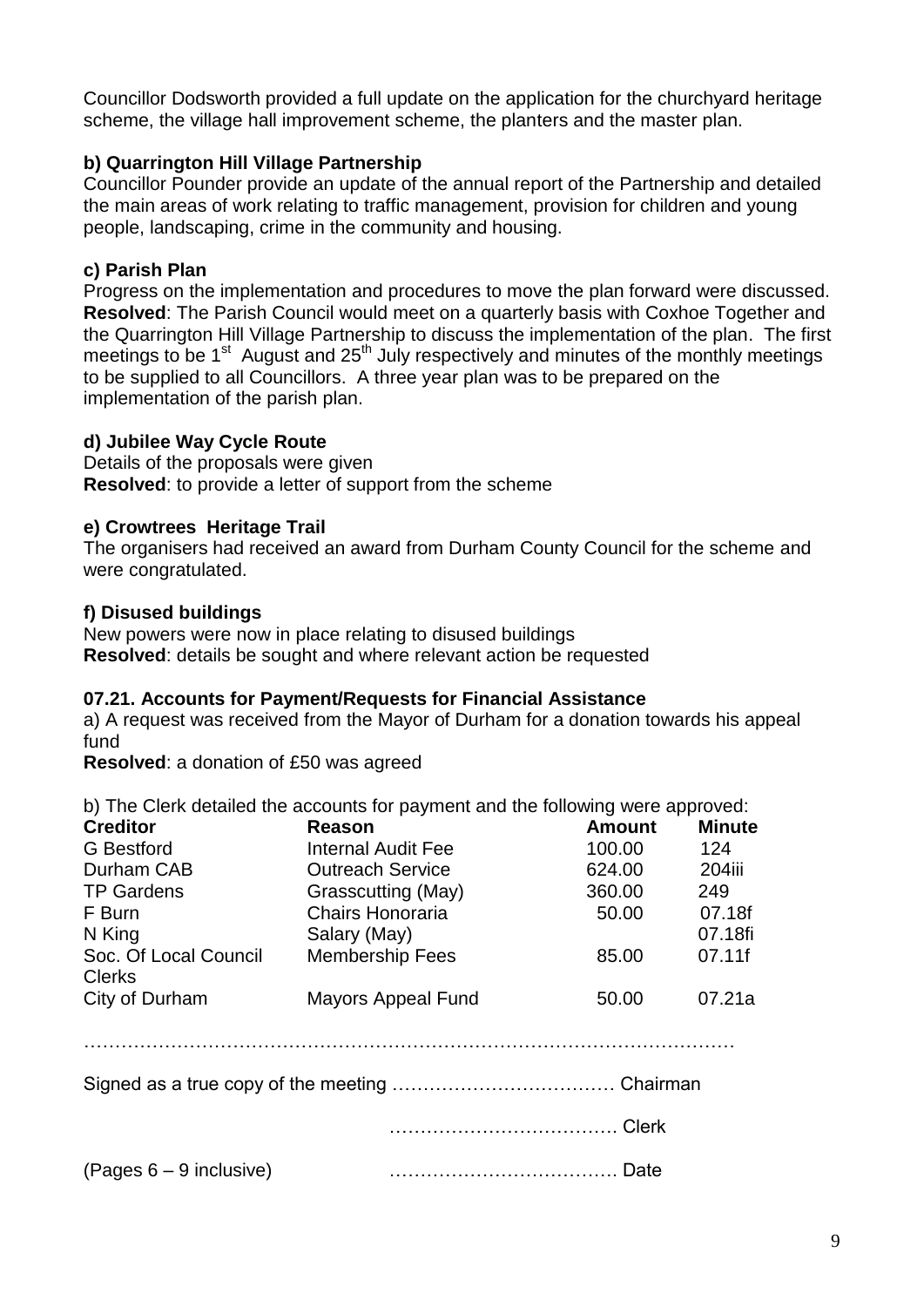### **Minutes of the Coxhoe Parish Council meeting held on Tuesday 10th July 2007 at Coxhoe Village Hall.**

S Dunn in the chair

**Present:** G Shotton, D Smith, J Taylor, R Mayo, C Thirlaway, and K Pounder Apologies for Absence: P Dodsworth, B Hepplewhite, J Beecham, and C Wigham

# **07.22. Minutes from Meeting held on 12th June 2007**

Minutes of the previous meeting were agreed and signed as a true record

# **07.23. Police Report**

PCSO's Wilkinson and Bennett attended and presented the report, the details of which were noted.

|                     | Rowdy Nuisance – 6 reported incidents in Coxhoe – 3 youth related, 1 neighbour related, 1<br>disturbance related, and 1 intelligence related.         |
|---------------------|-------------------------------------------------------------------------------------------------------------------------------------------------------|
|                     | 12 reported incidents in Quarrington Hill - 2 neighbour related, 4 youth                                                                              |
|                     | related (formal warnings have been issued), 5 dispute related, 1 noise<br>related.                                                                    |
| Vehicle Nuisance-   | 4 reported incidents in Coxhoe – all parking related.                                                                                                 |
|                     | 3 reported incidents in Quarrington Hill - all motorbike related.                                                                                     |
| Assault -           | 1 reported incident – assault at Malcolm Avenue, Quarrington Hill on                                                                                  |
|                     | 08/07/07 - known suspect, ongoing enquiry.                                                                                                            |
| Theft -             | 2 reported incidents - 20/06/07 shoplifting Co-op, Coxhoe and                                                                                         |
|                     | 28/06/07 theft of motor vehicle at West Terrace, Coxhoe.                                                                                              |
| Burglary -          | No reported incidents                                                                                                                                 |
|                     | Criminal Damage – 3 reported incidents – 26/06/07 – damage to motor vehicle at Petterson<br>Dale, Coxhoe, 02/07/07 - damage motor vehicle at Hawthorn |
|                     | Crescent, Quarrington Hill, 04/07/07 - damage to motor vehicle at The                                                                                 |
|                     | Avenue, Coxhoe.                                                                                                                                       |
| Drugs -             | No reported incidents                                                                                                                                 |
| <b>Other Crime-</b> | No reported incidents                                                                                                                                 |
| Other Issues -      | Since the completion of the Bowburn Streetsafe initiative, active patrols                                                                             |

to address issues raised in relation to youth nuisance within the villages have taken place. Issues raised concerning Willow Court and Lansdowne Road and the churchyard have received primary focus and there have been a number of alcohol seizures.

There has been damage to the nature reserve at Quarrington Hill due to motorbikes. Action would be taken.

Excessive rubbish being tipped on Red Briar Bank. Police to discuss with Paul Parker. Damage had occurred at Cassop School. Investigations were ongoing.

# **07.24. Points to Note**

The following details were noted:

#### **a) Coxhoe Village Signs**

A meeting had taken place with the artist and Durham County Council and four sites had been approved in principle. Designs were now to be made and the project was moving forward.

#### **b) Insurance facilities**

The Clerk had passed on the relevant details to the County Association, but the response from other Councils had not been as expected.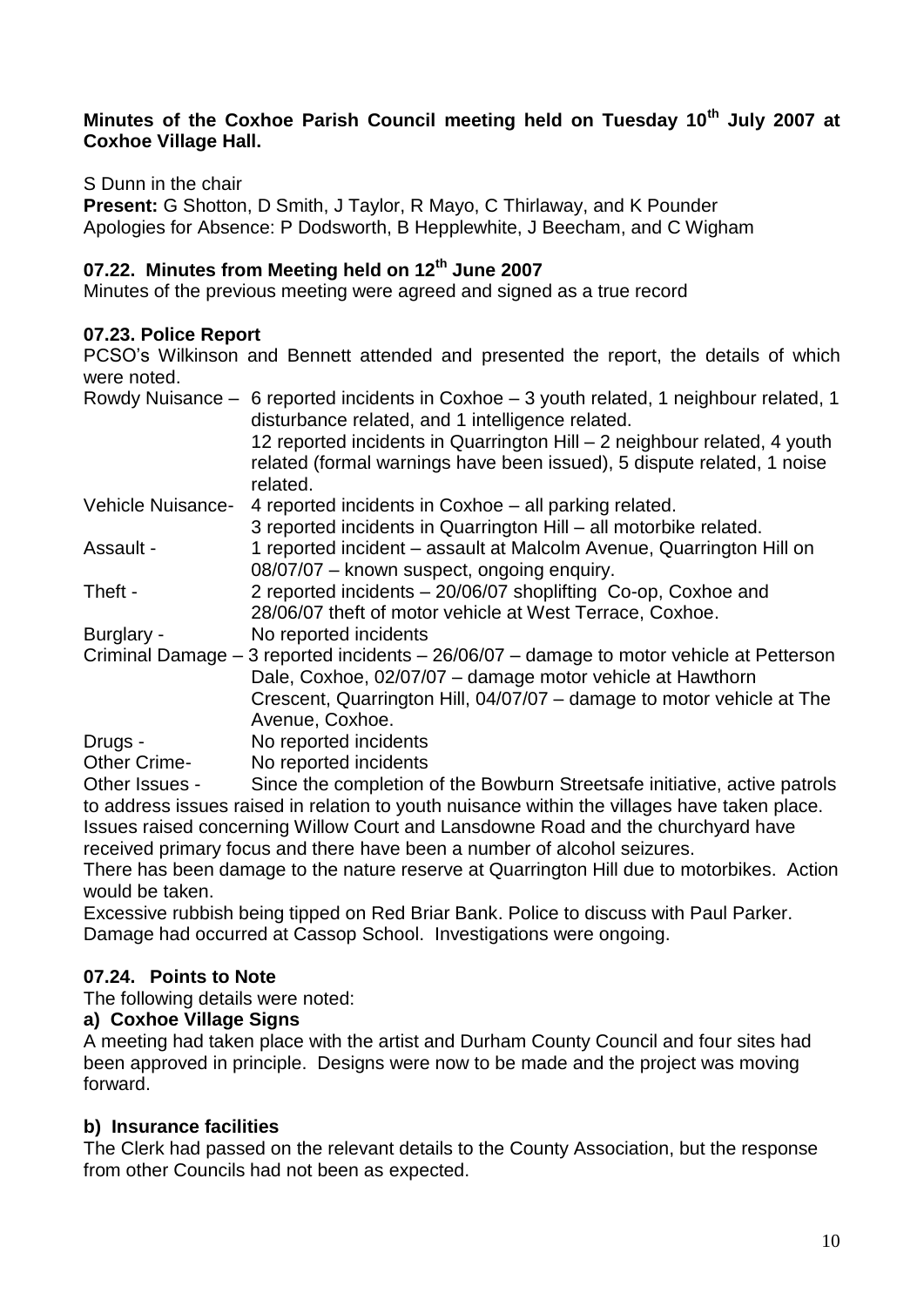# **07.25. Reports of the Clerk**

The Clerk reported on the following issues and the details were noted:

### **a) Traffic management**

Following the meeting with the County Council, details had now been provided concerning the Tarka and Avenue schemes and schemes now proposed for Quarrington Hill that would hopefully be funded by the County Council. The Police had objected to the build out on the Avenue scheme

**Resolved:** i) The Clerk to send thanks to the County Council officers and Councillor Morgan for their help in moving these projects forward quickly ii) a complaint be sent to the Police concerning the lateness of their objections on schemes iii) a request be made that Quarrington Hill representatives be present at any site meeting on the Quarrington Hill/Cassop proposal iv) a further meeting be held with the County Council to provide a progress report on the 2<sup>nd</sup> August. v) City Councillors requested to consider the funding of estate road humps

# **b) Training**

Details had been received on the proposed training for Councillors from NEREO. A total cost of £1000 was proposed for training all Councillors on the 5 modules

**Resolved:** i) NEREO be asked to provide the relevant training at the agreed cost, preferably to be held on the  $4<sup>th</sup>$  Tuesday evening of each month ii) £1000 be vired from the election expenses budget to meet the cost of this training.

### **c) Planning Applications**

The following planning applications had been received and were noted without objection: i) Erection of detached pitched roof garage/store to rear of existing dwelling at 8 School Avenue, Coxhoe;

ii) Erection of single storey pitched roof extension to rear of existing dwelling at 2 Aged Miners Homes, Quarrington Hill;

iii) Erection of single storey pitched roof extension to the rear of existing dwelling at 88 Ashbourne Drive, Coxhoe

iv) Erection of a conservatory to rear of existing dwelling at Chandler House, Linden Terrace, Coxhoe

# **d) Risk Assessments**

The risk assessment working party had met to investigate the current risk assessments of the Council. They had also reviewed the effectiveness of the system of internal audit. Documents had been prepared and circulated to Members detailing proposed assessments, both general and financial and detailing the proposed role of the internal auditor. These documents were discussed at length. The need for a working party to be set up to provide a 3 year plan, including financial implications, to meet the requirements of the parish plan and to plan the budget process was discussed

Resolved: i) the risk assessment analysis was agreed and adopted by the Council and Members responsibilities were noted ii) the document on the role of the internal auditor was adopted iii) a working party was set up on budgetary planning consisting of Councillors Dunn, Mayo, Marsden and Pounder, with input from other Members. iv) attempts be made to make a reciprocal arrangement with another Parish Council to cover the Clerks duties through any lengthy period of absence

# **e) Quality Council**

The Clerk had enrolled on the CICLA mentoring course for preparation for quality status which would start on 17<sup>th</sup> July and updated members on the preparedness for achieving this status in the future.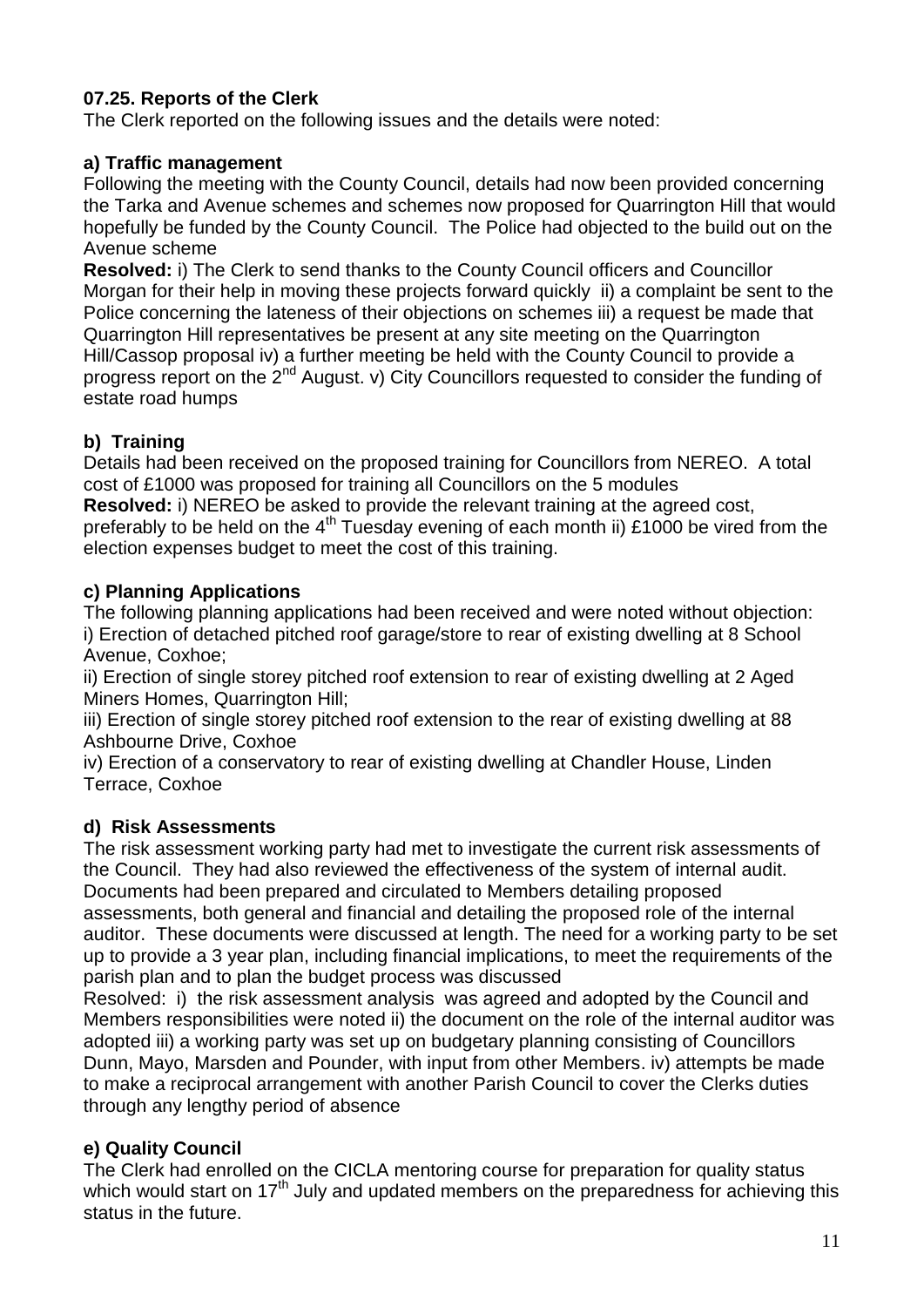# **f) Maintenance Contract**

The Clerk updated the Council on the works carried out to date and proposals for additional works were discussed. Complaints were received relating to the walkway at the old railway line in Coxhoe being overgrown. This walkway was County Council responsibility. **Resolved**: i) the Clerk was authorised to agree to additional works as required and report back to the Council. ii) the Clerk to contact Durham County Council relating to the railway walkway.

# **g) Budgetary Update**

The Clerk circulated an up to date bank reconciliation and budgetary statement and the details and its implications were discussed at length. It was noted that expected grants and contributions had now been received. The Clerk provided an update on the possible sale of assets and Councillor Smith declared an interest and left the room at this point and took no part in the discussion of this item

**Resolved:** i) the budgetary process would be discussed in detail after further cost details were received on traffic management and the working party had looked at parish plan implications ii) the Clerk to re-contact the District Valuer requesting that he carry out the required works to value the garden land at Sanderson Street at this stage

# **07.26. Correspondence**

The following correspondence was received and noted.

# **a) Community Safety Focus Event**

The Local Strategic Partnership were hosting this event on the 18<sup>th</sup> July at Newton Hall community centre

**Resolved**: this event would be attended by Councillor K Pounder

# **b) Association of Parish Councils**

The Clerk circulated copies of the monthly Association news, including details of the national conference and consultation on planning for a sustainable future.

# **c) Quarrington Hill Churchyard**

Documents had been received from Mr Jones relating to works that had been carried out at Quarrington Hill churchyard. These were discussed by Members.

**Resolved:** the Clerk to write to Mr Jones advising that the Parish Council have no responsibility for the churchyard and no powers to intervene but would pass the matter on to the parochial church council

# **d) National Railway Museum, Shildon**

An invitation had been received for the Chair to attend a tour of the museum on the  $17<sup>th</sup>$ July

# **e) Durham County Council – Overview and Scrutiny**

A copy of the annual report had been received and was circulated to Members

# **f) Community Citizen Award**

Details were received from Durham City Council inviting applications for this award

# **g) Regional Spatial Strategy**

Details were received on proposed changes to the strategy. These were discussed and considered to be detrimental to the area

**Resolved**: a letter of objection to the proposals is forwarded to the relevant body.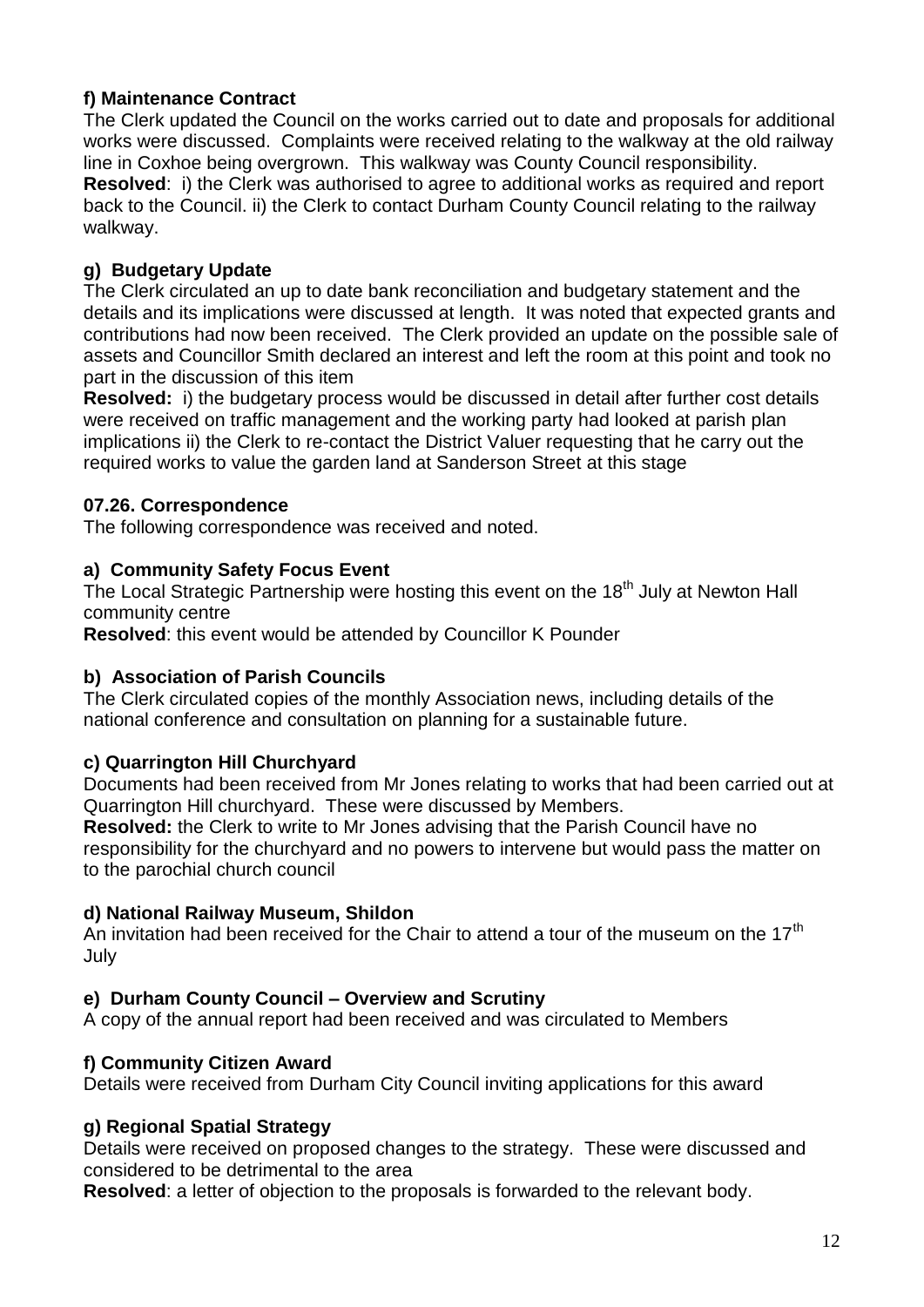# **h) Quarrington Hill Bus Service**

A request for the Arriva 55 bus service to divert to include the Gilesgate (Tesco) area had been refused and the Parish Council were asked to reaffirm the request to the bus company

**Resolved**: Members from Quarrington Hill to look at various bus routes and provide alternatives for the next meeting.

### **07.28 Accounts for Payment/Requests for Financial Assistance**

a) A request was received from Vitalise for a donation towards the cost of essential breaks for disabled people and carers

**Resolved**: the request was received. No action to be taken.

b) A request had been received from Coxhoe Together to meet the cost of holding previous meetings in Coxhoe Village Hall. This matter had previously been approved by the Chairman and Vice Chairman.

**Resolved**: a donation of £70 is granted in payment of this account.

c) The Clerk detailed the accounts for payment and the following were approved:

| <b>Creditor</b>                           | <b>Reason</b>                  | <b>Amount</b> | <b>Minute</b> |
|-------------------------------------------|--------------------------------|---------------|---------------|
| Coxhoe Village Hall Assoc                 | Use of hall by Coxhoe Together | 70.00         | 07.28b        |
| Durham City District CVS                  | <b>Printing - Newsletters</b>  | 435.00        | 07.13c        |
| Soc of Local Council Clerks Clerks Manual |                                | 40.95         | 07.18b        |
| <b>TP Gardens</b>                         | Grasscutting (June)            | 360.00        | 249           |
| N King                                    | Salary (June)                  |               | 07.18fi       |
| N King                                    | Reimbursement - Admin Costs    | 51.10         | 271           |
| <b>Total Business Systems</b>             | Photocopier maintenance        | 70.50         | 38            |
|                                           |                                |               |               |
|                                           |                                |               |               |
|                                           | Clerk                          |               |               |
| (Pages $10 - 13$ inclusive)               |                                |               |               |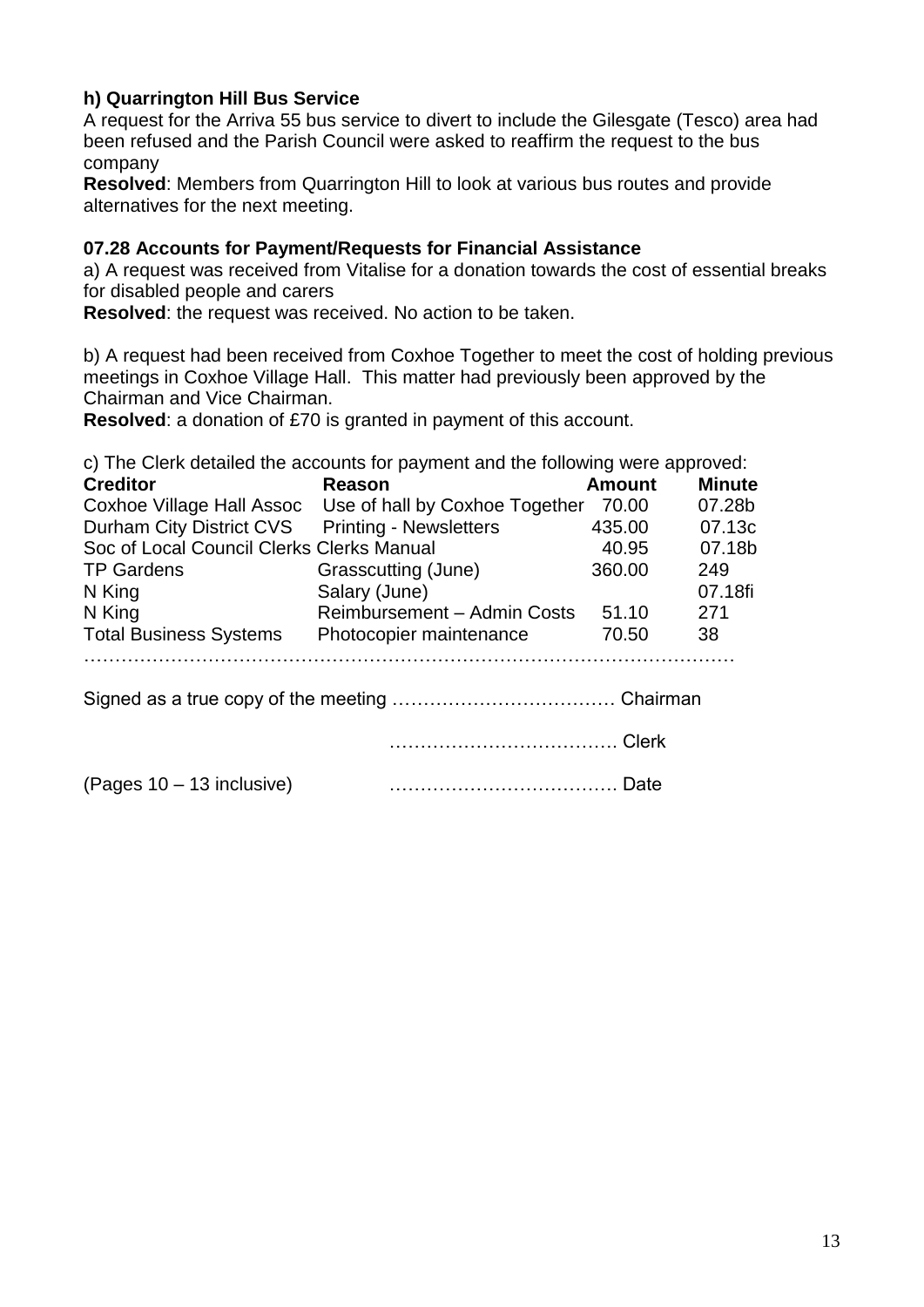# **Minutes of the Coxhoe Parish Council meeting held on Tuesday 14th August 2007 at Coxhoe Village Hall.**

S Dunn in the chair

**Present:** G Shotton, D Smith, J Taylor, R Mayo, C Thirlaway, B Hepplewhite, C Wigham and K Pounder

Apologies for Absence: P Dodsworth, County Councillor Morgan, City Councillor Plews

### **7.29 Questions from the public**

There were no members of the public in attendance, but the following queries had been received by Councillor Dunn:

**a**) Concern had been expressed relating to the state of the public right of way along the bypass at Coxhoe. This issue had already been raised with County Council and a response was awaited.

**b**) Mr Jones had again raised the issues relating to Quarrington Hill churchyard. The Clerk had passed all of the correspondence on to the Diocese to action but the Parish Council was unable to assist further. Maintenance in the old part of the churchyard was discussed. **Resolved**: the Clerk to contact the countryside rangers' team to ascertain when if and when it was best for works to be carried out.

# **07.30. Minutes from Meeting held on 10th July 2007**

Minutes of the previous meeting were agreed and signed as a true record

#### **07.31. Police Report**

On this occasion no report had been received and the police were not represented at the meeting.

#### **07.32 Points to Note**

The following details were noted:

#### **a) Coxhoe Village Signs**

No further progress had been made at this time due to the school holidays.

#### **b) Training**

The Clerk detailed the training course for Councillors, which would commence at 6:30pm on Tuesday 28<sup>th</sup> August at Coxhoe Village Hall

#### **c) Maintenance of public rights of way**

The Clerk had contacted the County Council about the state of the old railway line walk and had been advised that it was a priority 3 walk scheduled for maintenance once a year. This would be carried out in the near future. Walkways that were the Parish Councils' responsibility had been recently cut.

#### **07.33. Reports of the Clerk**

The Clerk reported on the following issues and the details were noted:

#### **a) Planning Applications**

The following planning applications had been received and were noted without objection: i) Erection of a single storey pitched roof extension to rear elevation of existing dwelling at 1 Meadow View, Coxhoe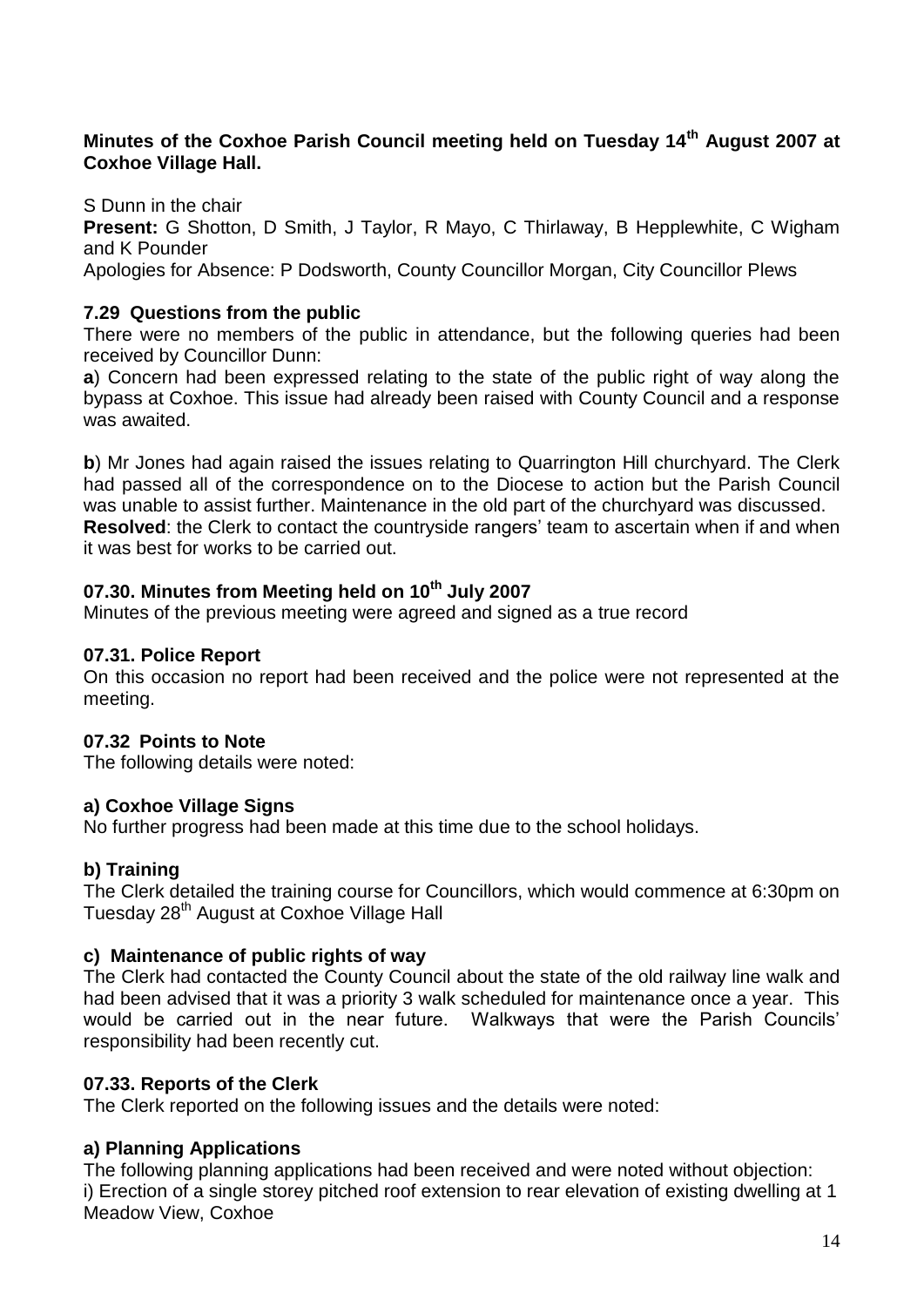ii) Erection of a single storey pitched roof extension to rear of existing dwelling at 27 Beechfield Rise, Coxhoe

iii) Erection of a single storey pitched roof extension to side elevation of existing dwelling at 52 Petterson Dale, Coxhoe

iv) Erection of a single storey pitched roof extension to side/rear of existing dwelling and conversion of garage to a habitable room at 1 Blackgate West, Coxhoe

v) Confirmation had been received of the planning approval for tyre storage at Joint Stocks Quarry and further details were provided

Councillor Hepplewhite declared an interest in item ii) and took no part in the discussion

# **b) Traffic management**

Information had now been received from the County Council on the various schemes. i) The order had been placed for the temporary works at Gem café.

ii) There were 7 objections to the revised Avenue scheme and a Highways Committee meeting would be held to hear these objections.

iii) Works had been ordered for the chicane east of Cassop school

iv) Cushions were to be proposed between the crossroads and the chicane and were currently under consultation.

v) Proposals were being finalised to extend the street lighting and speed limit at the west of the village.

**Resolved:** the Clerk to contact the County to see if the objections at The Avenue relate to the scheme revisions. A further meeting with Gordon Wingrove be arranged for Thursday  $6<sup>th</sup>$  September and the police be invited to the meeting.

# **c) Members Code of Conduct**

Members had previously adopted the model code of conduct. The City Council had now confirmed that the had adopted the model with one addition relating to members' interests **Resolved**: the addition be incorporated into the code of conduct and duly adopted.

# **d) Quality Council**

The clerk had attended the first mentoring session and had started to put together the first modules of the portfolio. An item on quality status would be included in the latest newsletters. The Clerk had written an information document on quality status for inclusion on the Council's website and this was approved.

# **e) Maintenance of Seats**

The two seats placed in the churchyard at Coxhoe were in need of painting and the one next to the church had become insecure

**Resolved:** the Clerk to order the redecoration and repair of the seats. This to be funded from the allocation for new seats in the budget.

# **f) Draft Public Rights of Way Improvement Plan**

The plan was a large document that did not refer to specific areas or improvements needed. The Clerk provided details of a P3 training event on the 29 September.

**Resolved**: the Clerk to contact the County Council and ask for someone to attend a future meeting to explain the effect of the plan on the parish.

# **g) Budgetary Update**

The Clerk circulated an up to date bank reconciliation and budgetary statement and the details and its implications were discussed at length. The Clerk provided an update on the possible sale of gardens at Sanderson Street and Councillor Smith declared an interest and left the room at this point and took no part in the discussion of this item. The possibility of the provision of a Community Development Officer if funding was available to move forward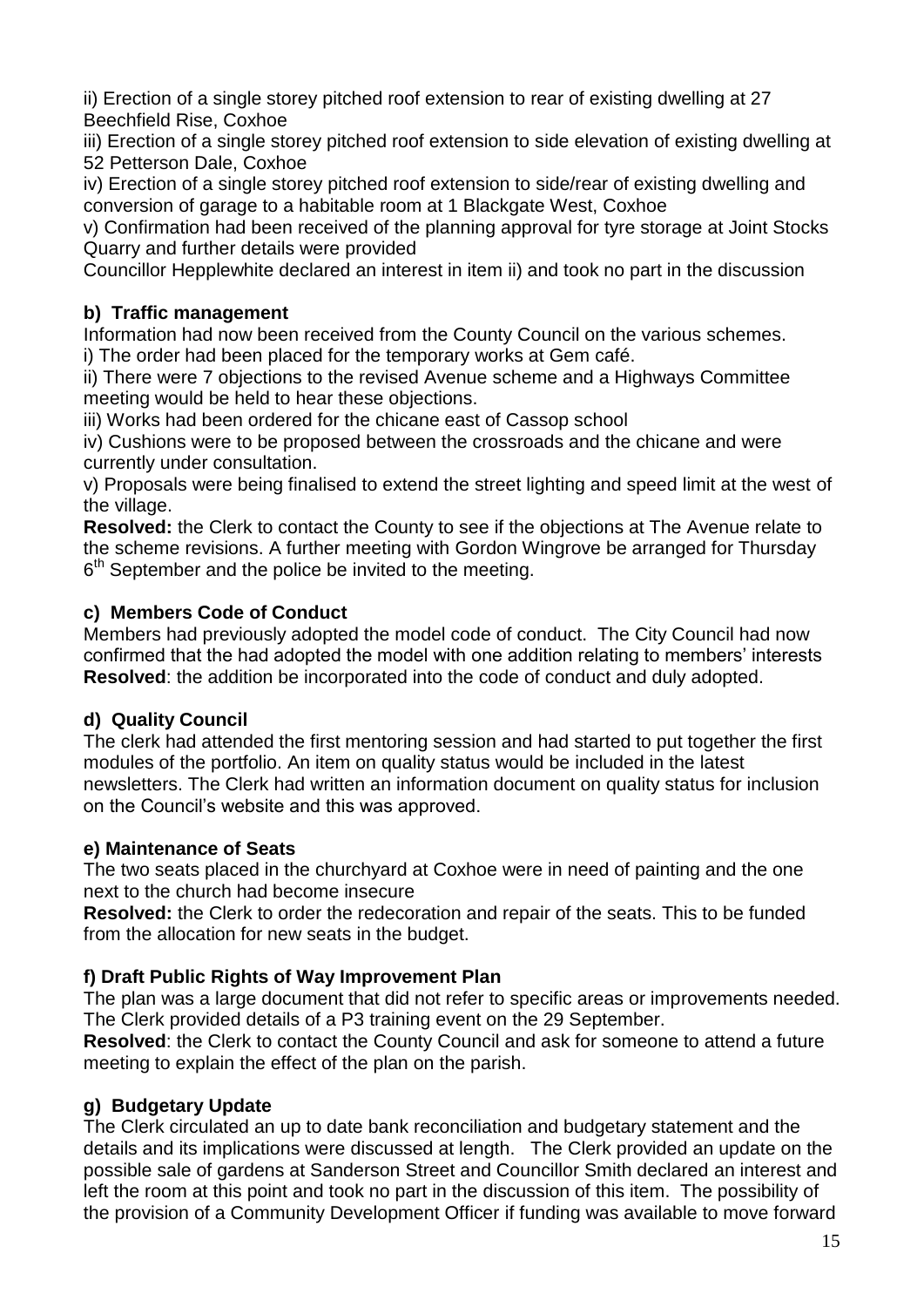### the parish plan was discussed

**Resolved:** i) the budgetary process would be discussed in detail after further cost details were received on traffic management and the working party had looked at parish plan implications ii) the Clerk to contact the Community Council about funding

### **07.34. Correspondence**

The following correspondence was received and noted.

### **a) Sanderson Street Gardens**

A letter had been received from Mr Wilson relating to the garden to the rear of his property and requesting that he keep the tenancy during the period that his property was let to tenants.

**Resolved**: Mr Wilson to be advised that he can retain the tenancy, subject to the possible sale of land.

### **b) Review of Licensing Policy**

A consultation document had been received from the City Council on this policy and was circulated to Members.

### **c) Policing Plan 2007/08**

The Clerk provided details of the availability of this policy on the website [www.durham](http://www.durham/) pa.gov.uk

### **d) Local Government Reorganisation**

The Clerk circulated a letter from Durham County Council advising of the latest developments on reorganisation.

# **e) Bus shelters**

A letter had been received from the County Council detailing the procedure on the removal of a bus shelter

# **07.35 Other Issues**

#### **a) Parish Plan and Action Plan/Partnership Updates**

Following the joint meetings of the Parish Council with Quarrington Hill Village Partnership and Coxhoe Together updated documents on the current situation were circulated and discussed. Coxhoe Park had been granted green flag status and an event was to be organised for October. Tarmac paths at Coxhoe churchyard had been reinstated. **Resolved: i)** to write to the MP requesting assistance in the bid to get additional housing for Quarrington Hill **ii)** the Clerk to contact the County Council regarding unoccupied industrial units at Quarrington Hill **iii)** the Clerk to contact other local parish councils to get support for a revised bus service to Gilesgate (Tesco) **iv**) Councillor Smith to find more information on action that can be taken relating to unsightly properties **v)** work to be carried out on including issues from the Quarrington Hill website on the Parish Council website and updating it.

# **b) Coxhoe Churchyard**

A cardboard camp had been made among bushes at the churchyard **Resolved**: to contact the City Council to ask for its removal

# **c) Hedges- Quarrington Hill**

Hedges were overgrown on land opposite Belle Vue and youths were congregating there **Resolved**: to contact the Countryside Ranger team to ascertain ownership of the land and to rectify the problem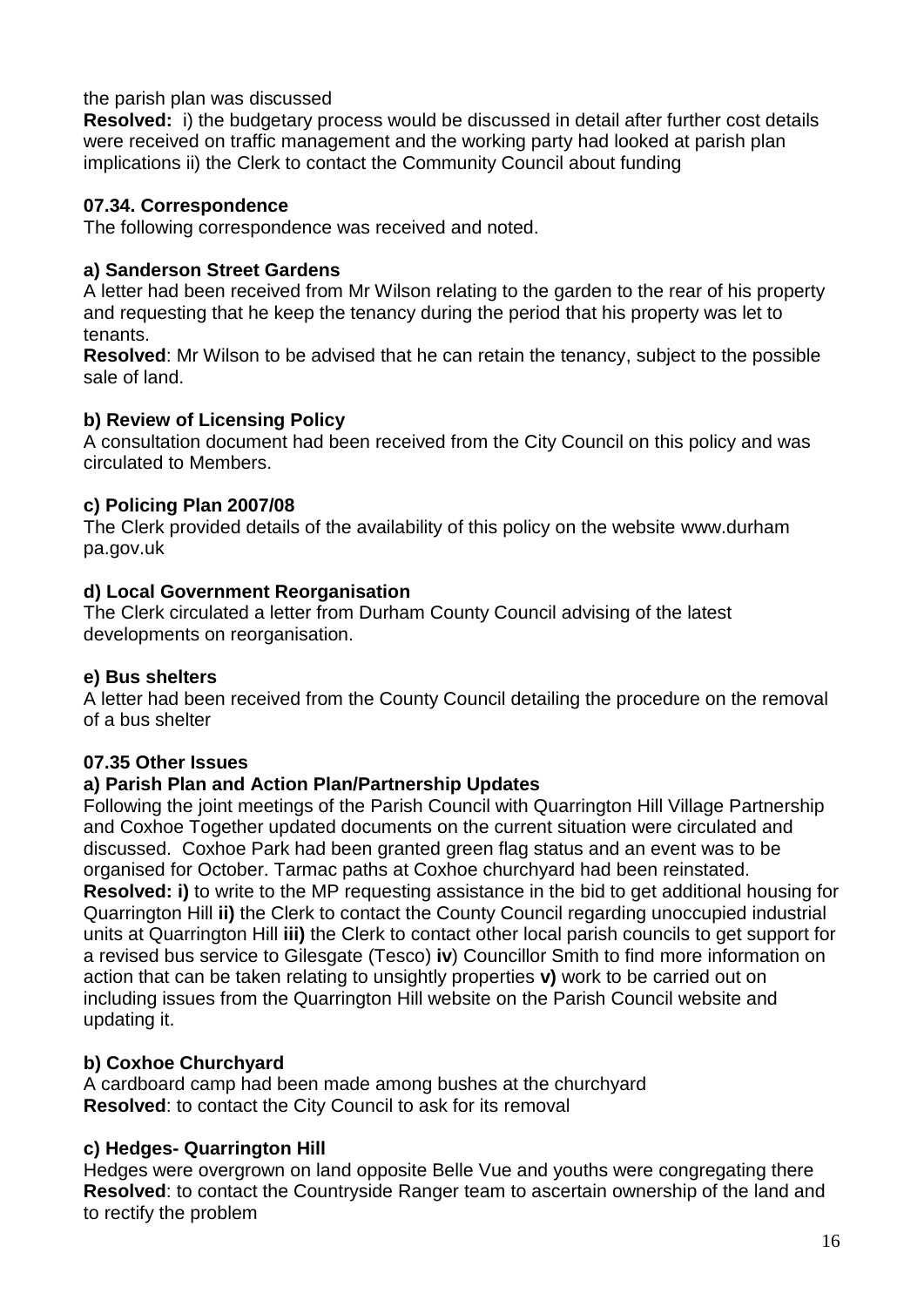### **07.36 Accounts for Payment/Requests for Financial Assistance**

**a)** A request was received from the 12 Villages Community Network for a donation towards the cost of new projects

**Resolved**: on a vote it was agreed that the request was received. No action to be taken.

**b)** A request was received from Quarrington Hill Community Centre for a donation towards their banner project.

**Resolved**: The Clerk to look at similar funding requests and further details to be requested from the group via an application form to consider the level of donation.

**c)** the invoice from Kantara included a renewal of the domain name as part of the website service

**Resolved**: to continue with the website domain name through Kantara

d) The Clerk detailed the accounts for payment and the following were approved:

| <b>Creditor</b>   | Reason                                             | <b>Amount</b> | <b>Minute</b> |
|-------------------|----------------------------------------------------|---------------|---------------|
| Kantara Ltd       | Website service/domain name                        | £175.08       | 07.28c        |
|                   | Thinford Nurseries Hanging baskets/watering QH     | £756.94       | 313           |
|                   | Thinford Nurseries Hanging baskets/watering Coxhoe | £1828.07      | 313           |
| N King            | $S$ alary – July                                   |               | 07.18fi       |
| <b>TP Gardens</b> | <b>Grasscutting July</b>                           | £540.00       | 249           |

| (Pages 14 – 17 inclusive) |  |
|---------------------------|--|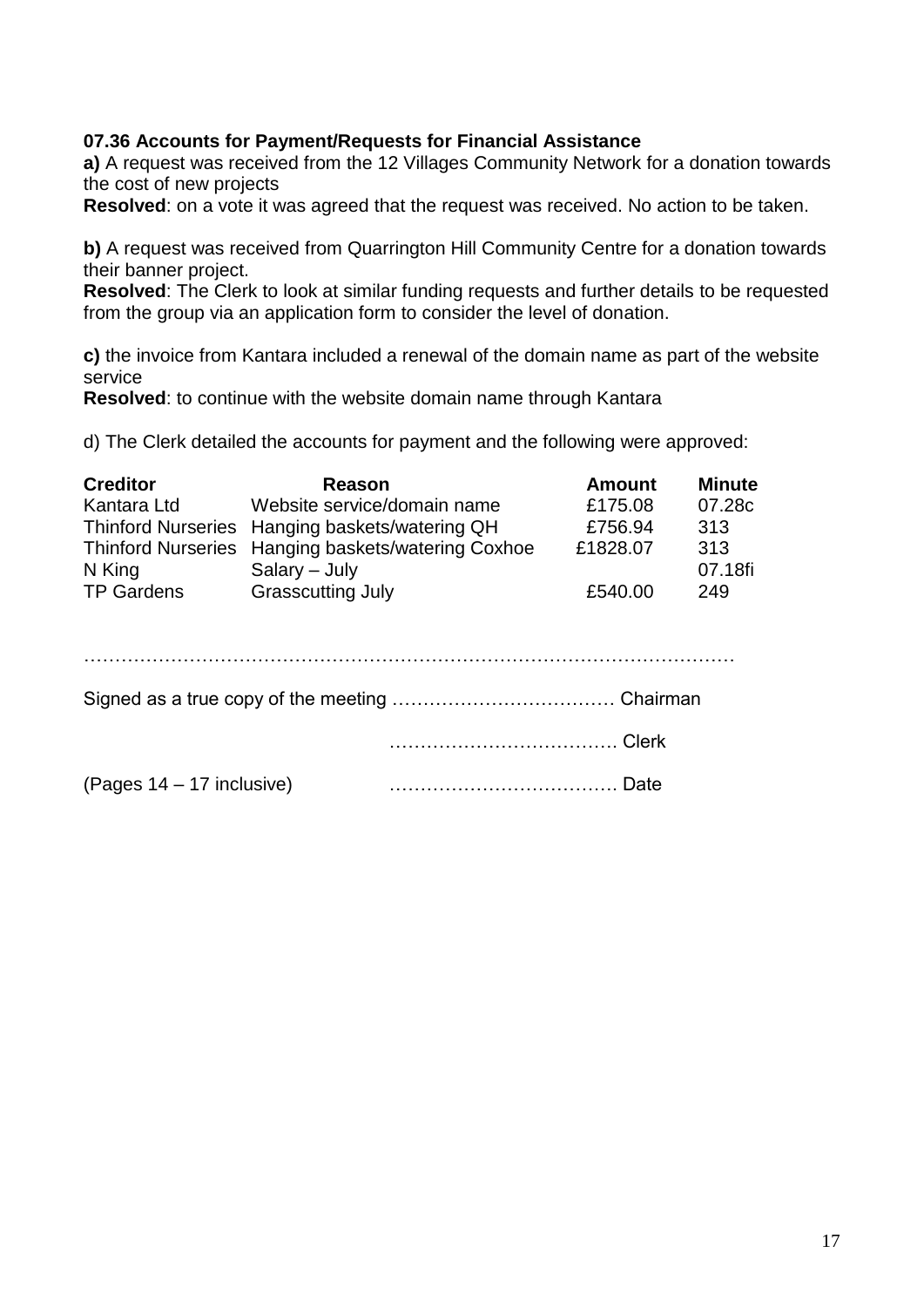# **Minutes of the Coxhoe Parish Council meeting held on Tuesday 11th September 2007 at Coxhoe Village Hall.**

P Dodsworth in the chair

**Present:** K Pounder, C Wigham, G Shotton, D Smith, J Taylor, R Mayo, C Thirlaway, B Hepplewhite, J Beecham and S Dunn

**07.37 Apologies for Absence**: County Councillor Morgan

### **07.38 Questions from the Public**

There were no members of the public in attendance and no questions had been forwarded.

#### **07.39 Declarations of Interest**

There were no declarations of interest from Members

### **07.40 Police Report**

The Police were not represented at the meeting and the Clerk presented PC Ogilvie's report for the period  $11^{th}$  July to  $11^{th}$  September 2007.

|                     | Rowdy Nuisance - 17 reported incidents in Coxhoe - 9 youth related, 2 disputes, 5<br>disturbances, and 1 community related.                                                                                                                                                                                                                                                                            |
|---------------------|--------------------------------------------------------------------------------------------------------------------------------------------------------------------------------------------------------------------------------------------------------------------------------------------------------------------------------------------------------------------------------------------------------|
|                     | 4 reported incidents in Quarrington Hill - 1 neighbour related, 1 youth<br>related, and 2 disputes.                                                                                                                                                                                                                                                                                                    |
| Vehicle Nuisance-   | 13 reported incidents in Coxhoe – 9 motorbike related, 3 parking<br>related and 1 road related.                                                                                                                                                                                                                                                                                                        |
|                     | 11 reported incidents in Quarrington Hill - all motorbike related (1<br>seizure)                                                                                                                                                                                                                                                                                                                       |
| Assault -           | 2 reported incidents – assault at Malcolm Avenue, Quarrington Hill on<br>28/07/07 – known suspect, ongoing enquiry, and 1 facial injury –<br>investigation continuing.                                                                                                                                                                                                                                 |
| Theft -             | 1 reported incident - 18/07/07 theft of motor vehicle at Commercial<br>Road East, Coxhoe.                                                                                                                                                                                                                                                                                                              |
| Burglary -          | 2 reported incidents - 13/07/07 theft of fireworks from Bogma Hall<br>Farm, Coxhoe, 18/08/07, commercial burglary at Blackgate East.                                                                                                                                                                                                                                                                   |
| Criminal Damage -   | 6 reported incidents $- 15/07/07 -$ damage to motor vehicle at<br>Ashbourne Drive, Coxhoe, 21/07/07 - damage to motor vehicle at<br>Bogma Avenue, Coxhoe, 22/07/07 – damage to motor vehicle at<br>Garden Terrace, Coxhoe, 28/07/07 - damage to window at The Grove,<br>Coxhoe, 29/07/07 – damage to door at Hawthorn Crescent,<br>Quarrington Hill, 17/08/07 - damage to window at Hawthorn Crescent. |
| Drugs -             | 1 reported incident – 10/08/07 possession of cannabis at Churchyard,<br>Coxhoe (1 arrest).                                                                                                                                                                                                                                                                                                             |
| <b>Other Crime-</b> | No reported incidents                                                                                                                                                                                                                                                                                                                                                                                  |

Other Issues - Councillors expressed concern relating to the accuracy of the report as a number of known incidents appeared to be missing and the fact that there appeared to be a lack of police presence in the villages.

**Resolved:** (a) that the report be noted, and (b) that the Chairman contact Inspector Dodds relating to the concerns detailed.

#### **07.41 Points to Note**

The Clerk had provided an update from issues raised at last months meeting.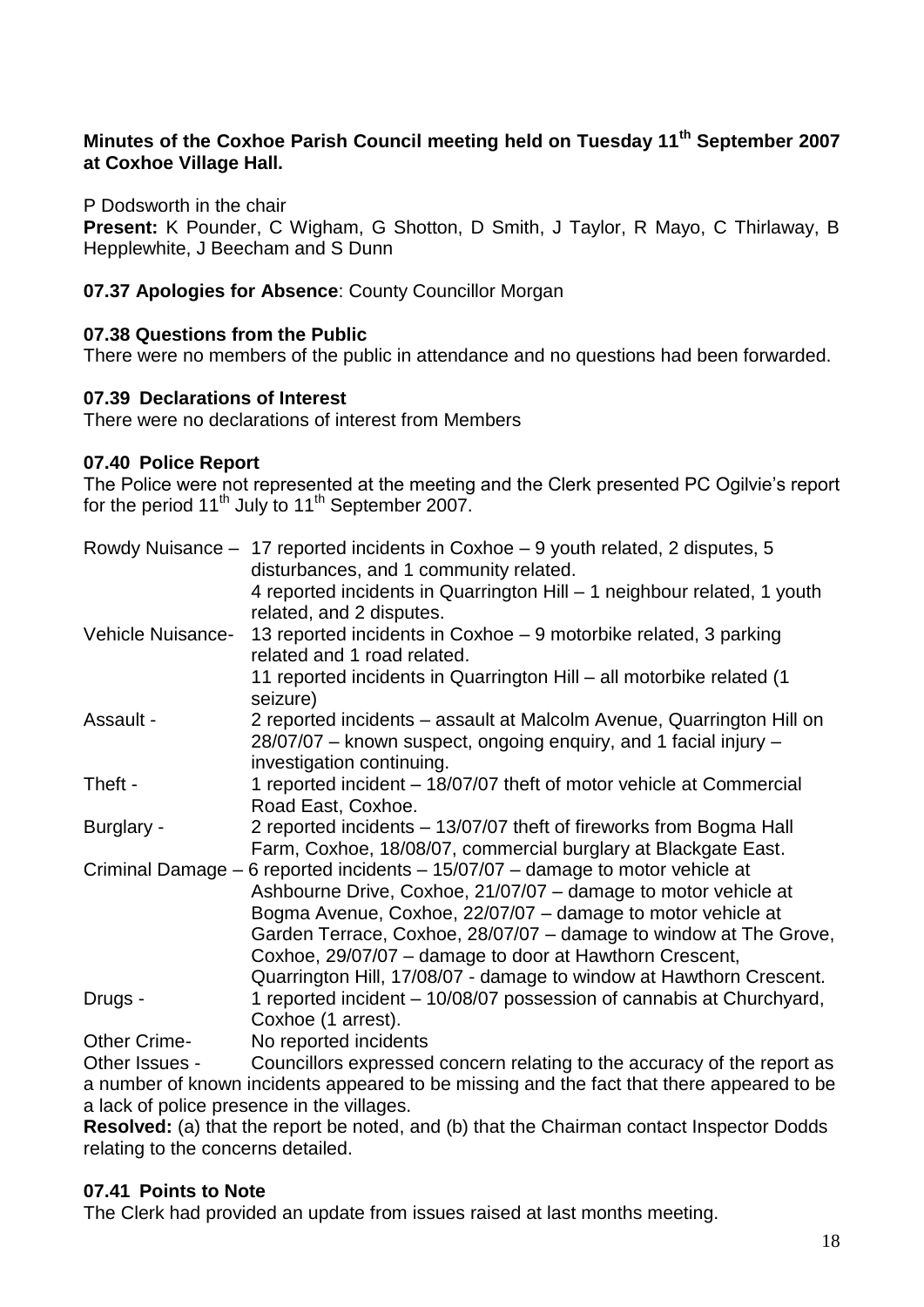**Resolved**: the details were noted. Victoria Lloyd to be invited to the November meeting to discuss the rights of way improvement plan.

# **Reports of the Clerk**

# **07.42 Planning applications**

The following planning applications had been received:

- (i) Conversion of garage to habitable accommodation and erection of detached pitched roof garage to front of existing dwelling at 56 Ashbourne Drive, Coxhoe
- (ii) Demolition of existing workshop building and erection of 1 no. detached bungalow on land to rear of 10 Blackgate West, Coxhoe

**Resolved**: the applications were noted without objection.

# **07.43 Traffic Management**

The Clerk provided an updated report following on from the meeting with Gordon Wingrove on the 6<sup>th</sup> September and the issues were discussed at length.

**Resolved:** the Clerk to contact the County Council for confirmation of (a) what was happening with the Gem Café project (b) what the Parish Council contribution towards costs would be (c) limestone links funding savings (d) why no safer routes to school funding used for Quarrington Hill projects and concerns relating to LTP funding (e) Parish boundary relating to Quarrington Hill works.

# **07.44 Standing Orders/Quality Council**

The Clerk provided an update from the latest mentoring session relating to meeting agendas. The new procedures were discussed.

**Resolved:** the procedures detailed would be implemented and the Clerk would provide a draft of amended standing orders for the next meeting.

# **07.45 Training**

The first Councillor training session had been found to be extremely informative and confirmation was required that further sessions would be held

**Resolved**: (a) to continue with all training modules (b) to defer September training session until early October (c) to bring forward budget training

# **07.46 External Audit Report**

The audit of accounts for 2006/07 had been carried out by BDO Stoy Hayward and there were no matters that came to their attention that required the issue of a separate additional issues arising report and they have signed the accounts as completed satisfactorily. The annual return was presented to the Council.

**Resolved**: a) the annual return for 2006/07 was approved and accepted by the Council. b) the costs of audit were agreed

# **07.47 Budget and Accounts Update**

The latest budget statement had been circulated for discussion. Valuations were still awaited from the District Valuer relating to Sanderson Street gardens. **Resolved:** the details were agreed

# **07.48 Parish Plan/Action Plan**

The Clerk provided an update on a meeting with D Marrs, Executive Director, Durham City Council. The Council were prepared to provide resource to assist in the implementation of the Parish Plan. An update was provided on the MP's response relating to housing and bus services at Quarrington Hill. An update was provided on the current situation relating to a number of Coxhoe Together projects and the play area scheme at Quarrington Hill.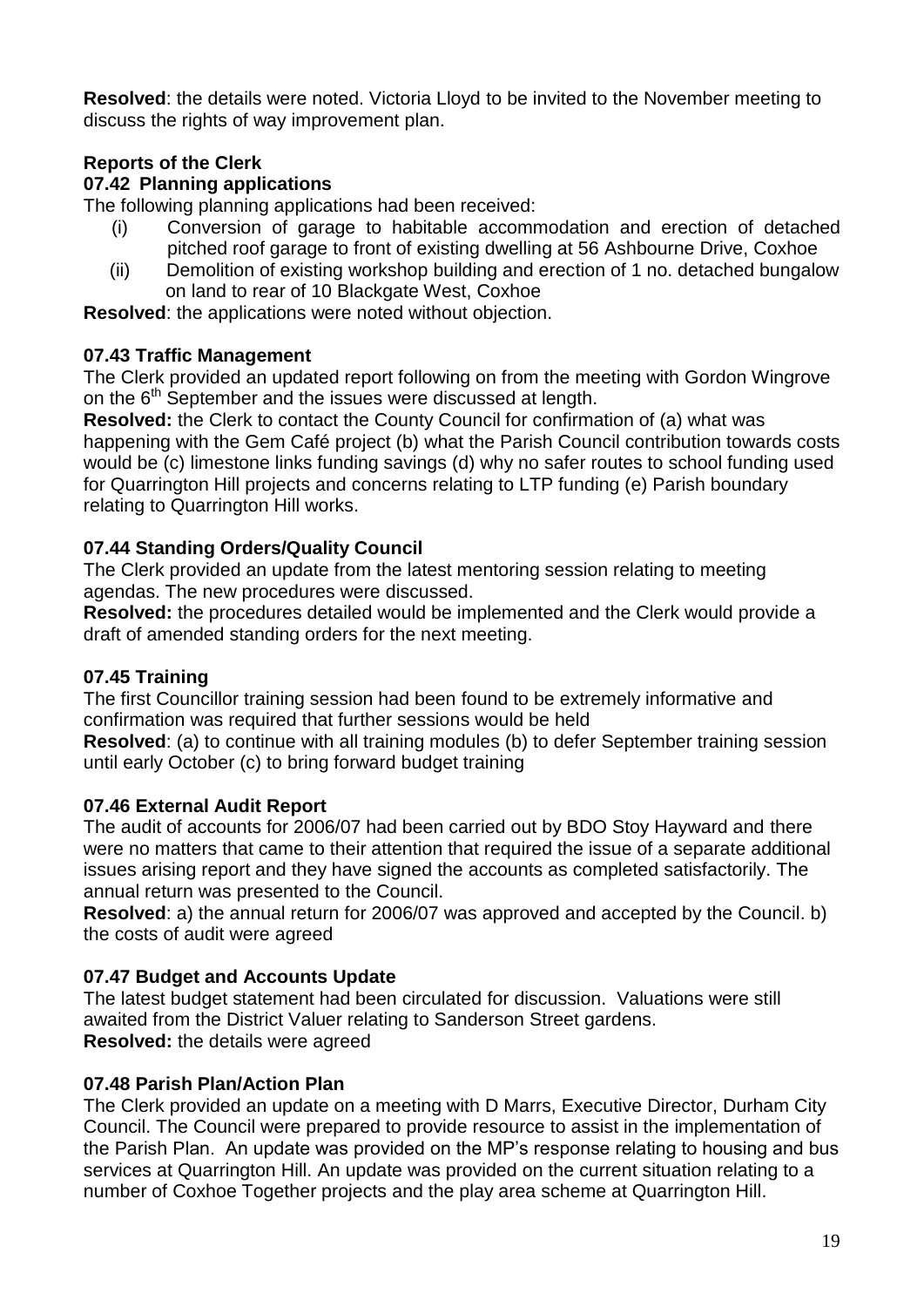**Resolved:** (a) the details were noted (b) a meeting be arranged with the MP, Parish Council, Quarrington Hill Village Partnership and City Planners relating to housing issues at Quarrington Hill.

# **Correspondence**

# **07.49 Local Development Framework**

Copies of the latest update of the framework relating to heritage were circulated. **Resolved**: the details were noted.

### **07.50 Darlington & Durham County Racial Equality Council**

A letter from the Equality Council had been circulated previously, and was discussed. **Resolved**: the details were noted.

### **07.51 Post Office Closure Programme**

The latest update had been circulated. Any consultation would be in June 2008. **Resolved**: the details were noted.

### **07.52 Unitary Authorities**

The latest update relating to unitary authorities and possible future elections had been circulated.

**Resolved:** the details were noted.

### **07.53 Code of Conduct**

Details relating to predisposition and predetermination had been issued by the County Association and circulated for discussion. **Resolved:** the details were noted.

#### **07.54 Community Anchors**

Details relating to community anchors had been issued by the County Association and circulated for discussion. It was felt that this would be beneficial in conjunction with the Village Hall.

**Resolved:** the details were noted.

#### **07.55 Licensing Act**

Details relating to the latest update on the licensing act had been issued by the County Association and circulated for discussion

**Resolved:** the Clerk to write to the Department of Culture Media and Sport concerning the fact that Parish Councils are not statutory consultees on licensing issues.

# **07.56 Accounts for Payment/Requests for Financial Assistance**

**a)** An application and financial details had been received and circulated, from Quarrington Hill Banner Group requesting financial assistance towards the cost of their banner project. A proposal was made to provide a contribution of £100. A counter proposal was made to provide a contribution of £200 and the matter was discussed at length.

**Resolved**: On a vote, it was agreed to provide a contribution of £100 under Section 137of the Local Government Act 1972.

**b)** An application and financial details had been received and circulated, from Coxhoe WMC FC Group requesting financial assistance. The matter was discussed at length. **Resolved**: that the request was received but on this occasion no funding be provided.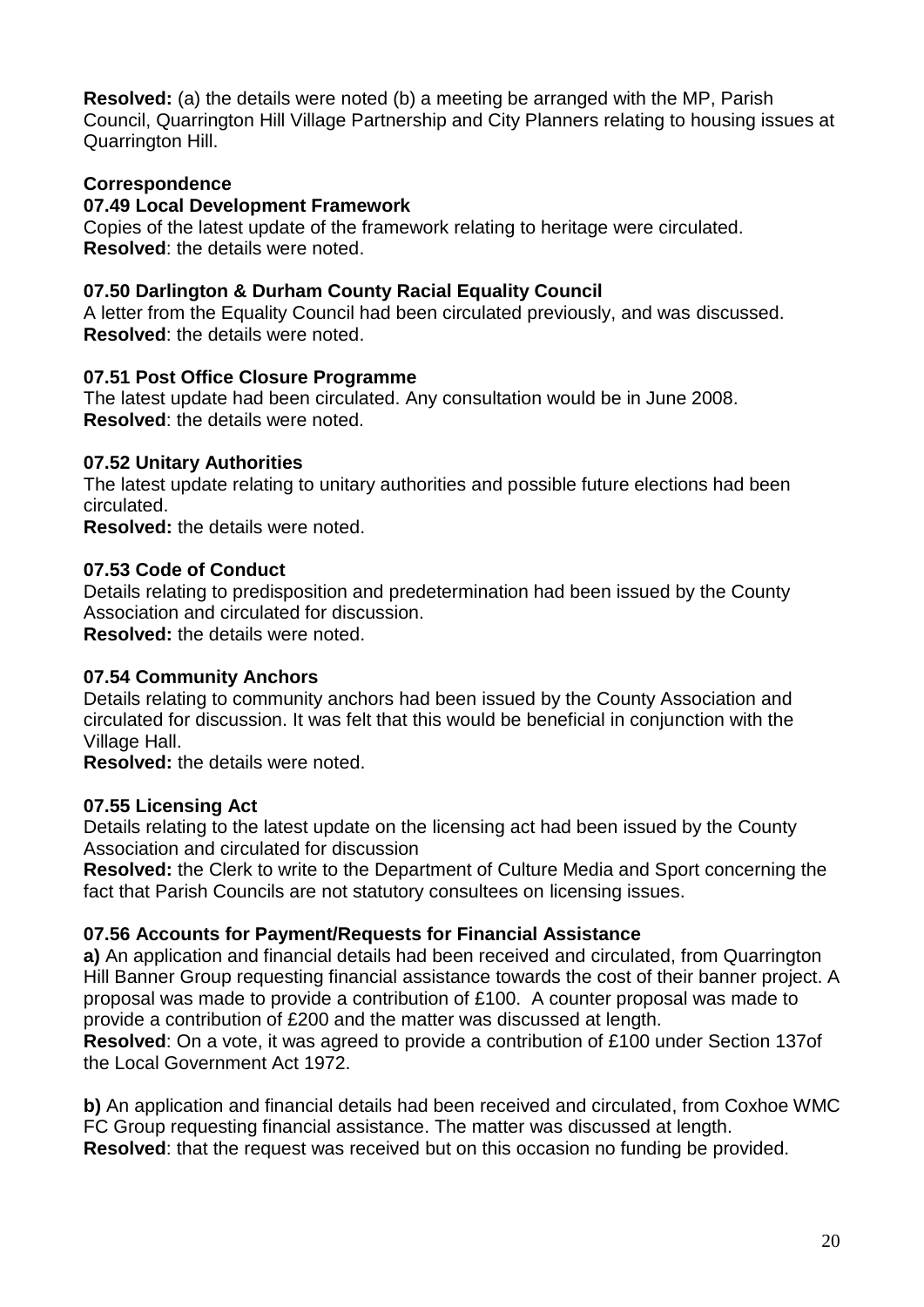| c) The Clerk detailed the accounts for payment and the following were approved: |                 |       |         |               |
|---------------------------------------------------------------------------------|-----------------|-------|---------|---------------|
| <b>Creditor</b>                                                                 | Reason          |       | Amount  | <b>Minute</b> |
| <b>BDO Stoy Hayward Audit Fees</b>                                              |                 |       | £470.00 | 07.46b        |
| N King                                                                          | Salary - August |       |         | 07.18fi       |
| <b>Quarrington Hill</b>                                                         |                 |       |         |               |
| <b>Community Centre CAB sessions</b>                                            |                 |       | £30.00  |               |
| TP Gardens Grasscutting August                                                  |                 |       | £360.00 | 249           |
| Quarrington Hill Banner Group Donation                                          |                 |       | £100.00 | 07.56a        |
| <b>Community Centre</b>                                                         |                 |       |         |               |
|                                                                                 |                 |       |         |               |
|                                                                                 |                 |       |         |               |
|                                                                                 |                 | Clerk |         |               |
| (Pages 18 – 21 inclusive)                                                       |                 |       | Date    |               |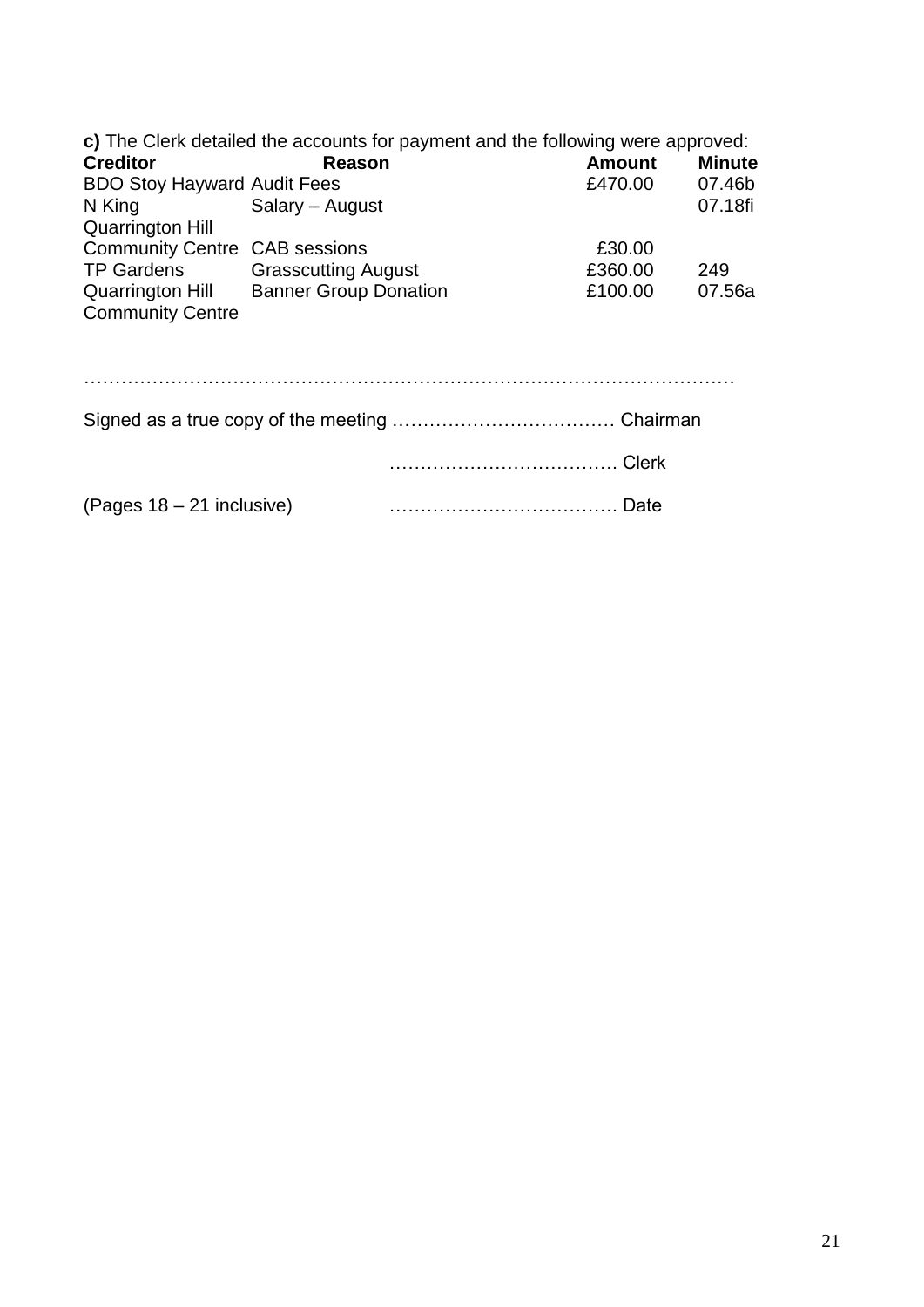# **Minutes of the Coxhoe Parish Council meeting held on Tuesday 9th October 2007 at Coxhoe Village Hall.**

S Dunn in the chair

**Present:** K Pounder, C Wigham, D Smith, J Taylor, R Mayo, C Thirlaway and B Hepplewhite.

**07.57 Apologies for Absence**: P Dodsworth, J Beecham and County Councillor Morgan

#### **07.58 Questions from the Public**

Mr J Tweddle attended the meeting and raised concerns relating to revised traffic calming measures proposed in Coxhoe. It was agreed that this matter would be discussed in the presence of Gordon Wingrove from Durham County Council.

#### **07.59 Declarations of Interest**

D Smith declared an interest in item 7g on the agenda relating to Sanderson Street gardens in budget proposals.

#### **07.60 Police Report**

PC Ogilvie attended the meeting and presented the report for the period 12<sup>th</sup> September  $2007$  to  $9<sup>th</sup>$  October 2007.

|                          | Rowdy Nuisance – 10 reported incidents in Coxhoe – 7 youth related, 2 disputes and 1<br>domestic. |
|--------------------------|---------------------------------------------------------------------------------------------------|
|                          | 2 reported incidents in Quarrington Hill – both noise related.                                    |
| <b>Vehicle Nuisance-</b> | 8 reported incidents in Coxhoe - all motorbike related.                                           |
|                          | 3 reported incidents in Quarrington Hill - 2 motorbike related 1 parking.                         |
| Assault -                | 2 reported incidents - assault at Coxhoe Medical Centre on 20/09/07 -                             |
|                          | on member of staff – known suspect – enquiry ongoing, and assault at                              |
|                          | Green Crescent, Coxhoe on 30/09/07 - one arrest and caution.                                      |
| Theft -                  | 3 reported incidents – 20/09/07 theft of cycle at Front Street, Coxhoe                            |
|                          | (possible suspect – enquiry ongoing), 21/09/07 theft of registration                              |
|                          | plate at Coronation Terrace, Coxhoe (used in crime elsewhere),                                    |
|                          | 23/09/07 shoplifting at Coxhoe Co-op (enquiries ongoing).                                         |
| Burglary -               | 1 reported incident - 30/09/07 commercial burglary at Church Street.                              |
|                          | Criminal Damage – 2 reported incidents –12/09/07 – damage to window at West Parade,               |
|                          | Coxhoe, 30/09/07 - damage to motor vehicle at Blackgate East.                                     |
| Drugs -                  | No reported incidents.                                                                            |
| <b>Other Crime-</b>      | No reported incidents                                                                             |
| Other Issues -           | Youth incidents had continued to occur on a weekend and were not                                  |

isolated to this area. Police now targeting the problem. There is a need for incidents to be reported. 6 alcohol seizures.

Councillor Pounder raised issues relating to continued motorbike problems at Quarrington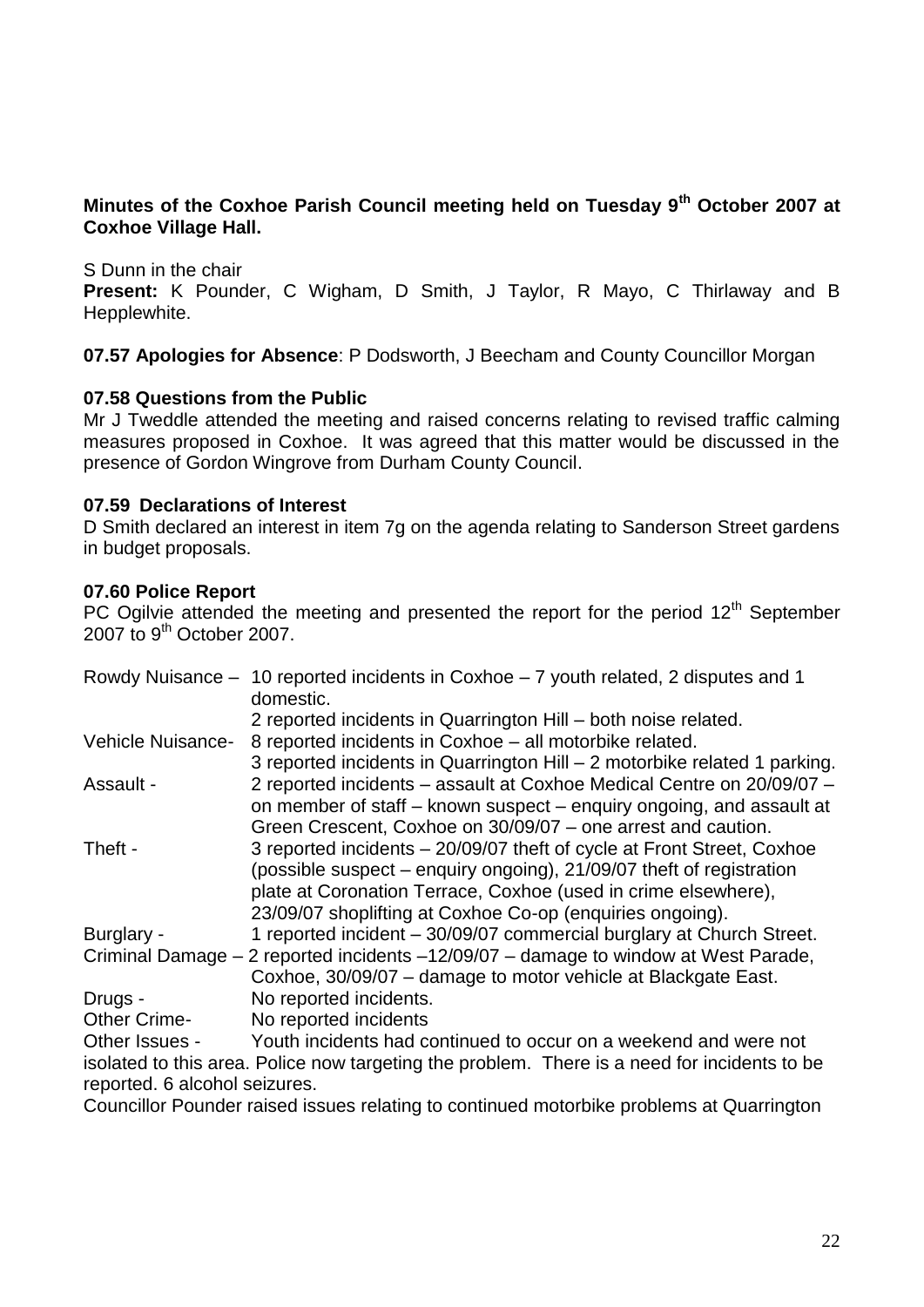Hill. Crowtrees Heritage Trail being eroded through constant misuse. Action needed now. PC Ogilvie agreed to speak to Inspector Dodds about the issue. Signs relating to Section 34 Road Traffic Act 1988 were used elsewhere.

**Resolved:** (a) that the report is noted, and (b) the Clerk contact the County Council re signs (c) The Clerk contact the Chief Superintendent about the lack of resources used in the area.

### **07.61 Traffic Management**

Gordon Wingrove (GW) attended the meeting and presented the latest proposals for traffic calming measures in Coxhoe and amended estimated costs for all schemes. Lengthy discussion followed and the issues raised by Mr Tweddle were answered.

**Resolved**: (a) the amended scheme for the entrance to Coxhoe was approved (b) the revised estimated cost of all schemes was accepted (c) GW would ensure that repair works near Bower Court would be carried out (d) the Clerk to contact UPS concerning the volume of there vans using the village roads (e) (GW) to monitor the effects of the measures taken in Quarrington Hill (f) GW to draw up plans for further proposals for Quarrington Hill.

#### **07.62 Minutes of Last Meeting**

The minutes of the last meeting were agreed as a true copy and signed by the Chairman.

#### **07.63 Points of Note**

The Clerk had previously circulated an update of issues raised at the last meeting and these were discussed.

**Resolved**: the details were noted.

#### **Reports of the Clerk**

#### **07.64 Planning Applications**

There had been no reported planning applications for the area in the past month, **Resolved**: the details were noted.

#### **07.65 Standing Orders**

The Clerk had previously circulated a copy of the proposed amendments to standing orders agreed at the last meeting.

**Resolved**: the amended standing orders were approved and adopted by the Council.

#### **07.66 Public Rights of Way**

The Clerk had provided an update on proposed maintenance works to be carried out by the County Council. Councillor Smith confirmed that works would be carried out in the near future.

**Resolved**: the details were noted.

#### **07.67 Quality Parish Council Scheme**

The Clerk had provided an update on proposed changes to the scheme. Additional strategies would be required.

**Resolved:** (a) the details were noted (b) the Clerk to prepare the relevant strategies.

#### **07.68 Training**

The agreed Councillors training course was discussed and additional courses on quality and meetings were considered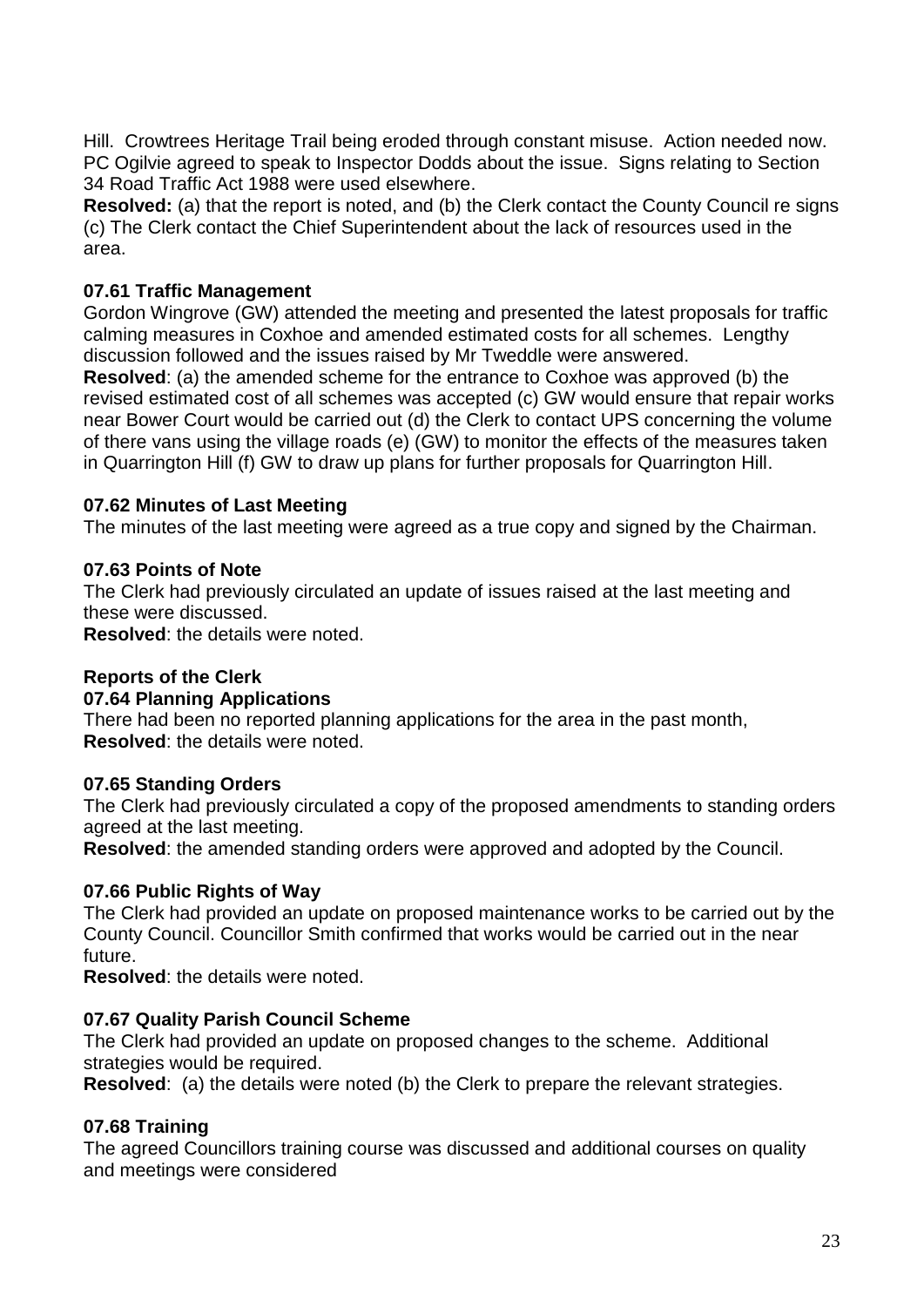**Resolved:** (a) the next Councillors training session would be held on the 30/10/07 (b) other courses were noted

# **07.69 Budget and Account Update**

The latest budget statement had been circulated for discussion and amended for the latest traffic calming costs. Discussion of Sanderson Street gardens was deferred until later in the meeting. A quotation had been received from P Taylor for £160 for repairs t he seats in the churchyard. Councillor Taylor declared an interest in this item and did not participate in the discussion or decision making.

**Resolved:** (a) the details of the budget statement were agreed and approved. (b) a meeting of the budgetary planning working party would be held on the 06/11/07 (c) the estimate of £160 for the seat repairs was approved and an order was to be placed.

# **07.70 Parish Plan & Action Plan**

The Clerk had circulated the latest details relating to housing and bus services issues for Quarrington Hill. David Marrs had confirmed that a scoping meeting for the parish plan was now imminent. There was a potential meeting with the MP on housing issues at Quarrington Hill on the 20/10/07

**Resolved:** (a) the details were noted (b) due to problems with attendance on that particular date the meeting with the MP be deferred and another date requested.

# **Correspondence**

# **07.71 Water Supply – Quarrington Hill Allotments**

Northumbian Water had provided an updated estimate for works to the water supply at Quarrington Hill allotments that had been agreed in March 2007.

**Resolved**: the revised estimate of £330.10 was agreed and an order to be placed

# **07.72Community Asset Programme**

Details had been received from CDALC of funding available under this programme for community assets

**Resolved**: the details were noted

# **07.73 Changing Spaces Programme**

Details had been received from CDALC of funding available under this programme for 'green' issues

**Resolved**: the details were noted

# **07.74 Petitions**

Details had been received from CDALC of new powers to devolve power to voters through petitions

**Resolved**: the details were noted

# **07.75 Statutory Annual Leave**

**Resolved**: to defer this item to the next meeting

# **Other Issues**

# **07.76 Coxhoe Together Update**

Councillor Hepplewhite detailed progress on the various projects being carried out by Coxhoe Together.

**Resolved**: the details were noted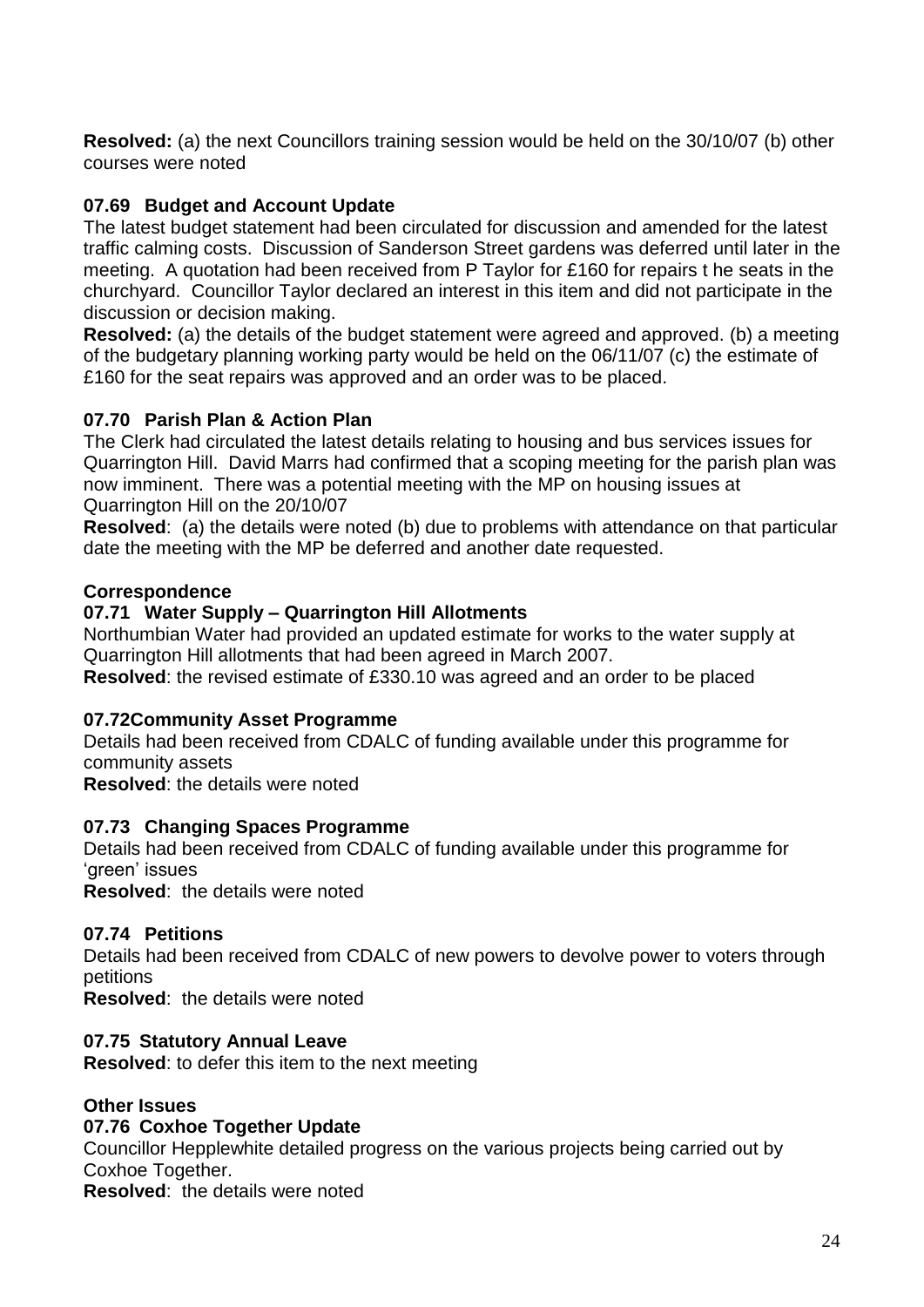# **07.77 Quarrington Hill Village Partnership**

A copy of the minutes of the last meeting had been circulated. **Resolved**: the details were noted

#### **07.78 Accounts for Payment/Requests for Financial Assistance**

**(a)** No requests for financial assistance had been received this month **Resolved**: the details were noted

| (b) The Clerk detailed the accounts for payment and the following were approved: |                               |               |               |  |  |
|----------------------------------------------------------------------------------|-------------------------------|---------------|---------------|--|--|
| <b>Creditor</b>                                                                  | <b>Reason</b>                 | <b>Amount</b> | <b>Minute</b> |  |  |
| <b>Total Business Systems</b>                                                    | Photocopier charges           | £35.25        | 38            |  |  |
| <b>Thinford Nurseries</b>                                                        | Watering hanging baskets (QH) | £319.60       | 313           |  |  |
| <b>Thinford Nurseries</b>                                                        | Watering hanging baskets (C)  | £846.00       | 313           |  |  |
| <b>Thinford Nurseries</b>                                                        | <b>Replanting planters</b>    | £230.30       | 302           |  |  |
| Smith of Derby                                                                   | Clock maintenance (QH)        | £171.55       |               |  |  |
| Smith of Derby                                                                   | Clock maintenance (C)         | £172.73       |               |  |  |
| N King                                                                           | Salary - September            |               | 07.18fi       |  |  |
| Northumbrian Water                                                               | Boundary box - QH allotments  | £330.18       | 07.71         |  |  |

#### **07.79 Sanderson Street Gardens**

Councillor Smith left the room and took no part in the discussion having already declared an interest. Details of valuations received from the District Valuer had been circulated and a lengthy discussion ensued. A vote on whether or not the possible sale of the land should be agreed in principle followed and the resolution was passed by 6 votes to 1. **Resolved:** (a) the District Valuer's report was received and accepted in its entirety (b) the Clerk to contact the current tenants to ascertain by the next meeting if there were any expressions of interest from them in buying the land.

……………………………………………………………………………………………

Signed as a true copy of the meeting ……………………………… Chairman

………………………………. Clerk

(Pages 22 – 25 inclusive) ………………………………. Date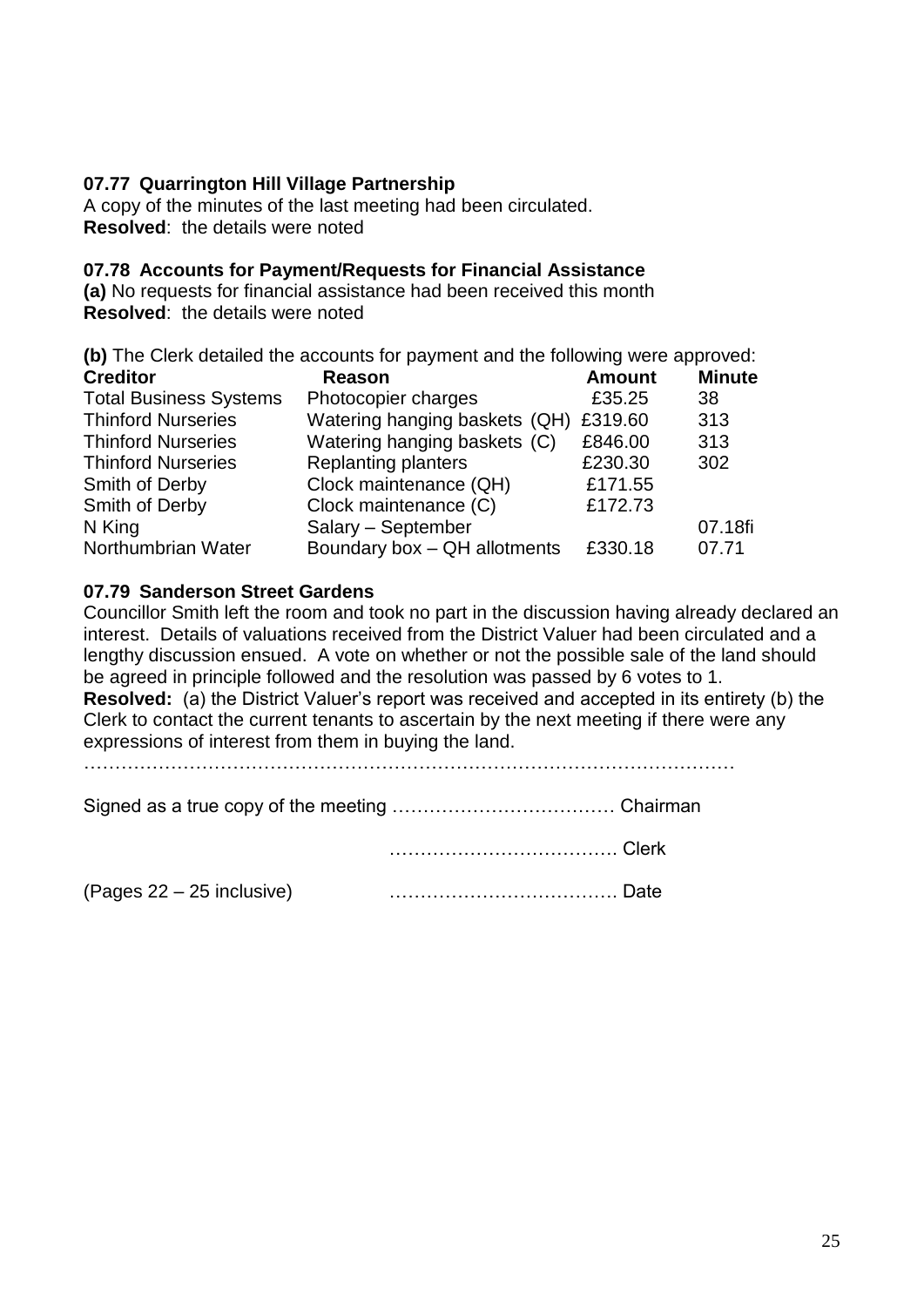# **Minutes of the Coxhoe Parish Council meeting held on Tuesday 13th November 2007 at Coxhoe Village Hall.**

P Dodsworth in the chair **Present:** S Dunn, K Pounder, J Taylor, R Mayo, G Shotton and B Hepplewhite. City Councillor M Plews

**07.80 Apologies for Absence**: D Smith, C Wigham, C Thirlaway and County Councillor Morgan

# **07.81 Questions from the Public**

There was one member of the public in attendance but no questions were asked or had been forwarded.

### **07.82 Declarations of Interest**

There were no declarations of interest

#### **07.83 Police Report**

PC Ogilvie amd Sgt Turner attended the meeting and presented the report for the period 10<sup>th</sup> October 2007 to 13<sup>th</sup> November 2007.

**Assault -** 2 reported incidents – domestic related at Hadleigh Court on 25/10/07 – one arrest – enquiry ongoing, and assault at The Grove, Coxhoe on 03/11/07 – one arrest – enquiry ongoing.

**Burglary** - 1 reported incident–24/10/07 commercial burglary at Front Street, Quarrington Hill.

**Theft** - 3 reported incidents – 11/10/07 shoplifting at Coxhoe Co-op – 1 person arrested and charged, 31/10/07 theft of wheel badges at Grange Crescent, Coxhoe, 03/11/07 theft of registration plate – Coronation Terrace

**Criminal Damage –** 3 reported incidents –15/10/07 – damage to fence at Cow Close, Coxhoe, 27/10/07 – damage to window at Church Street, 02/11/07 damage to motor vehicle at Co-operative Terrace

**Anti-Social Behaviour** – 15 reported incidents in Coxhoe, 1 in Quarrington Hill Slight increase in anti-social behaviour in Coxhoe. A number of incidents relate to fireworks. 6 youths from village have been identified as principal offenders. Working with youth engagement service. Youths referred for early intervention. Problems in The Grove are being investigated

**Vehicle Nuisance**- 8 reported incidents in Coxhoe – 1 motorbike related and 2 parking 2 reported incidents in Quarrington Hill – both motorbike related. During the month 8 traffic warning notices have been issued and there have been 3 seizures

**Other Issues -** Councillor Pounder raised concern relating to the Police's response for information. Sgt Turner detailed the Police position. There had been a significant

improvement in police presence during October. Gratitude expressed. Police to include an article in newsletters. A need to publicise significant results. Concern was expressed at heavy lorries breaking weight restrictions. Letter of complaint relating to non-compliance with traffic restrictions in Cornforth Lane was detailed.

**Resolved: (a)** an item to be included in the next newsletter, including incident sheet **(b)** Police to bring to attention of Maxine Stubbs problems with lorries and abuse of traffic restrictions in Cornforth Lane.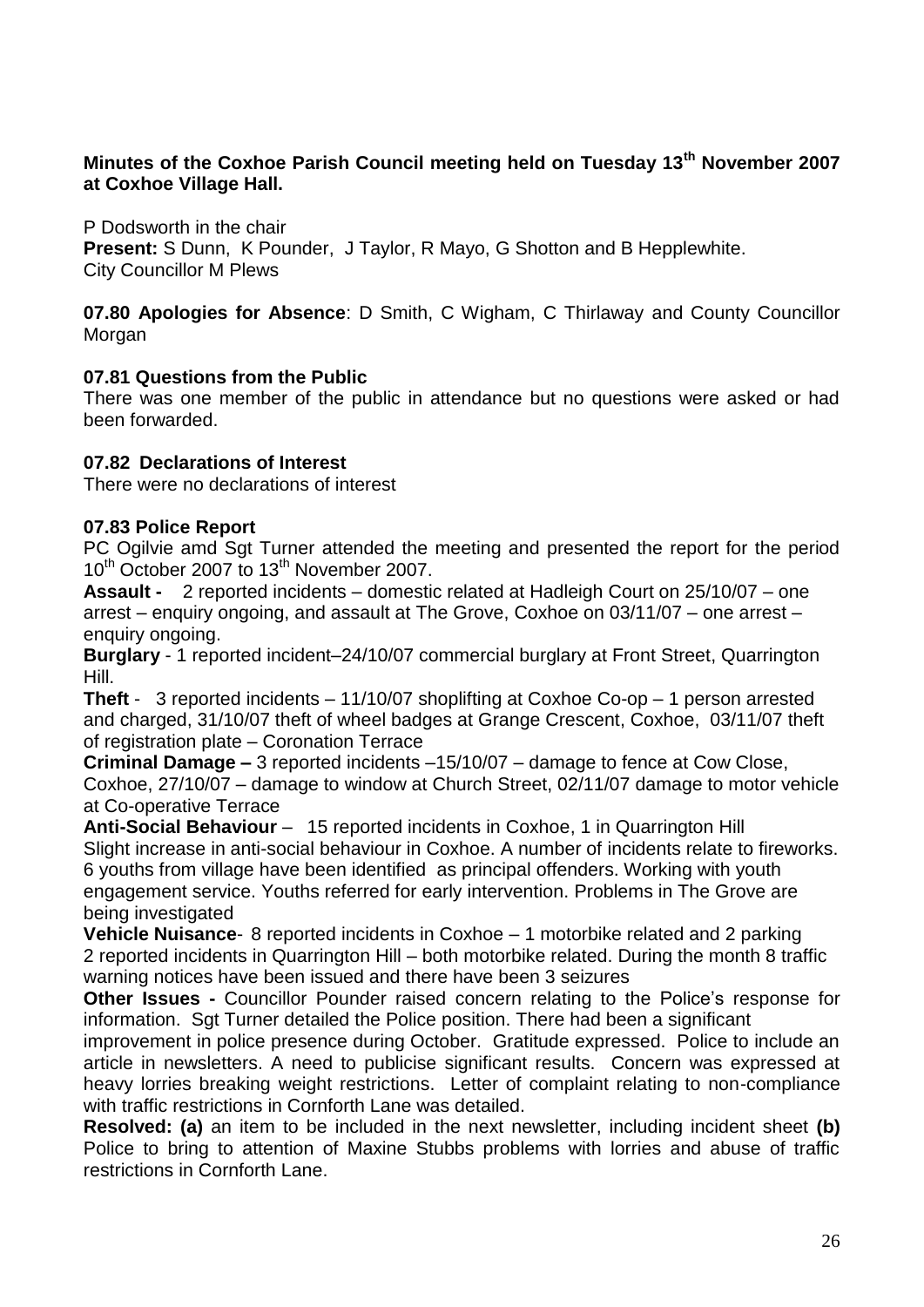### **07.84 Minutes of Last Meeting**

The minutes of the last meeting were agreed as a true copy, subject to the following addition to minute **07.61 f)** GW to draw up plans for further proposals for Quarrington Hill, depending on results of monitoring current use **g)** works at Quarrington Hill needed to reflect the Parish Plan **h)** the balance of LTP funding be transferred to the Parish Council for future works at Quarrington Hill.

**Resolved**: the minutes were agreed and signed by the Chairman

#### **07.85 Points of Note**

The Clerk had previously circulated an update of issues raised at the last meeting and these were discussed.

**Resolved**: the details were noted.

### **Reports of the Clerk**

#### **07.86 Planning Applications**

The following planning applications had been received:

**(i)** Erection of internally illuminated signage to both side elevations, 1 no. internally illuminated fascia sign, 1 no. externally illuminated entrance sign and 1 no. non-illuminated information board all to front elevation and 1 no. internally-illuminated freestanding totem sign to west of existing building Co-op Food Store Petterson Dale Coxhoe.

**(ii)** Outline application for a mixed use development of 80 residential units and 2400sqm of employment uses, with all detailed matters reserved for future approval. Land At Coxhoe Industrial Estate Coxhoe

**(iii)** Erection of two storey pitched roof full width extension to rear, and single storey pitched roof extension to front of existing dwelling at no 41 The Avenue Coxhoe.

**Resolved**: **(i) (a)** Detailed plans be requested and an interim objection be made **(b)** request a meeting with representatives from the Co-op **(ii) (a)** forward a detailed objection to the Planning department **(b)** advise the school and the medical centre of the application **(c)** contact the City Council for information on what land they own and what they have sold in Coxhoe **(d)** provide details of the development in the Chronicle **(iii)** no objection to this application.

#### **07.87 Traffic Management**

The Clerk detailed the up to date information on all schemes from the County Council **Resolved**: **(i)** contact County again requesting urgent supply of plans for Quarrington Hill works **(ii)** confirm transfer of budget underspend with the County

#### **07.88 Willow Cottages Allotments**

The Clerk provided the up to date position on improvements requested. A request had been received from the Probation Service to rent an allotment

**Resolved**: **(i)** Invite allotment holders to short meeting to update them at 6:30pm on 11 December **(ii)** place order with City Council for removal of possible asbestos fencing **(iii)** advise Probation Service that we will let them allotment in principle

#### **07.89 Parish Report – Newsletter**

The Clerk had circulated a draft report for inclusion in the next newsletters **Resolved**: the report be included in the next newsletter subject to additions relating to police action in the villages and the planning application for the industrial estate.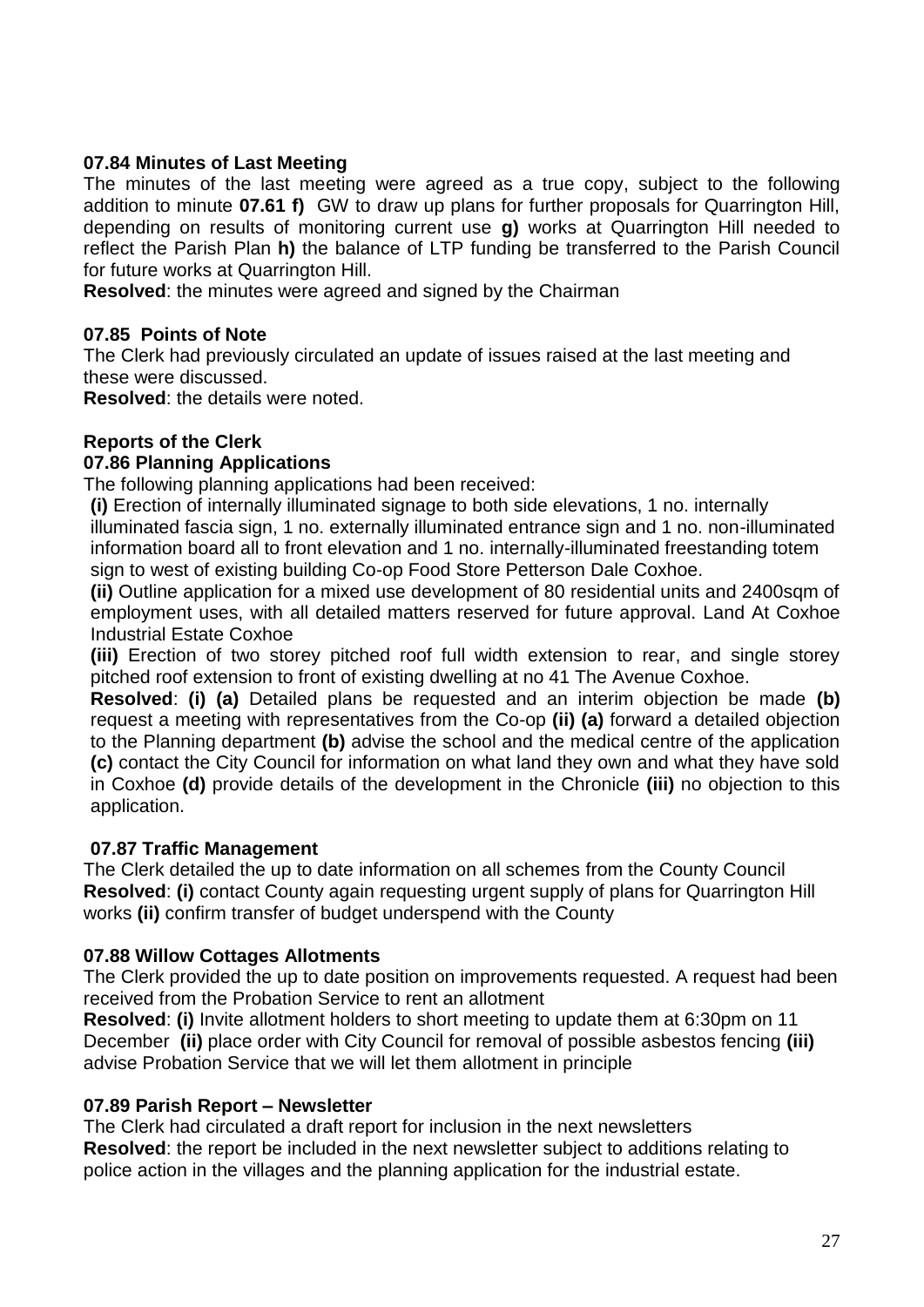# **07.90 Youth Council**

Councillor Hepplewhite updated the meeting on the possibility of forming a youth council **Resolved**: interest in project be sought from the Youth Room

### **07.91 Quality Council**

The Clerk detailed the latest position on the scheme detailed by NALC and the national stakeholders

**Resolved**: The Clerk to prepare a timetable for obtaining quality status

#### **07.92 Training**

A number of Councillors had taken part in the training session on budgets and the feedback was positive. Details of further training on Community Engagement had been received. **Resolved**: **(i)** the Councillor training course to continue, with the next session being Tuesday 27 November. (**ii)** Councillors to consider Community Engagement training

### **07.93 Community Leadership and EDemocracy**

Details had been circulated on a free programme of 3 events on Community Leadership and EDemocracy

**Resolved**: Individual Councillors to advise the Clerk of any interest in the seminars

### **07.94 Budget and Accounts Update**

The latest budget statement had been circulated for discussion. A meeting of the finance working group had been held and budget recommendations would be forwarded for consideration at next months meeting. A quotation had been received from TP Gardens for grasscutting works in 2008. The Council had previously agreed to consider an extension from 1 to a 3 year contract if works were satisfactory.

**Resolved**: **(i)** Details of the latest budget position were discussed and noted **(ii)** the contract for grasscutting be offered to TP Gardens for a further 2 years on the terms provided

# **07.95 Parish Plan & Action Plan**

The Clerk provided an up date on responses to request for variations to the bus service. Councillor Hepplewhite provided details of the meeting with City and County Council representatives on the funding and joint working opportunities for Coxhoe centre. **Resolved**: **(i)** the details were noted **(ii)** the Clerk to again contact Cassop cum Quarrington Parish Council asking for their support re bus services **(iii)** the Clerk to arrange a meeting with Arriva

# **Correspondence**

# **07.96 Standard Board Procedures**

Details had been received from the County Association on amended procedures that would come into place on 1 April 2008

**Resolved:** the details were noted

#### **07.97 Statutory Leave**

Details had been received from the County Association relating to national amendments to minimum holiday entitlement

**Resolved**: The Clerk's contract be amended to reflect the change in holiday entitlement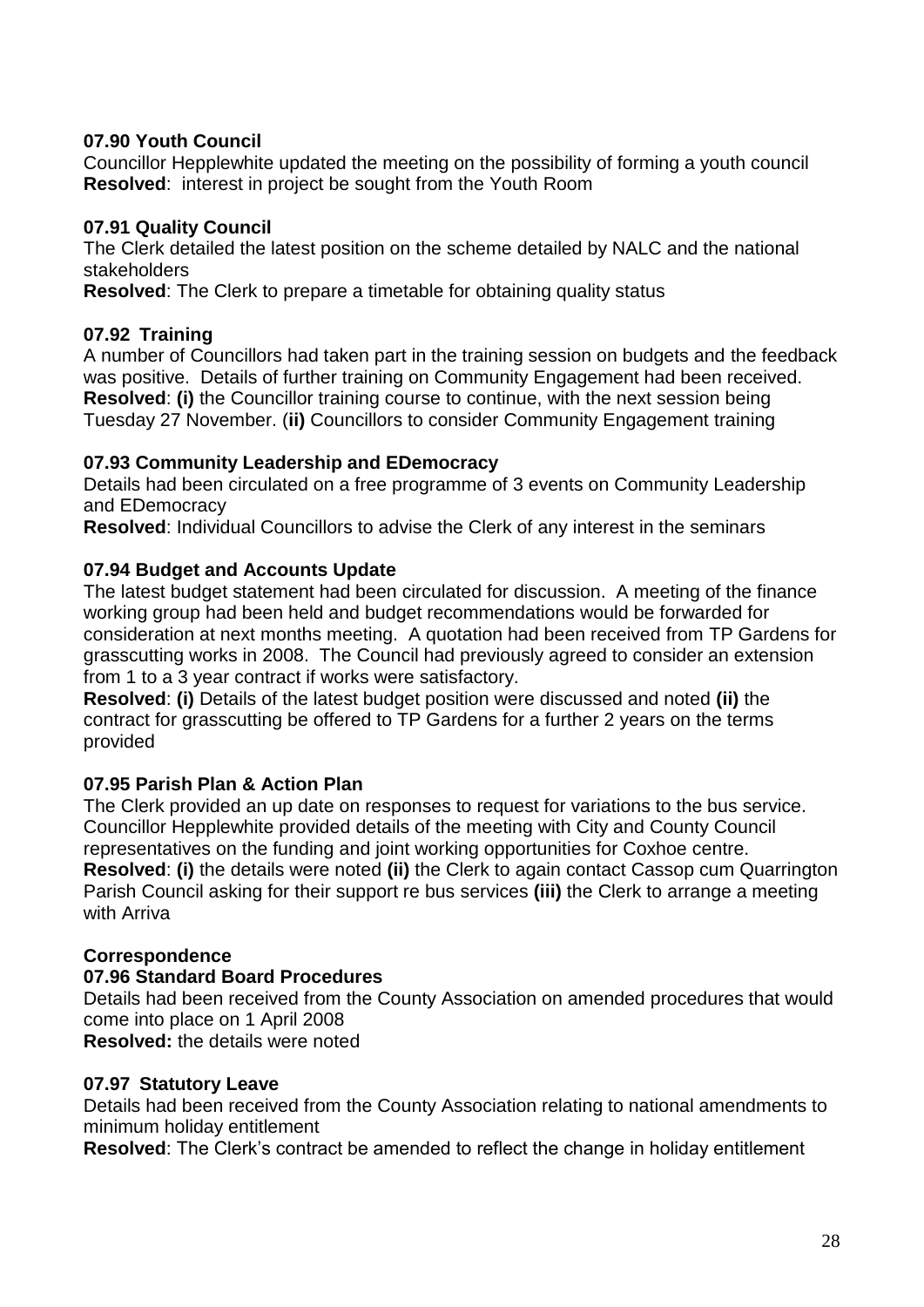# **07.98 Traffic Restrictions – Cornforth Lane**

A letter had been received from Mr Turton expressing concern at the abuse of the no entry traffic restriction in Cornforth Lane. The letter had been discussed with the Police and further implications were considered

**Resolved**: **(i)** Police vigilance in the area was requested **(ii)** details would be passed on to County Council for consideration

# **07.99 National Tree Week**

Grants of up to £150 per organisation were available for tree planting **Resolved**: the Parish Council and Partnerships apply for funding

### **07.100 Quarrington Hill Community Centre**

A letter of thanks had been received for support given to the Association who had again won Durham in Bloom

**Resolved**: Congratulations to the community association on its award

### **07.101 Code of Conduct**

A letter had been received from the City Council concerning the requirement to publicise the adoption of the scheme in the local press **Resolved**: a joint advert with shared costs was approved

### **07.102 Consultation on Budget Proposals**

Durham County Council had provided a consultation document on their budget proposals for 2008/09 **Resolved**: the document was noted

#### **Other Issues**

# **07.103 Coxhoe Together Update**

Councillor Hepplewhite provided an update on the latest position. A joint meeting of Coxhoe Together and the Parish Council had taken place the previous week **Resolved**: the details were noted

#### **07.104 Quarrington Hill Village Partnership**

Minutes of the recent meeting had been circulated **Resolved**: the details were noted

#### **07.105 Open Spaces**

Councillor Pounder had attended a recent meeting with the City Council on an open spaces needs assessment

**Resolved**: the details were noted

#### **07.106 Salt box**

A request had been received for a salt box in Beechfield Rise. It did not meet the County Council criteria, but Councillor Morgan had agreed to arrange the initial installation if the Parish Council would agree to its replenishment

**Resolved**: to ask for the box to be installed and agree to its replenishment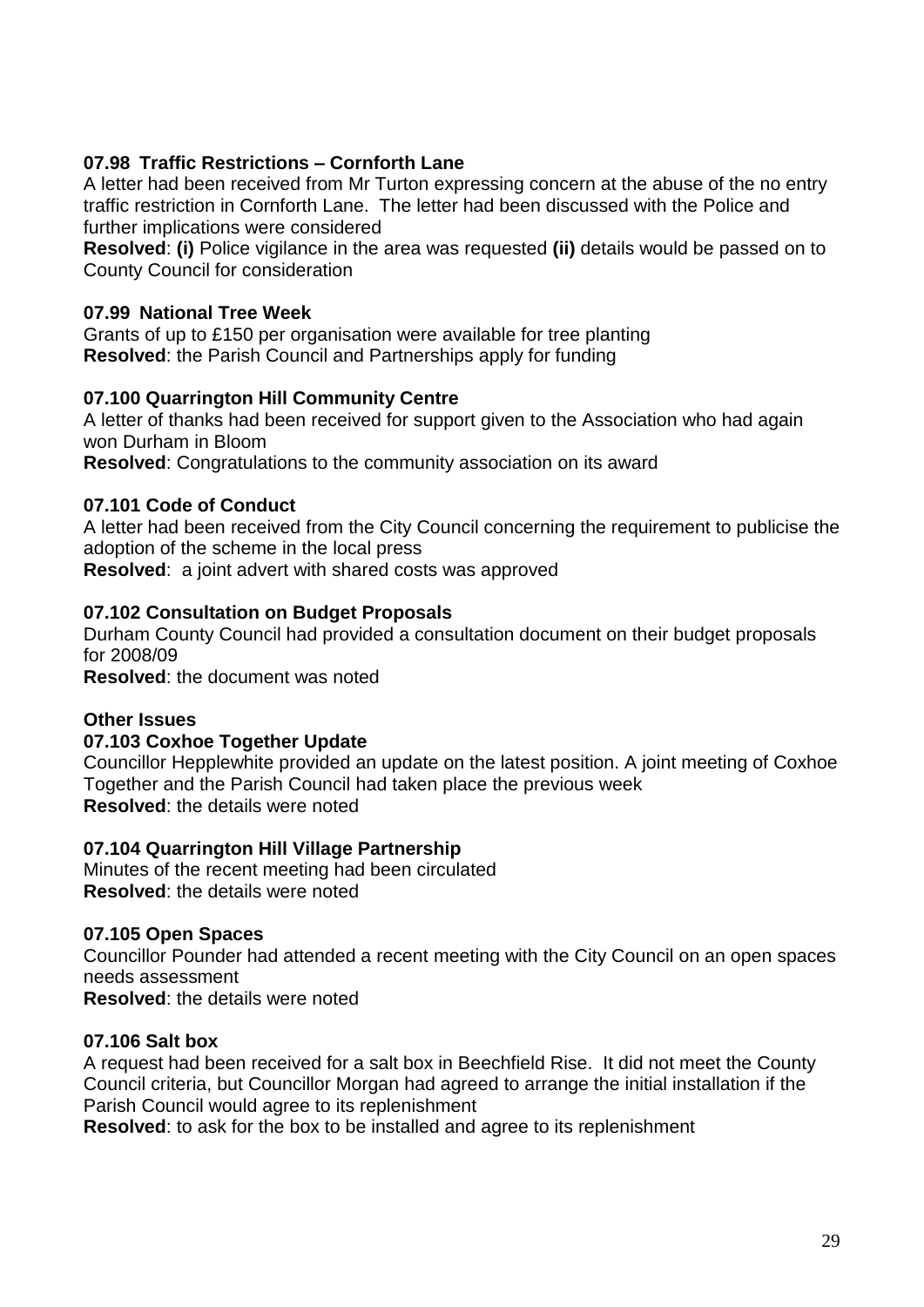### **07.107 Accounts for Payment/Requests for Financial Assistance**

**a)** A request was received from Victim Support County Durham for a donation towards the cost of volunteer travel and telephone expenses

**Resolved**: the request was received. No action to be taken.

**b)** A request was received from Browns Close Residents Association for a donation towards the cost of their Christmas festivities

**Resolved**: It was agreed to provide a contribution of £60 under Section 137of the Local Government Act 1972.

**c)** A request was received from Coxhoe Village Hall Association for a contribution of £19 for a poppy wreath

**Resolved**: It was agreed to provide a contribution of £19 under Section 137of the Local Government Act 1972.

**d)** The Clerk detailed the accounts for payment and the following were approved:

| <b>Creditor</b>                            | <b>Reason</b>                    | <b>Amount</b> | <b>Minute</b> |
|--------------------------------------------|----------------------------------|---------------|---------------|
| <b>Thinford Nurseries</b>                  | Watering hanging baskets (Sept)  | £728.50       | 313           |
| <b>TP Gardens</b>                          | <b>Grasscutting Oct/Nov</b>      | £540.00       | 249           |
| N King                                     | Salary - October                 |               | 07.18fi       |
| N King                                     | <b>Reimbursement Admin costs</b> | £47.72        | 07.18fi       |
| <b>Coxhoe Village</b>                      |                                  |               |               |
| <b>Hall Assoc</b>                          | Poppy wreath                     | £19.00        | 07.106c       |
| <b>Coxhoe Village</b><br><b>Hall Assoc</b> | Rent of room - CAB               | £132.00       |               |
| <b>Coxhoe Village</b><br><b>Hall Assoc</b> | Annual licence for room          | £1000.00      | 144           |
| P Taylor                                   | <b>Seat Repairs</b>              | £160.00       | 07.69c        |
| <b>Browns Close</b><br>Residents Assoc     | Donation                         | £60.00        | 07.106b       |

#### **07107 Sanderson Street Gardens**

In Private

Letters had been received from all current tenants and these were discussed in detail. The Clerk had detailed the legal position.

**Resolved**: **(i)** the Chairman and Vice Chairman to meet with some tenants to discuss the contents of their responses **(ii)** the Parish Council to negotiate sale with the tenants upon the terms agreed

……………………………………………………………………………………………

Signed as a true copy of the meeting ……………………………… Chairman

………………………………. Clerk

(Pages 26 – 30 inclusive) ………………………………. Date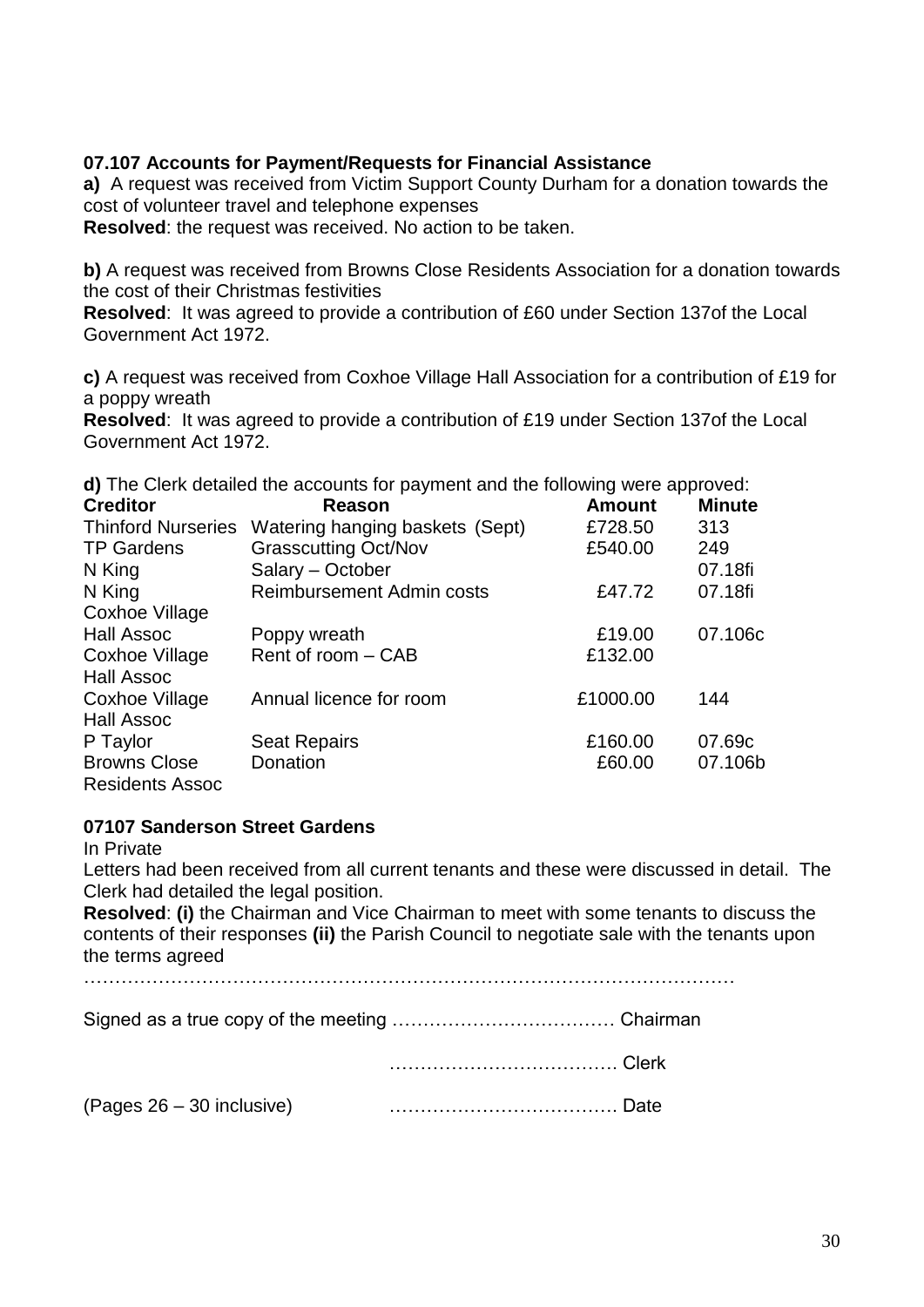# **Minutes of the Coxhoe Parish Council meeting held on Tuesday 11th December 2007 at Coxhoe Village Hall.**

P Dodsworth in the chair **Present:** S Dunn, K Pounder, C Wigham, C Thirlaway, R Mayo, G Shotton and B Hepplewhite. City Councillor M Plews

#### **07.108 Apologies for Absence**: D Smith

### **07.109 Questions from the Public**

There were no members of the public in attendance and no questions had been forwarded.

### **07.110 Declarations of Interest**

There were no declarations of interest

### **07.111 Police Report**

PCSO Wilkinson attended the meeting and presented the report for the period  $14<sup>th</sup>$ November 2007 to 11<sup>th</sup> December 2007.

**Assault -** 1 reported incident – on road between Quarrington Hill and Kelloe on 27/11/07 **Burglary** - 1 reported incident–28/11/07 Cassop School – laptop computers stolen – press release –enquiries ongoing

**Criminal Damage –** 3 reported incidents –21/11/07 – damage to roof at Church Street, Coxhoe, 25/11/07 – damage to motor vehicle at Gladstone Terrace, Coxhoe, 03/12/07 damage to window at Cassop School

**Anti-Social Behaviour** – 4 reported incidents in Coxhoe, 1 in Quarrington Hill There has been a noteable reduction in anti-social behaviour incidents reported to police compared with previous 2 months. 5 youths in Coxhoe have been referred to YISP with consent of parents.

**Vehicle Nuisance**- 8 reported incidents in Coxhoe – 7 motorbike related and 1 road related. 2 reported incidents in Quarrington Hill – both motorbike related. Principal complaint around The Grove, Grange Crescent, Green Crescent area.

**Crime Other** – 16/11/07 incident with BB gun at Blackgate East, Coxhoe. 1 arrest. Charges pending

**Other Issues –** PCSO Wilkinson provided feedback relating to weight restrictions and abuse of traffic restrictions in Cornforth Lane detailed at last meeting. Concern was raised relating to the nearness of lorries to the path at Quarrington Hill resulting from the traffic measures. Concern was raised about the lack of knowledge of the emergency services accessing the nature reserve at Quarrington Hill

**Resolved**: the details were noted.

#### **07.112 Public Rights of Way Improvement Plan**

A comprehensive presentation was given by Victoria Lloyd, Rights of Way Improvement Plan Officer, on the plan and its implications for the Parish Council and local community. Ms Lloyd answered Members questions and detailed funding options.

**Resolved**: the details were noted.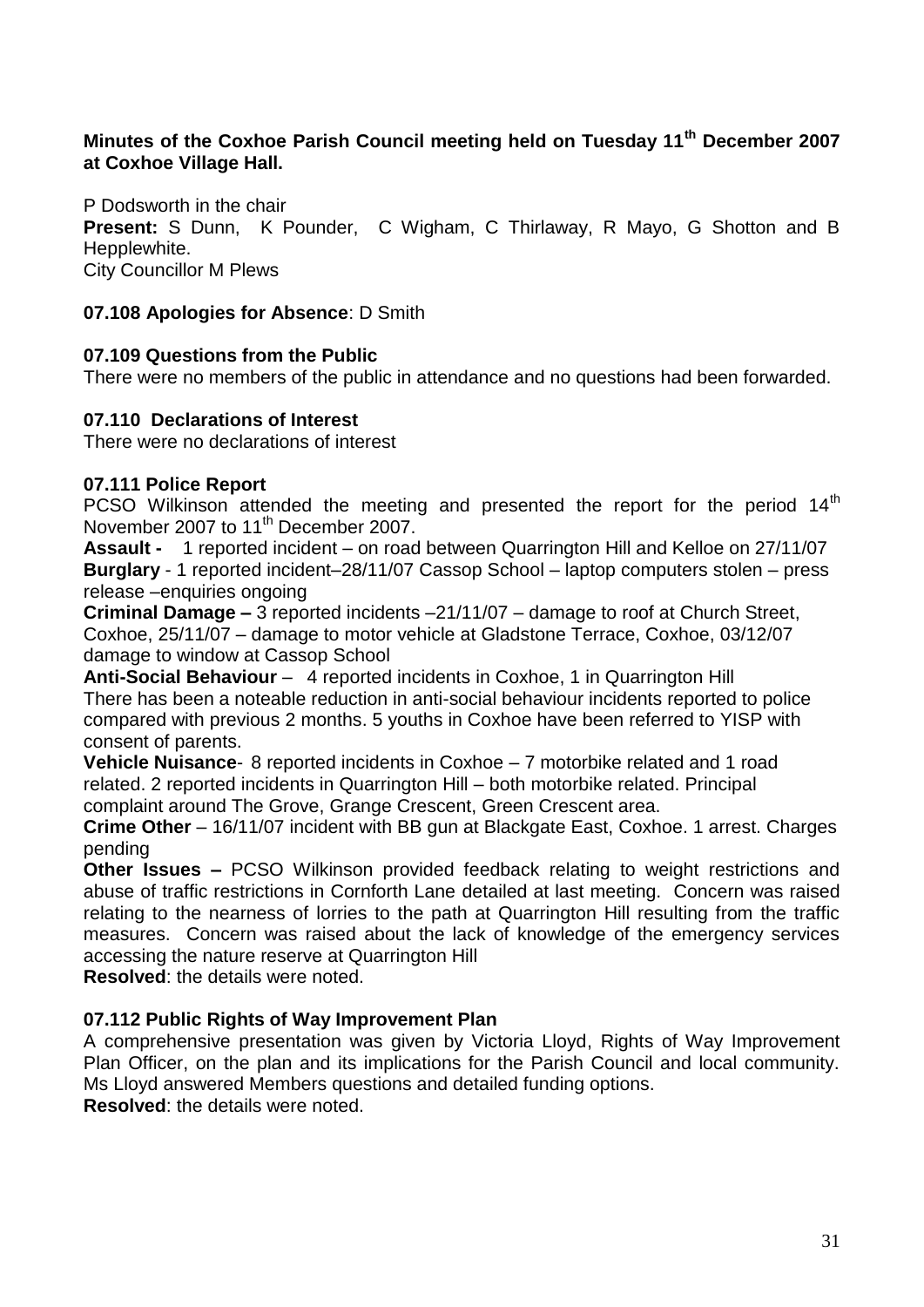# **07.113 Minutes of Last Meeting**

The minutes of the last meeting were agreed as a true copy and signed by the Chairman.

### **07.114 Points of Note**

The Clerk had previously circulated an update of issues raised at the last meeting and these were discussed.

**Resolved**: the details were noted.

### **Reports of the Clerk**

### **07.115 Budget and Precept.**

The latest budget statement had been circulated for discussion. A meeting of the finance working group had been held previously and their budget recommendations, which had been previously circulated, were discussed at length.

### **Resolved**:

**(i)** The level of precept for 2008/09 was set at £33,473 and the Clerk was to make the necessary return to Durham City Council.

**(ii)** A contribution of £1,000 to be sought from each Parochial Church Council towards the cost of churchyard maintenance.

**(iii)** A P3 application is to be made for funding to assist with rights of way maintenance.

**(iv)** The Clerk's salary to be increased in accordance with the national pay award and incremental increases to be paid each April in accordance with his contract.

**(v)** To increase the number of hours worked each month by the Clerk to 50 to reflect the increased workload regarding quality status and an honoraria be paid when quality status achieved.

**(vi)** The Clerk to look at the cost of replacing the Council's PC and co-ordinate the purchase or lease with the Chairman.

**(vii)** No extension to the current number of hanging baskets provided in each village. Subject to cost Thinford Nurseries be requested to provide the service in 2008 and financial regulations be waived due to the requirement for a local service provider.

**(viii)** Funding be provided to replenish the planters in Coxhoe (£200) and the flower beds at Quarrington Hill (£500).

**(ix)** The levels of allotment rents at Willow Cottages to remain the same for 2008/09, but be reviewed if improvements carried out.

**(x)** The levels of allotment rents at Quarrington Hill to remain the same for 2008/09, subject to the terms of the lease renewal.

**(xi)** The level of garden rents at Sanderson Street to be reviewed if for any reason sale does not proceed.

**(xii)** The level of grant for Coxhoe Village Hall and Quarrington Hill Community Centre to remain at £600 and £300 respectively.

**(xiii)** The total level of donations and grants to be increased to £3,500, with £1,000 of the total being set aside for the cost of play park provision at Quarrington Hill.

**(xiv)** The criteria for the distribution of donations to be discussed at the meeting in February 2008.

**(xv)** The current level of CAB outreach service to be continued. The Parish Council to contribute towards the cost of the service and the hire of the halls.

**(xvi)** The Parish Council to continue to pay for the installation and removal of Xmas lights at Coxhoe Village Hall.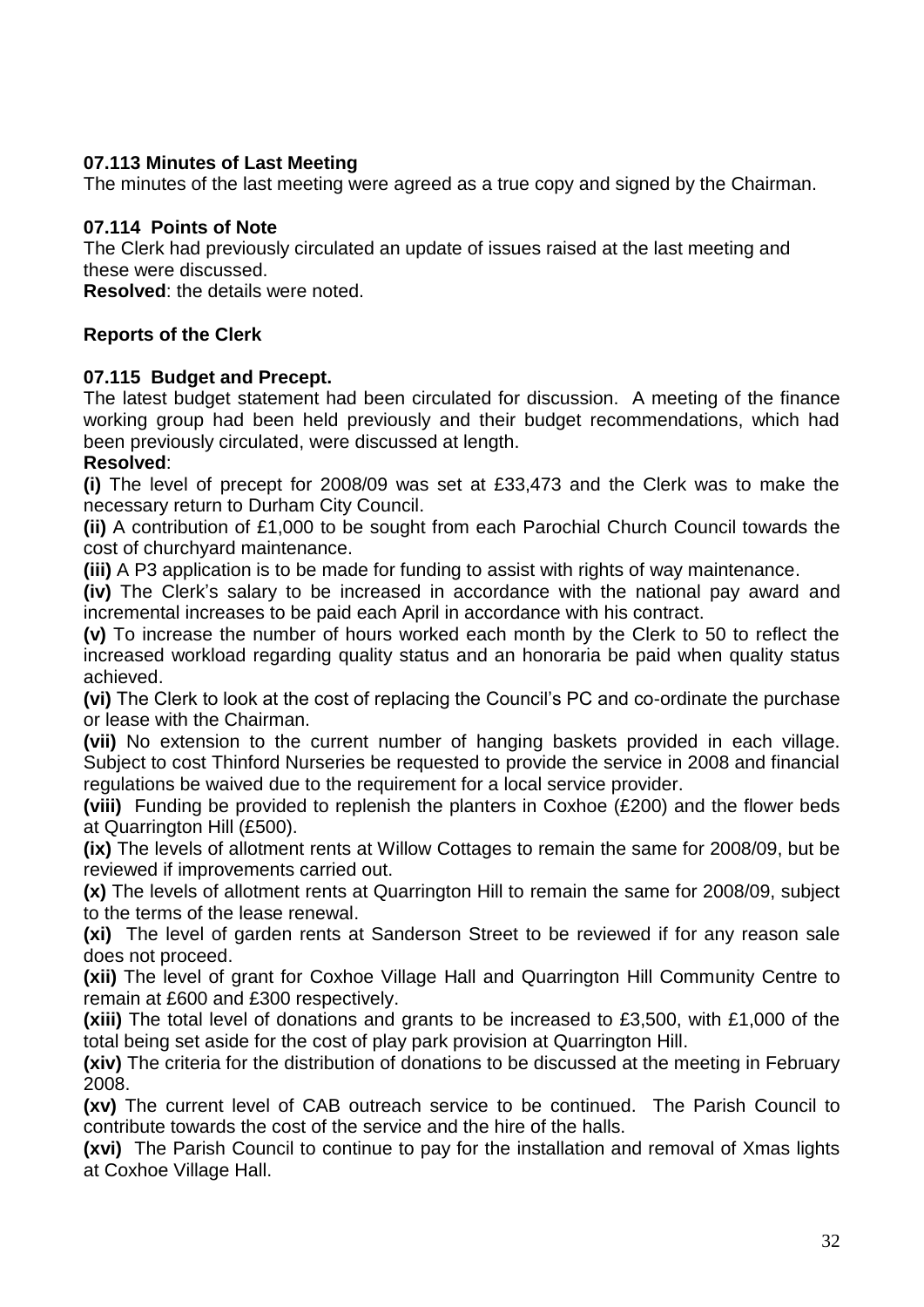**(xvii)** £1,000 be put aside for provision of lighting in both villages, subject to match funding by village partnerships.

**(xviii)** A fund to be created to meet the cost of any election and £1,000 be set aside in 2008/09

**(xix)** All other budget items and costs included as detailed in the summary of net expenditure included in the report were approved.

# **07.116 Planning Applications**

There were no new planning applications in the area during the month. Two meetings had been held with the MP relating to the proposed Coxhoe Industrial Estate development and considerable concern had been expressed at the proposal. A draft letter had been produced detailing objections to the scheme. The Chairman and Vice Chairman had authorised the purchase of various documents from the Land Registry to assist the Council's stance on this issue

**Resolved**: **(i)** the draft letter be forwarded to the Planning Department and be circulated to local residents for their use **(ii)** the action re the Land Registry was confirmed and the fees of £72 to be reimbursed to Councillor Dunn

#### **07.117 Traffic Management**

The Clerk provided a verbal update from Gordon Wingrove. No further proposals had yet been produced for Quarrington Hill. The Avenue scheme had been delayed due to belated consultation with the bus companies. The West Parade scheme was awaiting official consultation

**Resolved**: the details were noted

#### **07.118 Sanderson Street Gardens**

The Chairman and Vice Chairman had met with the tenants of the gardens to the side of the properties and some agreement had been found that would allow the proposed sale to proceed.

**Resolved**: **(i)** the Clerk to contact the tenants to negotiate the agreed cost of sale, requesting responses by 31 January **(ii)** the Clerk to contact the County Association regarding relevant documentation

#### **07.119 Willow Cottages Allotments**

The Council had met with representatives of the allotment holders prior to the meeting and discussed the options to move matters forward. A new estimate had been received from the City Council, who now intended to use contractors, for removal of the potential asbestos fencing

**Resolved**: **(i)** to arrange a meeting with relevant parties to draw up documents to form an allotment association **(ii)** to let an overgrown plot to the Probation Service, subject to assistance with the allotments generally (iii) additional estimates be sought for removal of the potential asbestos fencing

#### **07.120 Parish Plan**

There had been a successful meeting with the MP and City Council officers and as a result housing development at Quarrington Hill would now be reviewed. The Clerk had written to Arriva requesting a meeting relating to their 55 service having now got the backing of other parish councils

**Resolved**: the details were noted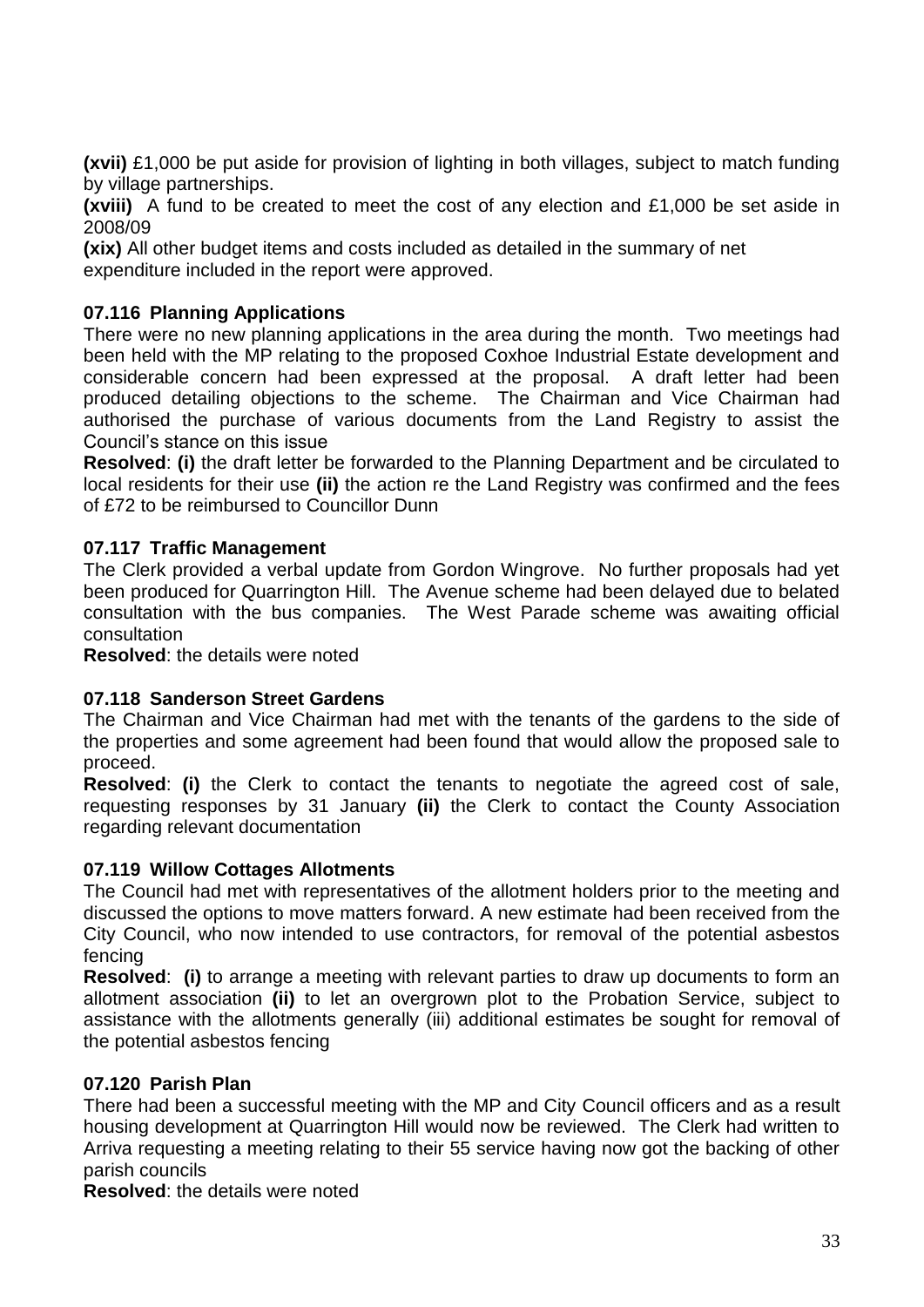# **07.121 Crime and Community Safety**

Minutes from the latest Coxhoe Youth Room meeting were detailed and issues of anti social behaviour discussed. Concern was expressed relating to lighting at the Leisure Centre **Resolved**: a meeting be arranged for January and relevant persons be invited

### **Correspondence**

#### **07.122 Unitary Authority Implementation Orders**

The Clerk provided information from the County Association and detailed potential changes to the parish election cycle

**Resolved**: the details were noted

### **07.123 Postwatch Network Change Programme**

The Clerk provided the latest information from the County Association on the issue. **Resolved**: the details were noted

### **07.124 Coxhoe Cycle Links**

A letter had been received from a local resident expressing concerns relating to proposed highways works and felling of trees as part of this scheme

**Resolved**: the Parish Council note the concerns but support the scheme and the Clerk to advise the resident of this

#### **07.125 Facilities and Activities at Quarrington Hill**

A letter had been received from the MP relating to a perceived lack of facilities and activities for children and young people in Quarrington Hill

**Resolved**: the Village Partnership to provide the Clerk with relevant details to respond to the letter

#### **07.126 Bus Stop at Bowers Court**

A letter had been received from Durham County Council relating to a site meeting at Bowers Court on 13 December

**Resolved**: Councillor Hepplewhite to attend the meeting

#### **07.127 Coxhoe Village Hall Rents**

A letter had been received detailing rent increases for the use of rooms in 2008 **Resolved**: the details were noted

#### **07.128 Electrolux**

A letter had been received from Spennymoor Town Council seeking support for those employed by Electrolux

**Resolved**: the Clerk to contact the MP seeking support on behalf of local residents employed by Electrolux

#### **Other Issues**

#### **07.129 Coxhoe Together**

Councillor Hepplewhite gave a brief update on progress being made on various issues **Resolved**: (i) the details were noted (ii) the Clerk to contact the City Council enlisting their support to register the village green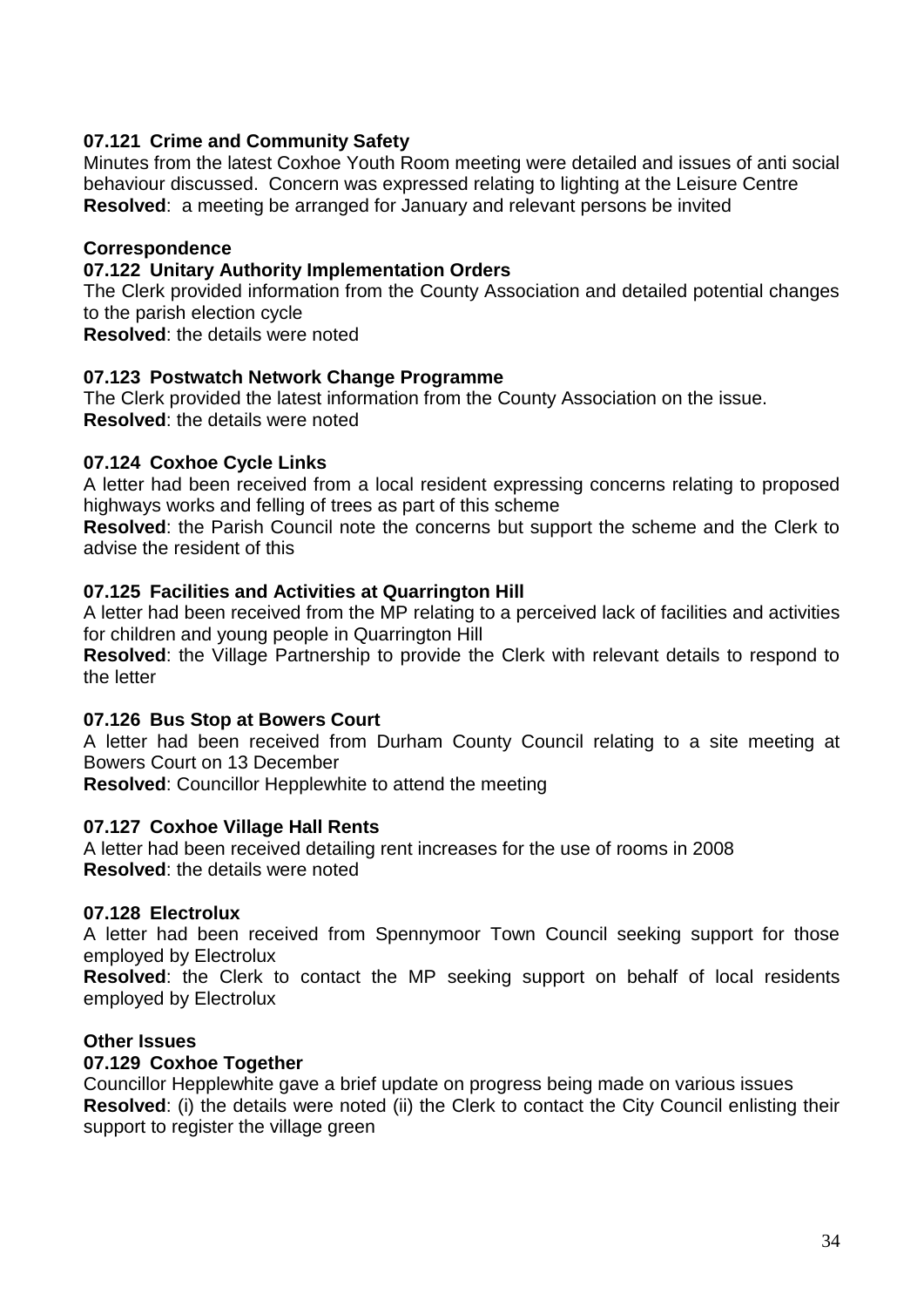# **07.130 Quarrington Hill Village Partnership**

Councillor Pounder gave a brief update on progress being made on various issues **Resolved**: the details were noted

#### **07.131 Accounts for Payment/ Requests for Financial Assistance**

**(a)** A request had been received from Quarrington Hill Community Centre Association for a contribution of £16.50 for a poppy wreath

**Resolved**: It was agreed to provide a contribution of £16.50 under Section 137of the Local Government Act 1972.

**(b)** It had been necessary to purchase some replacement bulbs for the Christmas lights at Coxhoe Village Hall. A request had been received to pay the invoice for these bulbs **Resolved**: It was agreed to pay for the cost of replacement bulbs at £26.32 from the Christmas lighting budget under Section 137of the Local Government Act 1972.

**(c)** The Clerk detailed the accounts for payment and the following were approved:

| <b>Creditor</b>                | Reason                   | <b>Amount</b> | <b>Minute</b> |
|--------------------------------|--------------------------|---------------|---------------|
| <b>Valuation Office Agency</b> | Valuation of garden land | £1468.75      | 07.12a        |
| <b>Quarrington Hill</b>        |                          |               |               |
| <b>Community Centre</b>        | Poppy wreath             | £16.50        | 07.131a       |
| <b>Quarrington Hill</b>        |                          |               |               |
| <b>Community Centre</b>        | Grant                    | £300.00       | 226           |
| City Of Durham                 | <b>Joint Advert</b>      | £46.97        | 07.101        |
| N King                         | <b>November Salary</b>   |               | 07.18fi       |
| Coxhoe Village Hall            |                          |               |               |
| Association                    | Grant                    | £600.00       | 226           |
| S Dunn                         | Land registry fees       | £72.00        | 07.116        |
| R Dinning Ltd                  | <b>Replacement Bulbs</b> | £26.32        | 07.131b       |
|                                |                          |               |               |
|                                |                          |               |               |
|                                |                          |               |               |
|                                |                          |               |               |

(Pages 31 – 35 inclusive) ………………………………. Date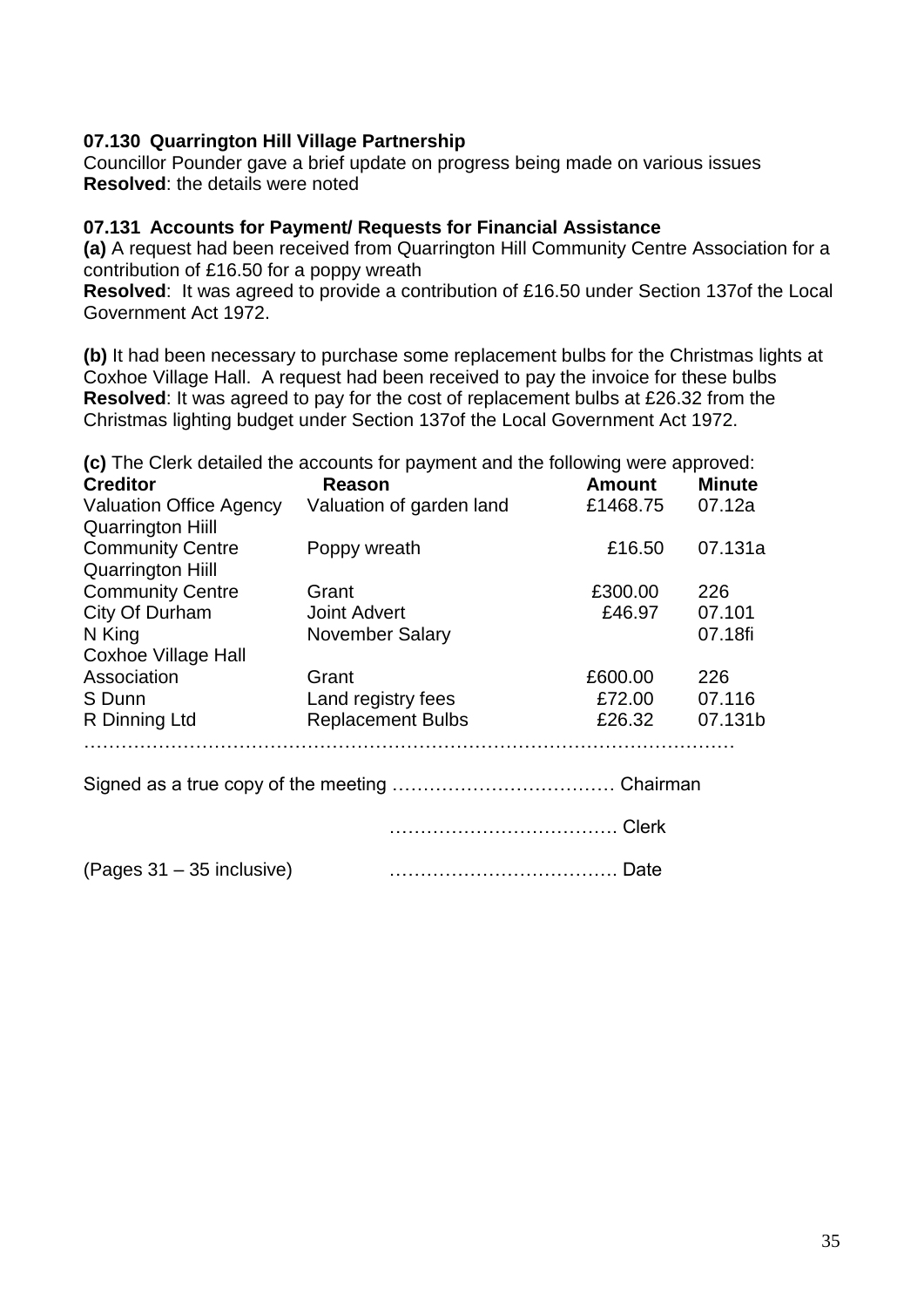### **Minutes of the Coxhoe Parish Council meeting held on Tuesday 8th January 2008 at Coxhoe Village Hall.**

S Dunn in the chair

**Present:**, K Pounder, C Wigham, D Smith , G Shotton, J Taylor and B Hepplewhite.

**07.132 Apologies for Absence**: P Dodsworth, C Thirlaway, J Beecham, R Mayo and City Councillor Plews

### **07.133 Questions from the Public**

There were no members of the public in attendance and no questions had been forwarded.

### **07.134 Declarations of Interest**

D Smith declared an interest in item (7c) on the agenda

### **07.135 Police Report**

PC Ogilvie attended the meeting and presented the report for the period  $12<sup>th</sup>$  December 2007 to  $8<sup>th</sup>$  January 2008.

**Assault -** 2 reported incidents –22/12/07 Ashbourne Drive, Coxhoe, 26/12/07-The Green, Coxhoe (one arrest and charge).

**Theft** - 3 reported incidents–19/12/07- theft from motor vehicle at Front Street East, 23/12/07-theft of Xmas ornament at Ashbourne Drive, 07/01/08-theft of lead from roof at Roslyn Mews, Coxhoe.

**Criminal Damage –** 4 reported incidents–29/12/07–damage to garden furniture, Ashbourne Drive Coxhoe, 05/01/08–damage to drainpipe at Church Street, Coxhoe, 05/01/08 damage to motor vehicle at Blackgate East, Coxhoe (2 arrests), 06/01/08-damage to window at Belgrave Avenue, Coxhoe (1 arrest).

**Arson** – 02/01/08-garden shed at Hawthorn Crescent, Quarrington Hill

**Anti-Social Behaviour** – 6 reported incidents in Coxhoe, 4 in Quarrington Hill **Vehicle Nuisance**- 5 reported incidents in Coxhoe – 4 motorbike related and 1 parking related. 4 reported incidents in Quarrington Hill – all motorbike related.

**Crime Other** – 2 reported incidents-12/12/07 racially aggravated public order offence at The Green, Coxhoe, 16/12/07-possession of offensive weapon at The Grove, Coxhoe (1 arrest and charge)

**Other Issues –** a substantial number of alcohol seizures had been made during December and there was a noticeable reduction in cans on walkways

**Resolved**: **(i)** the details were noted **(ii)** PC Ogilvy to prepare an item, including statistics , for the next newsletter

# **07.136 Points of Note**

The Clerk had previously circulated an update of issues raised at the last meeting and these were discussed.

**Resolved**: the details were noted.

# **Reports of the Clerk**

**07.137 Planning Applications**

The following planning application had been received: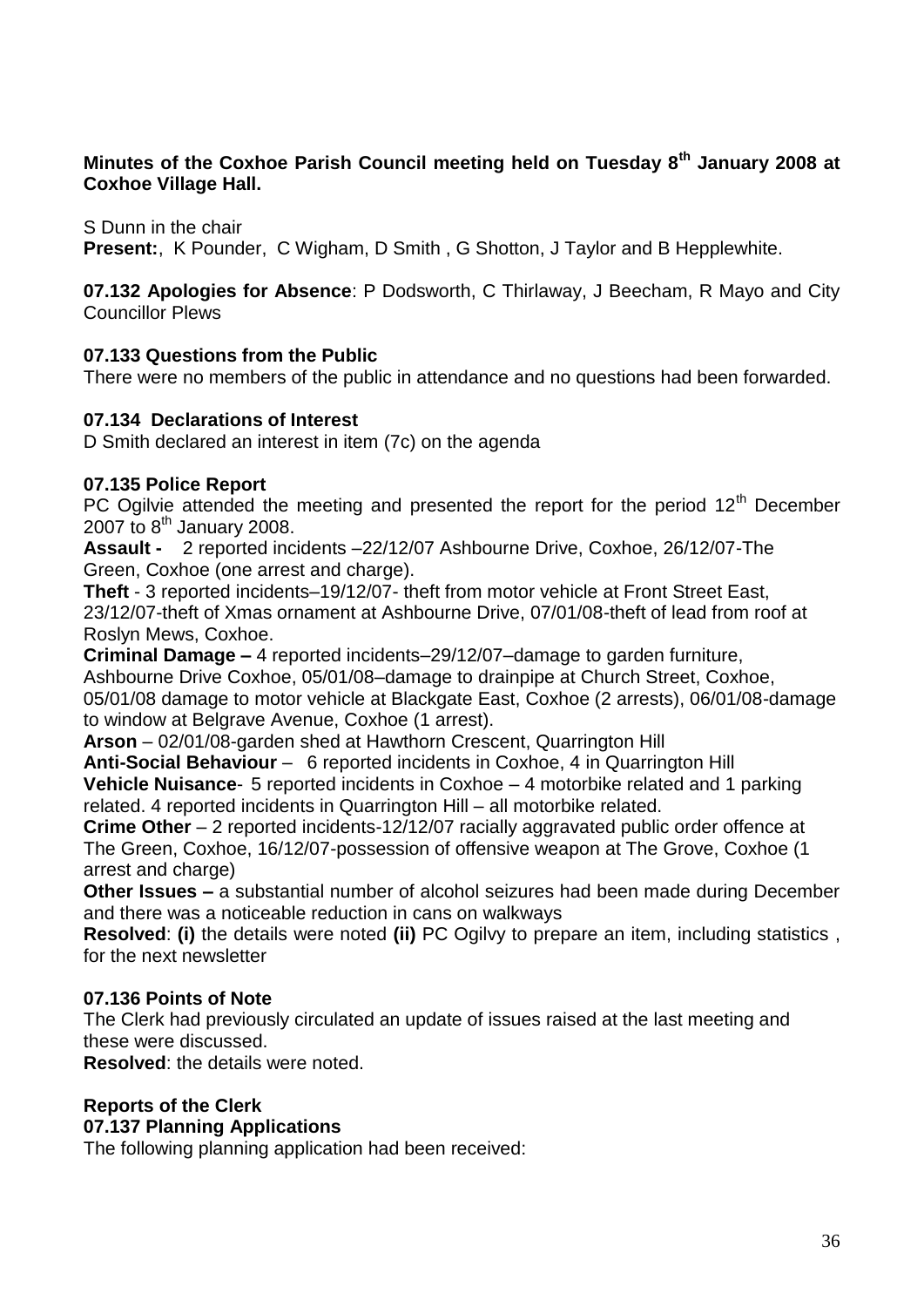- (i) Erection of 1.8m high fence and timber garden shed to side of existing dwelling at 69 Ashbourne Drive, Coxhoe
- (ii) Confirmation had been received from the City Planners of approval of the application for signage at Co-op Food Store, Petterson Dale, Coxhoe
- (iii) Details had been in the local press relating to an application for a licence to sell alcohol at Blackgate Garage. This item was discussed and concern expressed at the possibility of another retail outlet for alcohol in Coxhoe

**Resolved**: **(i)** there were no objections to item (i), **(ii)** the details were noted. The Clerk to again contact the Co-op asking their participation in proposals for Coxhoe commercial centre **(iii)** Further details be sought and if necessary a letter of objection sent.

# **07.138 Traffic Management**

The Clerk provided a verbal update of the latest situation detailed by Gordon Wingrove. The Commercial Road scheme was being referred to Highways Committee

**Resolved**: a meeting be requested with Gordon Wingrove for early February

# **07.139 Standing Orders**

The Association of Parish Councils recommended changes to standing orders for full compliance with the revised code of conduct. In accordance with standing order 67 when proposed and seconded the resolution was adjourned without discussion to the next meeting

**Resolved**: the resolution to vary the standing orders in accordance with the recommendation was proposed by G Marsden and seconded by K Pounder and adjourned to the next meeting

# **07.140 Parish Plan**

Details of a training day on 31 January on village greens was provided. A joint meeting with Coxhoe Together was requested for 16 January to discuss plans for the village centre

**Resolved**: **(i)** S Dunn and D Smith to attend training **(ii)** All Councillors were encouraged to attend the joint meeting **(iii)** the Clerk to contact NEDL regarding the possibility of underground cables

# **07.141 Budgetary Update**

The Clerk circulated a copy of the latest budget statement which was discussed by Members. The Clerk detailed the national pay increase for parish clerks

**Resolved**: **(i)** the latest budget position was noted **(ii)** the national pay increase was noted and the Clerks salary increased in accordance with the previous resolution **(iii)** the level of reimbursement of administration costs was confirmed at £250 as detailed in the budget papers

# **Correspondence**

# **07.142 Postwatch Network Change Programme**

The Clerk provided the latest information from the County Association on the issue. **Resolved**: the details were noted

# **07.143 Planning Application – Coxhoe Industrial Estate**

Extensive comments had been received from Mr D Anderson concerning this application, and this, together with other comments that were made available on the planning portal ,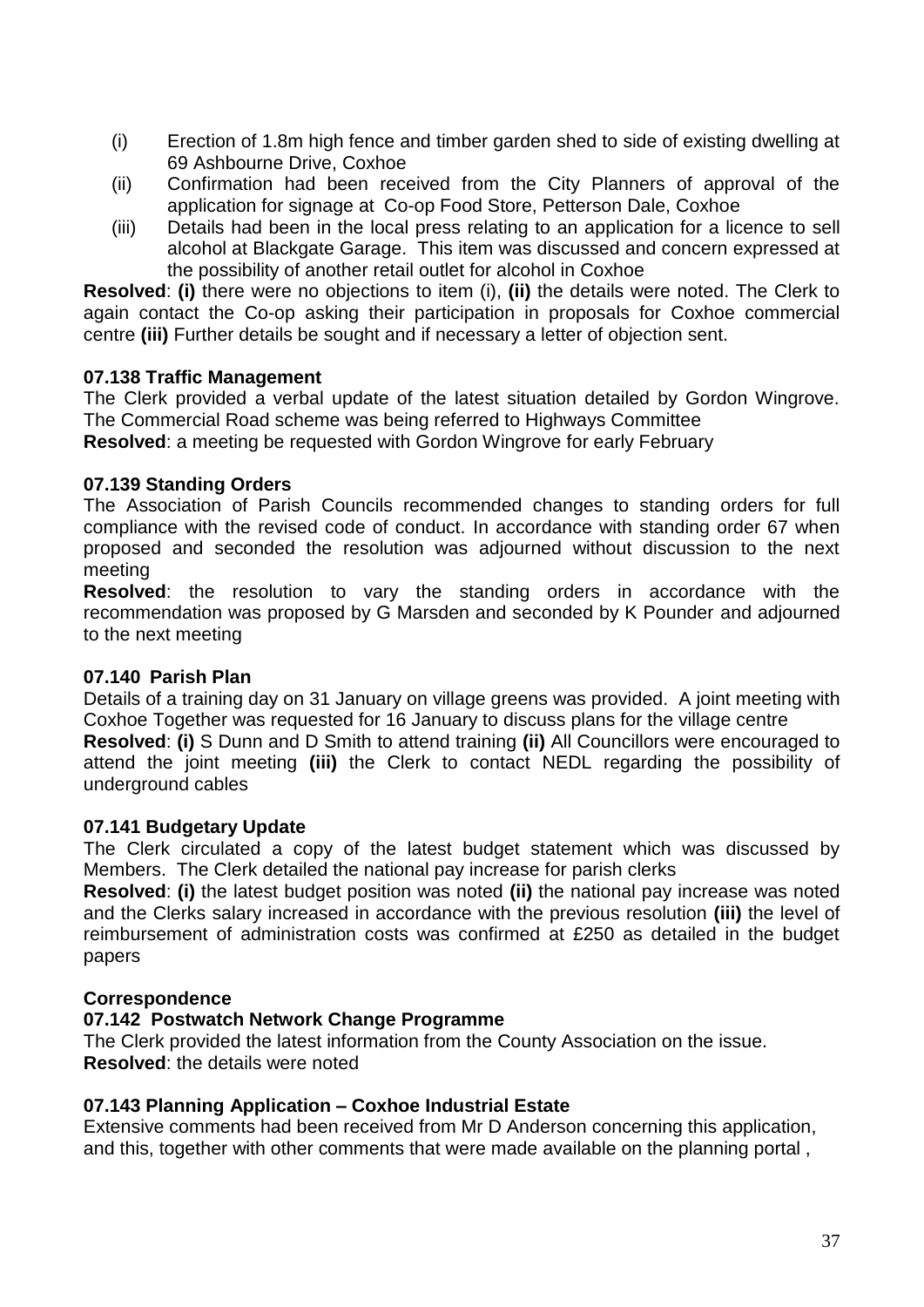were discussed at length. **Resolved**: the details were noted

### **07.144 Training**

Details of E-learning libraries and risk management training had been circulated. The Councillors training scheme was discussed.

Resolved: **(i)** details of the E-learning libraries and risk management training were noted **(ii)** the Councillors training course would be completed with sessions in January and February.

#### **07.145 County Durham Environment Awards**

Details of this award scheme had been circulated and were discussed **Resolved**: the details were noted

#### **07.146 Temporary Footpath Closure – No 40**

Details of the closure has been received from Durham County Council and previously circulated for discussion

**Resolved**: the details were noted

#### **Other Issues**

#### **07.147 Coxhoe Together**

Works on the cycle route had been started. A joint meeting was to take place on the 16 January

**Resolved**: the details were noted

#### **07.148 Quarrington Hill Village Partnership**

A draft response to the MP on children facilities would be forwarded next week. A joint meeting would be arranged for February

**Resolved**: the details were noted

#### **07.149 Accounts for Payment/ Requests for Financial Assistance**

The Clerk detailed the accounts for payment and the following were approved:

| <b>Creditor</b>               | <b>Reason</b>                    | <b>Amount</b> | <b>Minute</b> |
|-------------------------------|----------------------------------|---------------|---------------|
| <b>Total Business Systems</b> | Photocopier maintenance          | £38.78        | -38           |
| N King                        | December Salary                  |               | 07.18fi       |
| N King                        | <b>Backdated Salary increase</b> |               | 07.141(i)     |
| N King                        | Reimbursed admin costs           | £250.00       | 07.141(iii)   |

#### **07.148 Sanderson Street Gardens**

#### In Private

D Smith had previously declared an interest and left the room taking no part in the discussion of this item. The Clerk had circulated advice from the Association of Parish Councils on the sale of assets. The latest situation was discussed in detail and the resolution was unanimous

Resolved**: (i)** The Clerk to contact the District Valuer asking him to look again at this matter **(ii)** the Clerk to advise all tenants of the current position

……………………………………………………………………………………………

Signed as a true copy of the meeting ……………………………… Chairman

………………………………. Clerk

(Pages 36 – 38 inclusive) ………………………………. Date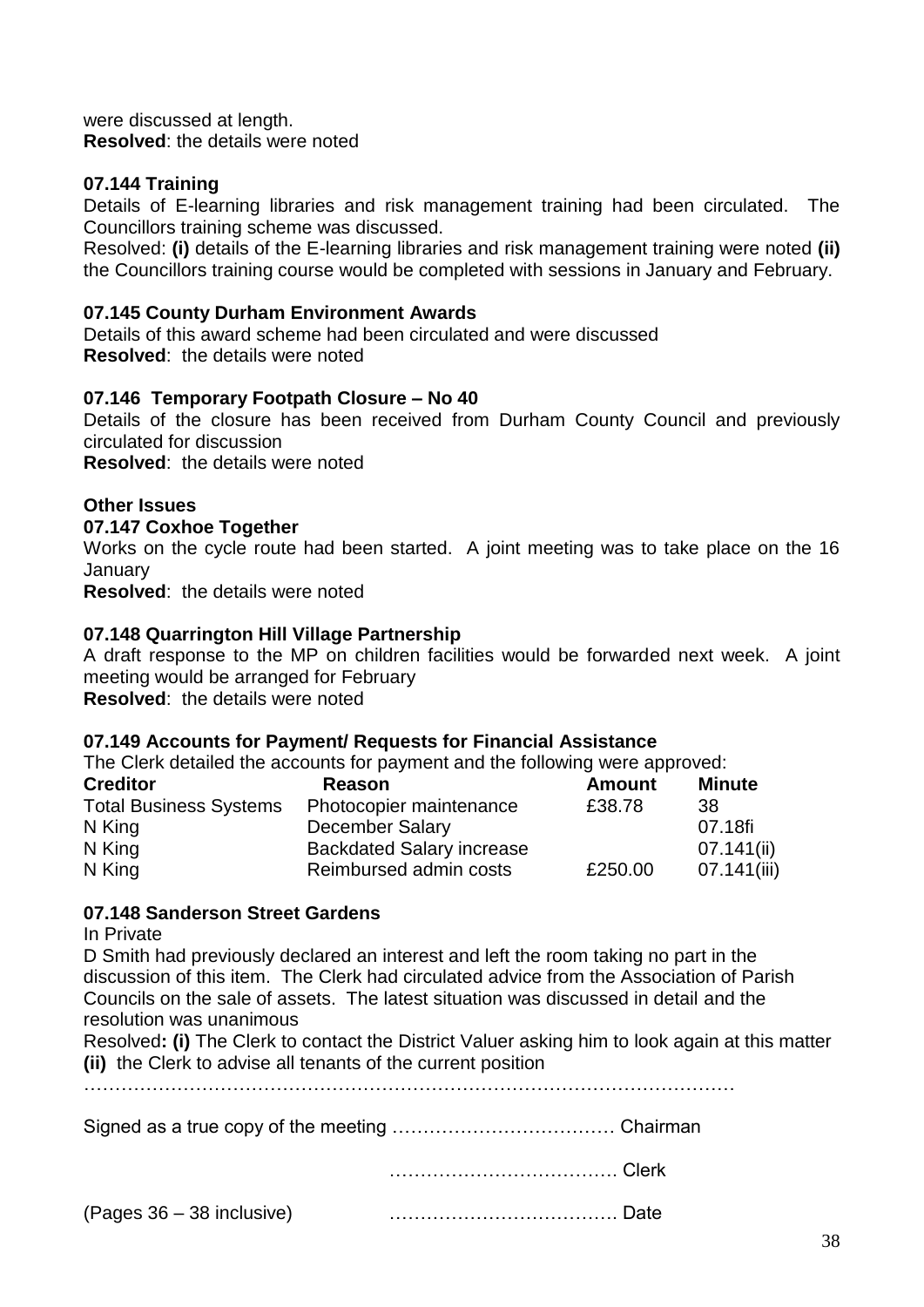# **Minutes of the Coxhoe Parish Council meeting held on Tuesday 12th February 2008 at Coxhoe Village Hall.**

S Dunn in the chair **Present:** K Pounder, C Wigham, R Mayo, D Smith, J Taylor and C Thirlaway.

# **07.149 Apologies for Absence**: P Dodsworth, J Beecham, and B Hepplewhite

### **07.150 Questions from the Public**

There were no members of the public in attendance and no questions had been forwarded.

### **07.151 Declarations of Interest**

D Smith declared an interest in item (7c) on the agenda

### **07.152 Police Report**

There was no Police presence at the meeting and the Clerk presented the report for the period 9th January 2008 to 10 February 2008.

**Assault -** 1 reported incident – 14/01/08 Coronation Terrace (one arrest/ongoing enquiry). **Theft** - 5 reported incidents–12/01/07- theft of timber Roslyn Mews, 13/01/08–theft of motor vehicle Bogma Avenue, 15/01/08–theft of wheelie bin Blackgate West, 15/01/08 theft of number plates Church Street, 07/02/08–theft of vehicle trailer Cornforth Lane **Burglary –** 1 reported incident–12/01/08–Cassop School

**Anti-Social Behaviour** – 8 reported incidents in Coxhoe, 1 in Quarrington Hill **Vehicle Nuisance**- 6 reported incidents in Coxhoe – 5 motorbike related and 1 parking related. 1 reported incident in Quarrington Hill–motorbike related. 1 S183 notice issued. **Other Issues**: Issues were raised relating to graffiti on roadside stones at Quarrington Hill and damage to football field at Coxhoe

**Resolved**: **(i)** the details were noted **(ii)** the Clerk to contact the Police and the City Council relating to the football field

# **07.153 Points of Note**

The Clerk had previously circulated an update of issues raised at the last meeting and these were discussed and also updated the meeting on the licensing application. **Resolved**: the details were noted.

# **Reports of the Clerk**

#### **07.154 Planning Applications**

The following planning application had been received:

(i) Erection of two storey pitched roof extension to rear of existing dwelling 22 School Avenue, Coxhoe.

(ii) Erection of 14 no. 2 storey dwellings on former omnibus depot and welfare club at Front Street, Quarrington Hill.

**Resolved**: **(i)** there were no objections to item (i), **(ii)** the details were noted. The Clerk to request a copy of the plans in order to identify changes to the previous application.

#### **07.155 Traffic Management**

Details of the previous week's meeting with Gordon Wingrove had previously been circulated and were discussed together with proposals for a possible alternative scheme at West Parade/Coronation Terrace. A recommendation was made to purchase 2 speed activated signs, with 2 posts at Quarrington Hill and utilising the existing one at Coxhoe.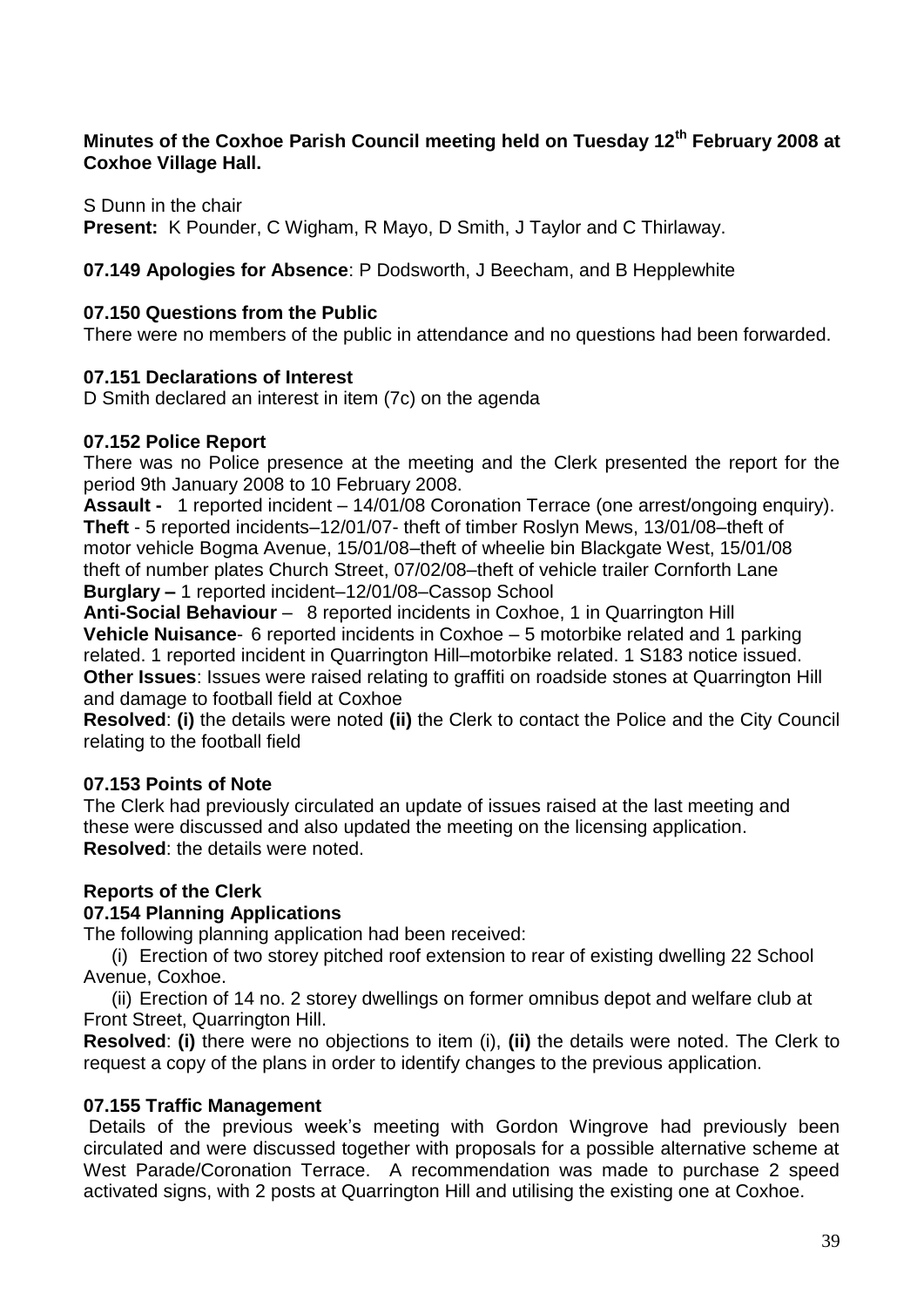**Resolved: (i)** to confirm preference for original West Parade/Coronation Terrace scheme but to accept alternative proposal **(ii)** agreed, on show of hands, to finance purchase of speed activated signs.

#### **07.156 Standing Orders & Code of Conduct**

At the meeting in January 2008 amendments to standing orders were proposed and seconded. These were now discussed.

**Resolved:** the recommended changes to standing orders were agreed and adopted by the Council.

#### **07.157 Donations**

The criteria for granting donations was discussed in detail

**Resolved:** the previous criteria be disbanded, and each application be considered on its own merits in future.

#### **07.158 Training/Quality Council**

The Clerk provided details of a possible bursary for financial assistance for the Quality Council Scheme and an increase in the registration fee for CiCLA.

Resolved: **(i)** an application for bursary is made **(ii)** the Clerk to register for CiCLA now and the current fee of £70 be paid by the Council **(iii)** the next Councillors training session would be 4 March at 6:30pm

#### **07.159 Parish Plan**

**(i)** Details of the response from NEDL on underground cabling was discussed

 **(ii)** Details of the response from Arriva on the request for Service 55 to go to the Gilesgate area were discussed.

(iii) Full details of the joint meeting on Coxhoe regeneration had been previously circulated and were discussed at length with the relevant plans. Some concerns expressed relating to village green issues.

(iv)Details of proposed designs for village signs at Coxhoe had been previously circulated and were discussed at length.

(v) The Clerk had previously circulated a draft proposal of items to be included in the next newsletter. The Annual Parish Meeting to be advertised in newsletter

(vi)The Clerk updated the meeting on proposals for a constitution for Coxhoe Allotment Association

**Resolved**: **(i)** The Clerk to contact County Councillor Morgan for assistance **(ii)** the Clerk to contact retailers at Gilesgate/Belmont retail parks to illicit support for the bus service **(iii)** to express level of concern over some aspects of development. Parish Councillors to attend the open day presentations on 14/15 March **(iv)** the designs for the signs were agreed. The Clerk was to make necessary enquiries with relevant agencies. Funding for a planning application and if necessary for erection of signs was agreed. **(v)** the newsletter items were agreed. The Annual Parish Meeting to be held on Tuesday 6 May at 6:30pm **(vi)** the progress on the Allotment Association was noted.

#### **07.160 Budget Update**

Details of the latest budget position were provided verbally. **Resolved:** the details were noted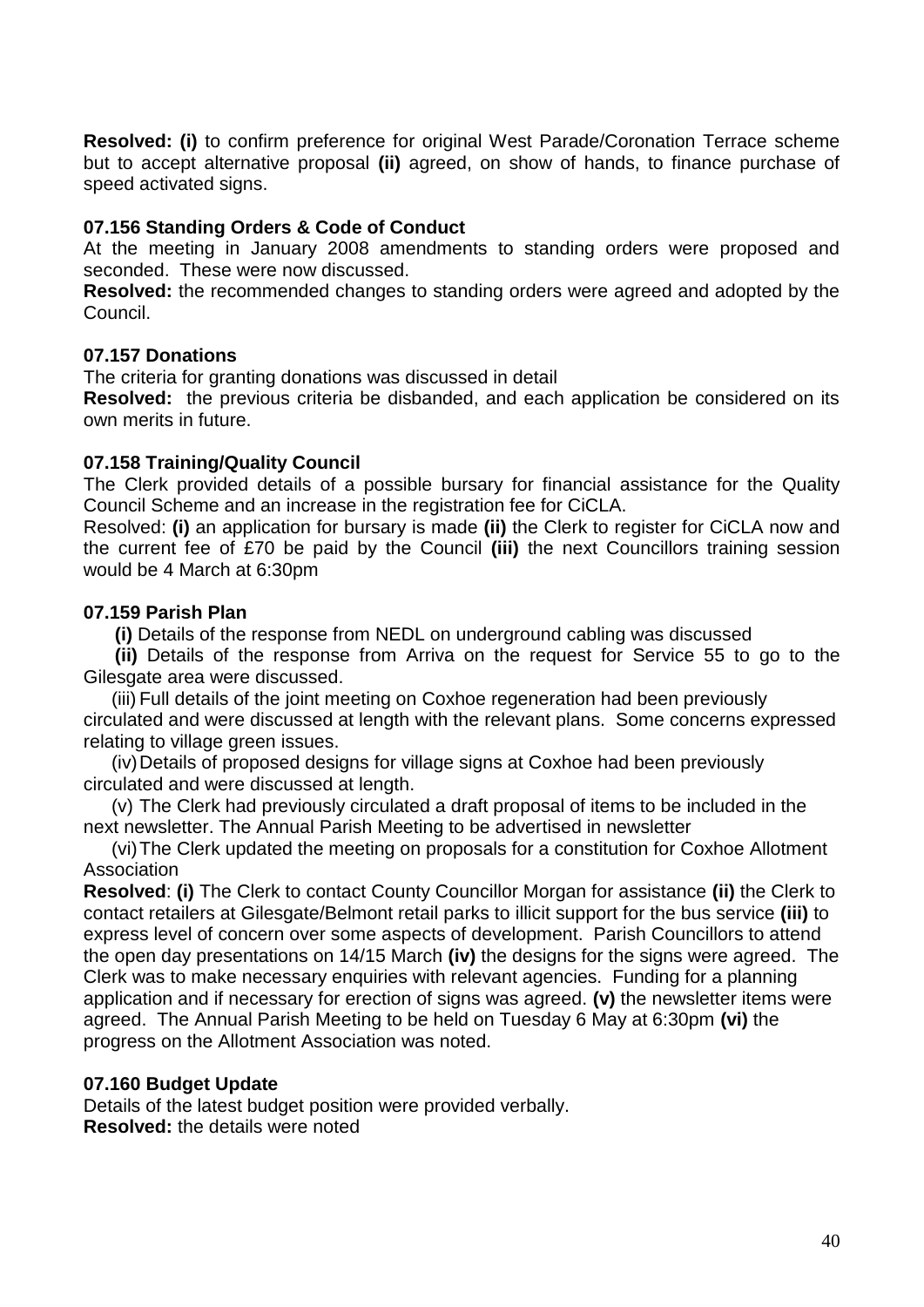### **Correspondence**

#### **07.161 Local Government Review Update**

The Clerk provided the latest information from the County Association on the issue. **Resolved**: the details were noted.

#### **07.162 Possible Devolved Services**

The Clerk provided the latest information from the County Association on the issue. **Resolved**: the details were noted.

#### **07.163 Awards for Local Councils**

The Clerk provided information from the County Association on the awards. **Resolved**: the details were noted.

#### **07.164 Post Office Closure Consultation Process**

The Clerk provided the latest information from the County Association on the issue. **Resolved**: the details were noted.

#### **07.165 Freedom of Information Act Model Publications Scheme**

The Clerk had circulated a copy of the draft proposals for introduction from June 2008. **Resolved**: the details were noted.

#### **07.166 External Auditor**

Notification had been received that the Audit Commission proposed to appoint BDO Stoy Hayward LLP as external auditors for a further 5 years. Standard fees would be £285 **Resolved:** the proposal was noted and accepted

#### **07.167 Employment Bill**

The Clerk provided the latest information from the County Association on the issue. **Resolved**: the details were noted.

#### **07.168 Local Petitions and Calls for Action**

The Clerk provided the latest information from the County Association on the government consultation on the issue.

**Resolved**: the details were noted.

#### **07.169 Quarrington Hill Facilities**

A letter from MP Roberta Blackman-Woods on the issue was detailed. **Resolved:** the details, including possible funding streams, were noted.

#### **07.170 County Durham Economic Partnership**

Details of consultation on the economic strategy had been circulated for discussion. **Resolved**: the details were noted.

#### **07.171 Coxhoe Village Improvements**

A letter of thanks had been received from Mr & Mrs Eason concerning improved pathways in Coxhoe

**Resolved**: the details were noted with thanks and the Clerk to reply to the letter.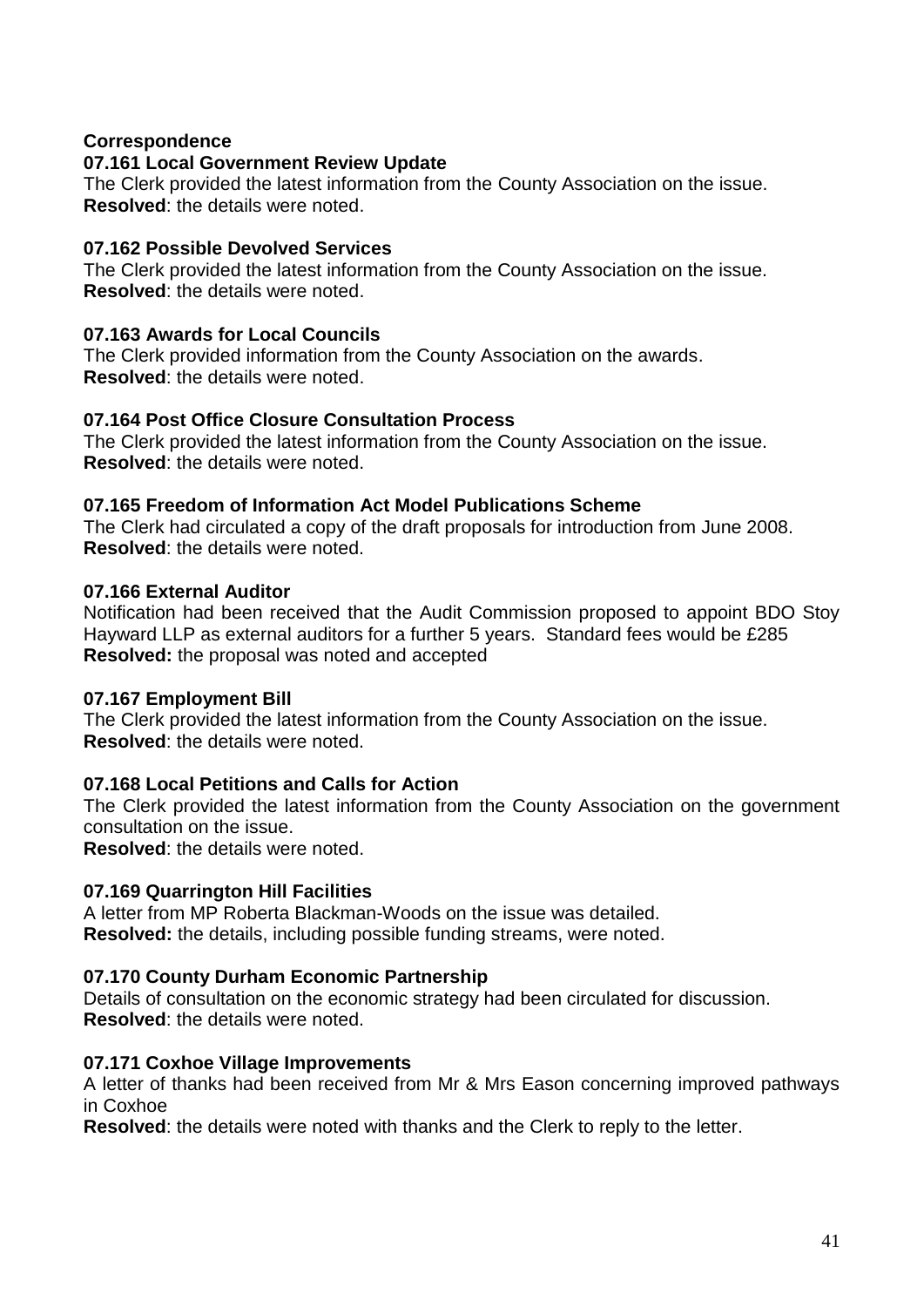### **07.172 Parish Paths Partnership**

Details had been circulated and were discussed regarding the P3 grant scheme. **Resolved**: the Clerk to discuss with Victoria Lloyd and make the relevant grant application.

### **07.173 Community Engagement Advisory Group**

A letter from Durham County Council providing details of the group had been circulated for discussion.

**Resolved**: the details were noted.

#### **Other Issues**

#### **07.174 Coxhoe Together**

Councillor Mayo provided an update on progress on various issues. The churchyard project needs partnership working between the Church, Durham County Council, Coxhoe Together and the Parish Council on street lighting issues

**Resolved**: **(i)** the details were noted **(ii)** agreement in principle to work in partnership on church lighting issues

#### **07.175 Quarrington Hill Village Partnership**

Councillor Pounder provided an update on various issues. A request had been received for the Parish Council to meet costs of maintenance and insurance liability for the proposed play park.

**Resolved**: (i) the details were noted (ii) the Partnership advised to contact the City Council regarding play park maintenance and insurance (iii) a joint meeting with the Parish Council would be held at the Resource Centre on Wednesday 27 February at 7:15pm.

#### **07.176 Accounts for Payment/ Requests for Financial Assistance**

The Clerk detailed the accounts for payment and the following were approved:

| <b>Creditor</b>   | <b>Reason</b>                      | <b>Amount</b> | <b>Minute</b> |
|-------------------|------------------------------------|---------------|---------------|
| N King            | <b>January Salary</b>              |               | 07.18fi       |
| N King            | <b>Reimbursed Admin Costs</b>      | £46.37        | 07.18fi       |
| <b>SLCC</b>       | <b>CICLA Registration Fee</b>      | £70.00        | 07.158(ii)    |
| <b>TP Gardens</b> | <b>Grasscutting/Hedge Trimming</b> | £360.00       | 249           |

### **07.177 Sanderson Street Gardens**

In Private

D Smith had previously declared an interest and left the room taking no part in the discussion of this item. The Clerk circulated a letter from the District Valuer detailing the current situation and this was discussed in detail.

Resolved**: (i)** the details were noted **(ii)** to negotiate a sale price with each of the tenants**(iii)** a panel of Councillors Dunn, Thirlaway, Mayo and Pounder was appointed for negotiations **(iv)** the Clerk to contact each of the tenants inviting them to individual meetings

……………………………………………………………………………………………

Signed as a true copy of the meeting ……………………………… Chairman

………………………………. Clerk

(Pages 39 – 42 inclusive) ………………………………. Date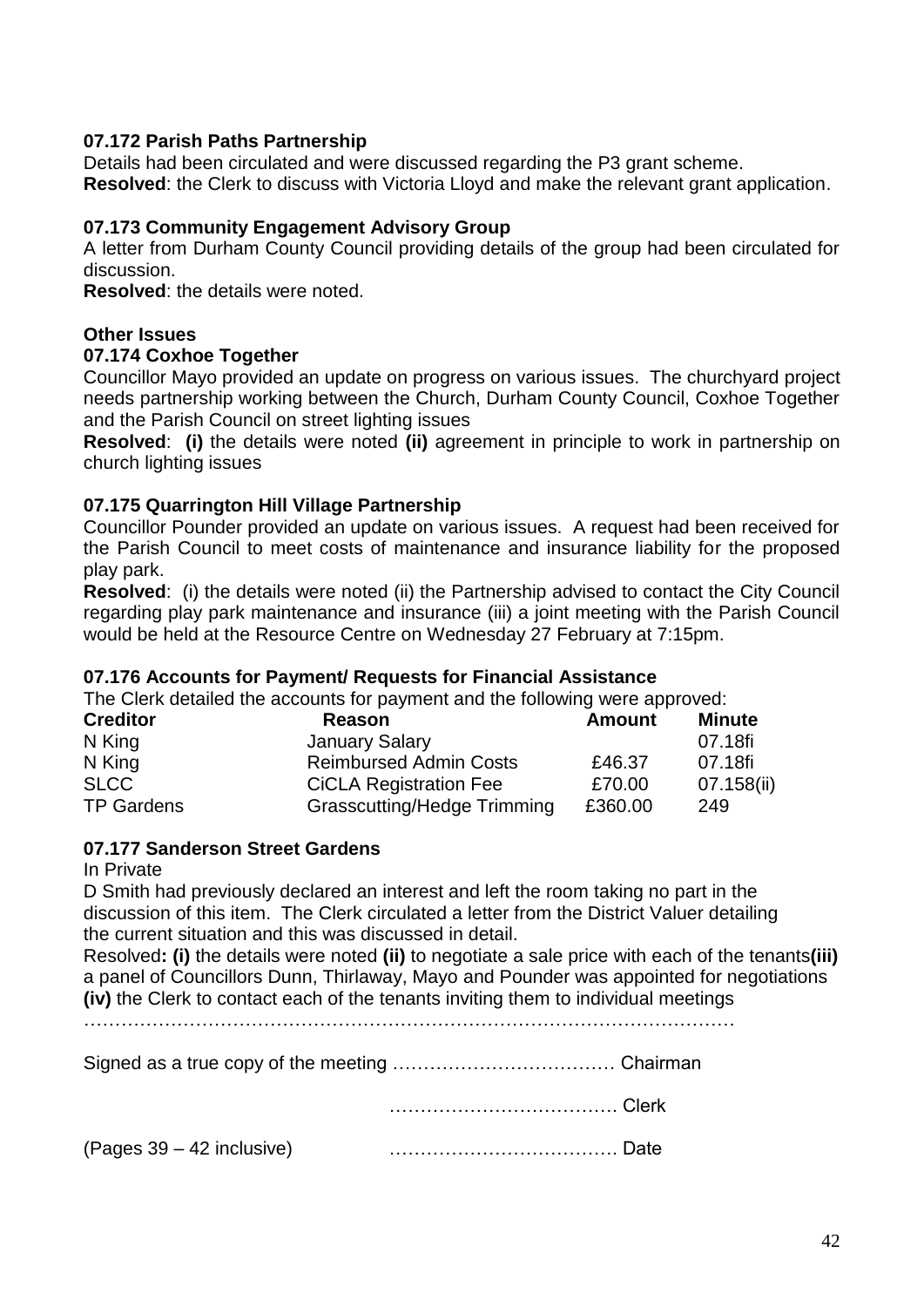# **Minutes of the Coxhoe Parish Council meeting held on Tuesday 11th March 2008 at Coxhoe Village Hall.**

S Dunn in the chair

**Present:** K Pounder, C Wigham, R Mayo, J Taylor, G Shotton and B Hepplewhite and County Councillor D Morgan.

**07.178 Apologies for Absence**: P Dodsworth, D Smith, J Beecham, C Thirlaway and City Councillor M Plews

# **07.179 Questions from the Public**

There were no members of the public in attendance and no questions had been forwarded.

#### **07.180 Declarations of Interest**

There were no declarations of interest from Members on any of the agenda items.

### **07.181 Police Report**

There was no Police presence at the meeting and the Clerk presented the report for the period 11th February 2008 to 11 March 2008.

**Theft -** 1 Reported incident - 13/02/08 (Attempted theft from Shop) Church St, Coxhoe.

**Criminal Damage -** 4x Reported incidents - 11/02/08 (Damage to a hedge), Leisure Centre, Coxhoe.- 18/02/08 (Damage to a window), Church St, Coxhoe. - 04/03/08 (Damage to a window), Grove Cottages, Coxhoe. - 04/03/08 (Damage to a window), Steetley Tce, Quarrington Hill. -09/03/08 (Damage to a motor vehicle), The Grove, Coxhoe (1x Arrested). - 09/03/08 (Damage to a motor vehicle), Blackgate East, Coxhoe.

**Anti-Social Behaviour** – 5x Reported incidents – Coxhoe (4x Youth related, and 1x Dispute related) 1x Reported incidents – Quarrington Hill (Dispute related)

**Vehicle Nuisance**- 1x Reported incidents – Coxhoe, (Motorbike related) 3x Reported incidents – Quarrington Hill, (Motorbike related)

**Other Issues**: 1x Reported incident - 06/03/08 (Public Order Offence), Front Street, Coxhoe. 1 x Arrested / Enquiry ongoing.

**Resolved**: the details were noted

# **07.182 Civil Parking Enforcement**

The meeting was attended by Dave Lewin and Sarah Thompson from Durham County Council and they gave a comprehensive presentation on the new procedures for civil parking enforcement and answered Members questions on the matter. **Resolved**: the details were noted

# **07.183 Revised Code of Conduct**

The meeting was attended by Clare Greenlay, City Council Monitoring Officer and Basil Ingleby, chair of the local standards committee and they gave a comprehensive presentation on the revised code of conduct and the changing role of the standards committee and answered Members queries on the matter **Resolved**: the details were noted

#### **07.184 Points of Note**

The Clerk had previously circulated an update of issues raised at the last meeting and these were discussed.

**Resolved**: the details were noted.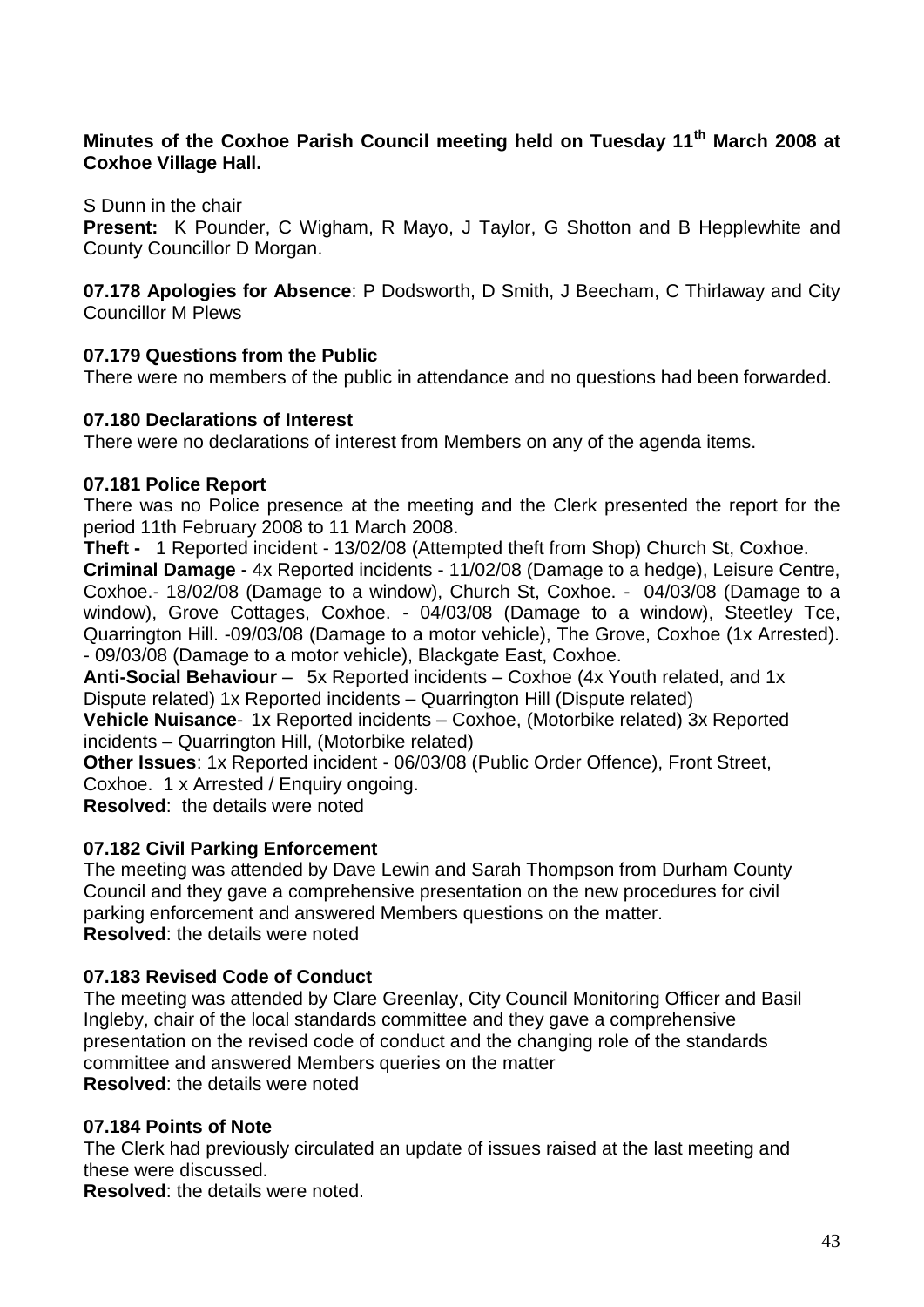# **Reports of the Clerk**

# **07.185 Planning Applications**

The following planning application had been received:

(i)Erection of detached, flat roofed double garage in rear garden 4 Blackgate West, Coxhoe (ii) the Clerk circulated detailed plans received from the City Council on the erection of 14 no. 2 storey dwellings on former omnibus depot and welfare club at Front Street, Quarrington Hill that had been discussed at the February 2008 meeting of the Council. **Resolved**: there were no objections to either of these items

# **07.186 Traffic Management**

An up to date report from Gordon Wingrove on the progress on the projects had been circulated previously and was discussed in details. A response on vehicle activated signs was awaited. County Councillor Morgan advised that works on the Quarrington Hill/Cassop boundary would contribute to a wider scheme.

**Resolved: (i)** the Clerk to contact Gordon Wingrove/Dave Battensby on the speed activated signs **(ii)** the Clerk to arrange a meeting at Varitec and various Members agreed to attend the presentation.

# **07.187 Sanderson Street Gardens**

An amended valuation from the Valuation Officer was discussed. A meeting would be held with interested tenants on the 18 March. The City Council had agreed to act on behalf of the Council in the legal aspects of the sale. The offer had been accepted by the tenant of no. 4 plot.

**Resolved**: (i) the amended valuation was noted for use in negotiations (ii) the legal details were noted (iii) the offer for no.4 be accepted and proceeded with at the relevant time (iv) invoices for the annual rental be deferred during negotiations.

# **07.188 Quality Parish Council**

An offer had been received from Lesley Swinbank from NALC to provide a presentation on the quality parish council scheme and an update was provided on proposed changes to the scheme. It was confirmed that the final Councillor's training session would be held on 29 April

**Resolved**: (i) a request be made for a presentation on the scheme (ii) the proposed changes to the scheme were noted (iii) confirmation of the 29 April for the final training session was agreed.

# **07.189 Insurance Cover**

Details of renewed insurance cover had been circulated and a detailed risk assessment was carried out.

**Resolved**: to continue with the current insurance cover except for the banner that was now insured elsewhere.

# **07.190 Parish Plan**

Details of the open day to take place on Coxhoe Regeneration on the 14 and 15 March were discussed. Details of the response to the letter to retailers about bus service no 55 were discussed.

**Resolved**: the details were noted:

# **07.191 Budget Update**

Details of the up to date budget position had been circulated previously and were discussed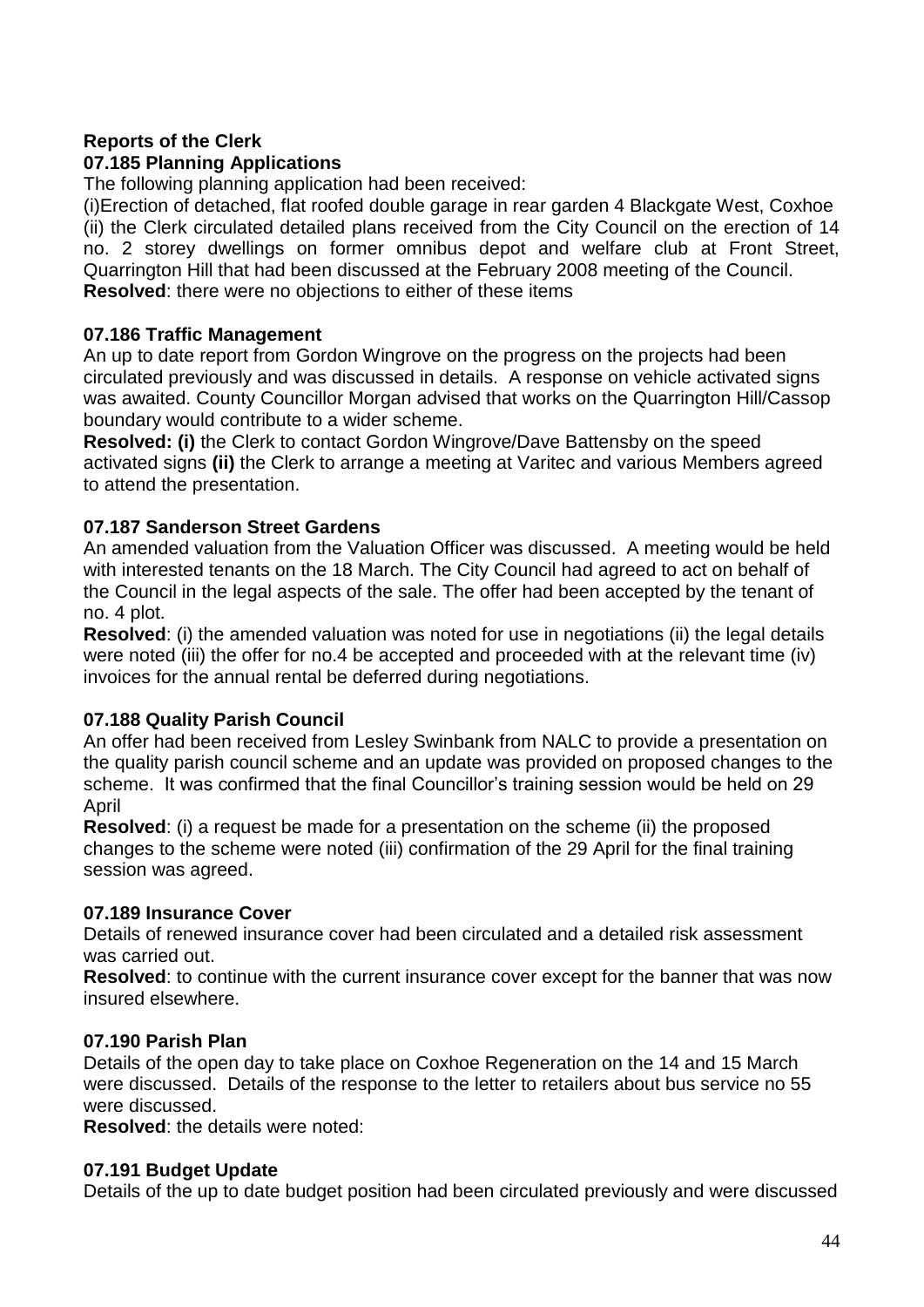in detail.

**Resolved**: the details were noted.

### **Correspondence**

#### **07.192 Forthcoming Election**

Details had been circulated on the forthcoming election of the new unitary authority. **Resolved**: the details were noted.

#### **07.193 Local Government Review**

Details from the County Association of the latest update on the local government review had been circulated.

**Resolved**: the details were noted.

### **07.194 Strengthening Local Communities**

Details from the County Association on recommendations from the Commission for Rural Communities had been circulated.

**Resolved**: the details were noted.

### **07.195 Post Office Closure Programme**

Details from the County Association of proposed closures in the south of Durham had been circulated.

**Resolved**: the details were noted.

### **Other Issues**

#### **07.196 Coxhoe Together**

Councillors Mayo and Hepplewhite provided a verbal update on the progress of various schemes and possible funding opportunities. **Resolved**: the details were noted.

#### **07.197 Quarrington Hill Village Partnership**

Councillor Pounder provided a verbal update on youth activities and the play park. **Resolved**: the details were noted.

#### **07.198 Accounts for Payment/ Requests for Financial Assistance**

The Clerk detailed the accounts for payment and the following were approved:

| <b>Creditor</b>                | Reason                        | <b>Amount</b> | <b>Minute</b> |
|--------------------------------|-------------------------------|---------------|---------------|
| <b>NEREO</b>                   | <b>Councillor's Training</b>  | £1175.00      | 07.25b        |
| <b>NEREO</b>                   | <b>Mentoring Sessions</b>     | £117.50       | 07.19f        |
| <b>Valuation Office Agency</b> | <b>Valuation Report</b>       | £352.50       | 07.148(i)     |
| N King                         | <b>February Salary</b>        |               | 07.18fi       |
| N King                         | <b>Reimbursed Admin Costs</b> | £8.64         | 07.18fi       |
|                                |                               |               |               |

Signed as a true copy of the meeting ……………………………… Chairman

………………………………. Clerk

(Pages 43 – 45 inclusive) ………………………………. Date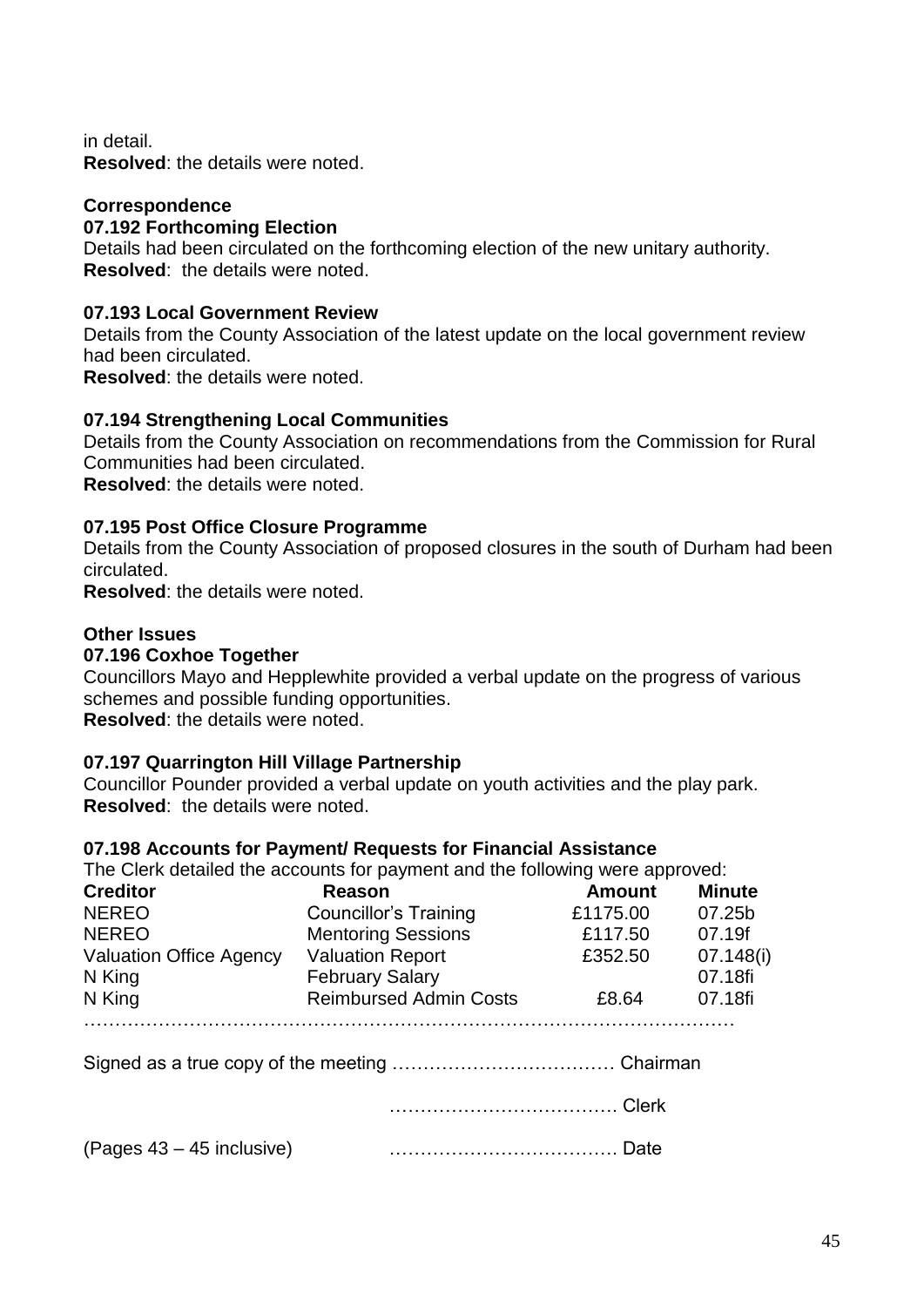### **Minutes of the Coxhoe Parish Council meeting held on Tuesday 8th April 2008 at Coxhoe Village Hall.**

P Dodsworth in the chair

**Present:** S Dunn, K Pounder, C Wigham, R Mayo, J Taylor, G Shotton, C Thirlaway and. and City Councillor M Plews

**07.199 Apologies for Absence**: D Smith, J Beecham, B Hepplewhite and County Councillor D Morgan

### **07.200 Questions from the Public**

There were no members of the public in attendance and no questions had been forwarded.

### **07.201 Members' Declarations of Interest**

There were no declarations of interest from Members on any of the agenda items.

#### **07.202 Police Report**

There was no Police presence at the meeting and the Clerk presented the report for the period 12th March 2008 to  $6<sup>th</sup>$  April 2008.

**Theft -** 3 Reported incidents - 22/03/08 (Theft of number plates) Coronation Tce, Coxhoe – 24/03/08 (Theft of motor vehicle) David Terrace, Quarrington Hill – 26/03/08 (Theft of trailer) Front Street, Quarrington Hill.

**Criminal Damage -** 3 Reported incidents - 14/03/08 (Damage to motor vehicle), Steetley Terrace, Quarrington Hill.- 17/03/08 (Damage to motor vehicle), Vicarage Terrace, Coxhoe. - 02/04/08 (Arson to motor vehicle), Hawthorn Crescent, Quarrington Hill.

**Anti-Social Behaviour** – 6x Reported incidents – Coxhoe (4x Youth related, 1x Dispute related and 1xLicensing related) 5x Reported incidents – Quarrington Hill (3x Dispute related, 1x Noise related, 1x Disturbance)

**Vehicle Nuisance**- 4x Reported incidents – Coxhoe, (3x Motorbike related and 1x Parking related) 1x Reported incident – Quarrington Hill, (Motorbike related)

Other Issues – a complaint had been received from the church at Coxhoe about youths congregating at the seat outside the church

**Resolved**: **(i)** the details of the report were noted **(ii)** the clerk to contact the Police about the problems at the Church and advise the Church of the action being taken

# **07.203 Approval and Signature of Minutes of the Last Meeting**

The minutes of the meeting held on the 11<sup>th</sup> March 2008 were approved by Members and signed by the Chairman and Clerk.

# **07.204 Points of Note**

The Clerk had previously circulated an update of issues raised at the last meeting and these were discussed.

**Resolved**: the details were noted.

#### **Reports of the Clerk**

#### **07.205 Planning Applications**

The following planning application had been received:

(i) Ref: 4/08/00212/FPA - Stray Aid - Subdivision of existing dwelling to form veterinary surgery at ground floor with residential accommodation above East Pasture House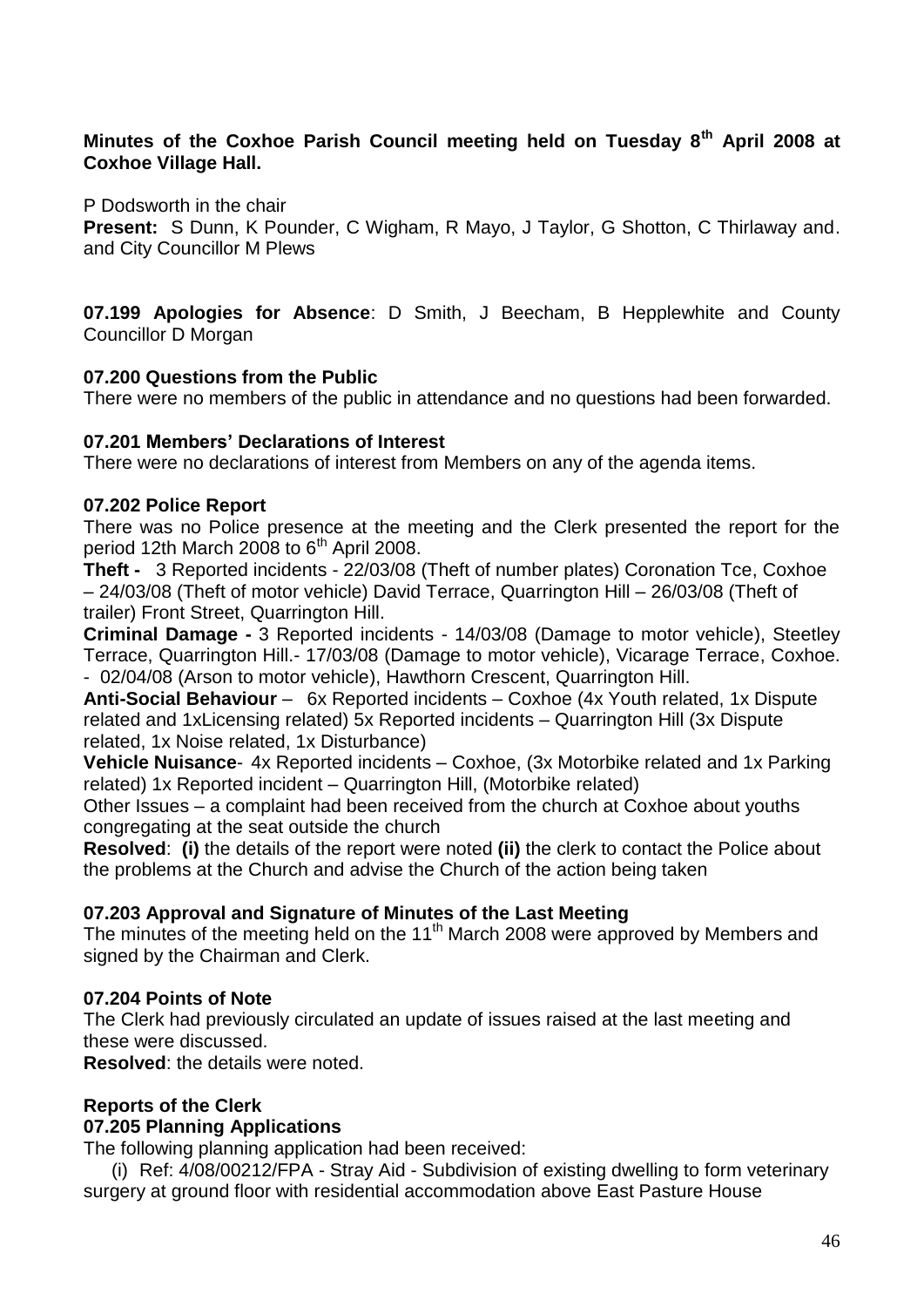Cornforth Lane Coxhoe

(ii) Ref: 4/08/00290/CM - Premier Waste Management Ltd - Change of use of land at Coxhoe Quarry to composting of pre-shredded waste.

**Resolved**: (i) There was no objection to this application (ii) Concern was expressed about this application. The Clerk to contact Durham County Planning Development Team (iii) The Clerk to invite the City Planning Officer to a special Parish Council meeting.

# **07.206 Traffic Management**

The Clerk detailed road closures in Coxhoe. Details of vehicle activated signs were discussed

**Resolved**: **(i)** the Clerk to request details of traffic monitoring exercise at Quarrington Hill.(ii) Varitext be invited to a meeting on the 29<sup>th</sup> April at 6:00pm.

# **07.207 Sanderson Street Gardens**

Minutes of the meeting with the tenants and a letter from Mr Glenton had been circulated. The Clerk detailed advice from External Auditors and NALC.

**Resolved: (i)** written confirmation of acceptance of the offer from no. 4 be requested and the sale to proceed **(ii)** Councillors Dunn and Thirlaway to check fences and garden areas **(iii)** the Clerk to contact the local Government Office for further advice **(iv)** further issues be raised with the District Valuer subject to no further fees **(v)** a land registry search agreed.

# **07.208 Annual Report/Annual Parish Meeting**

A revised draft copy of the annual report was circulated and the agenda for the annual parish council meeting was discussed.

**Resolved**: **(i)** the revised annual report was agreed **(ii)** a copy of the report to be included in the next issues of the newsletter **(iii)** Coxhoe Together and Quarrington Hill Village Partnership to prepare reports for Parish Meeting **(iv)** the Police to be requested to prepare report and attend the meeting.

# **07.209 Parish Plan/Action Plan**

Details of feedback from the open days was circulated and discussed in detail. Possibility of extending floral hanging baskets in Coxhoe and Quarrington Hill was discussed. Details of progress in forming Coxhoe Allotment Association were discussed and fencing and tidy up issues. Concern was expressed about possible asbestos problem with old Cinema roof in Coxhoe. The allotment site at Quarrington Hill was discussed. Trees had now been planted in the park at Coxhoe and a grant claim had been made to Durham County Council to meet the cost.

**Resolved: (i)** the details of the feedback were noted. **(ii)** next discussions with City/County Officers would be at Coxhoe Together meeting on 7 May. The Co-op to be invited. **(iii)** The Clerk to investigate possibility of extending hanging baskets in both villages **(iv)** Councillor Thirlaway was thanked for his efforts relating to allotments fencing **(v)** the Parish Council to provide a skip for the clear up of the allotments **(vi)** the Clerk to contact the Probation Service for assistance with these works. **(vii)** the Clerk to contact the City Council Environmental Health and Building Control Officers regarding potential problem with cinema roof**.(viii)** the Clerk to contact the City Council asking them to sell the Quarrington Hill allotment site to the Parish Council at a peppercorn. **(ix)** the payment for trees planted by Durham City Council was authorised and the grant claim noted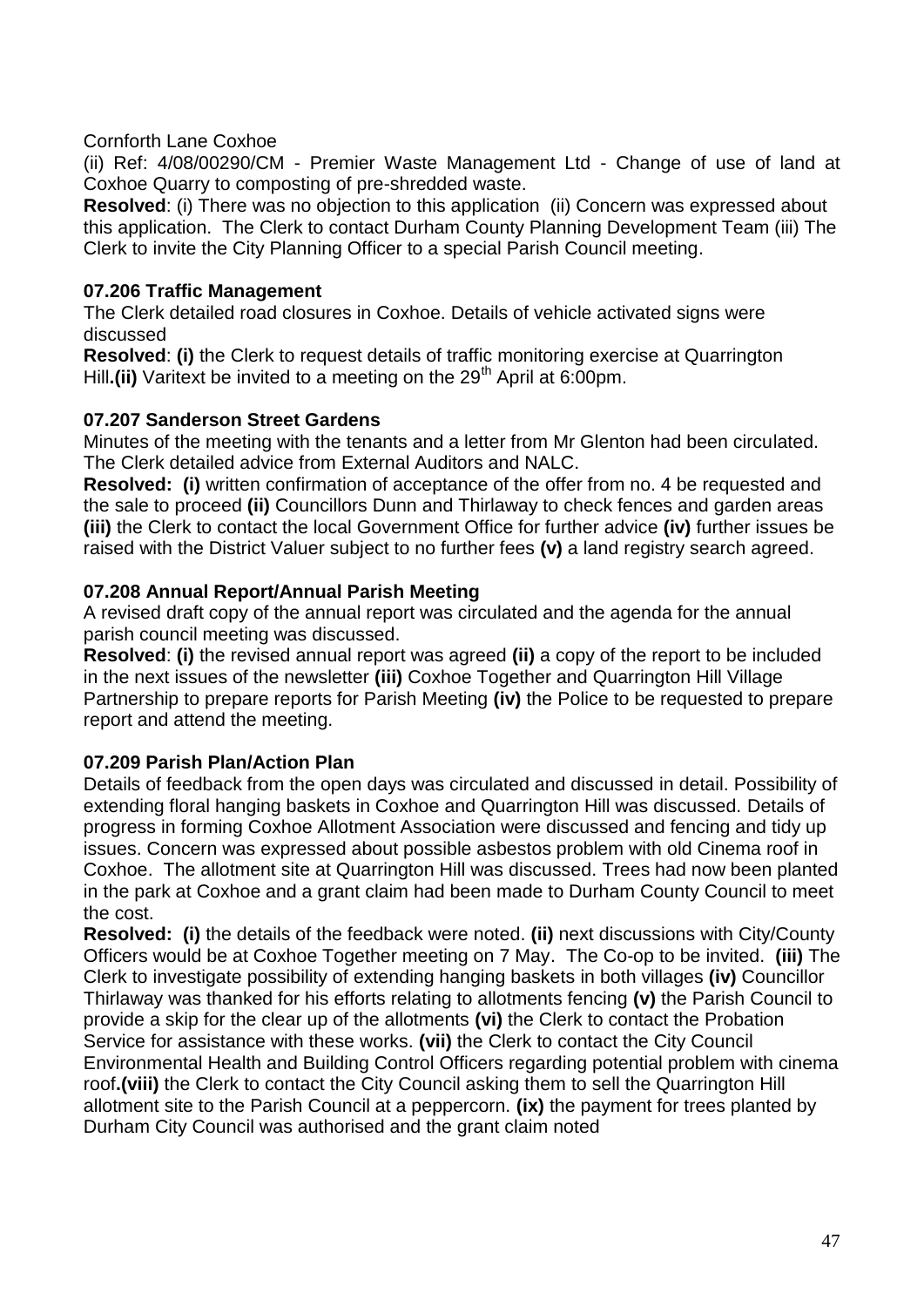# **07.210 Budget Update/Draft Final Accounts**

The Clerk had circulated copies of the final accounts and supporting statements for the financial year 2007/08 for discussion and approval.

**Resolved**: The Council approve the final accounts for the financial year 2007/08 as detailed in the statements provided, subject to audit and these were signed by the Chairman.

# **07.211 Clerk's Salary**

Details of the incremental rise in the Clerks salary had been circulated and this and the additional unpaid hours worked by the Clerk during the year were discussed in detail **Resolved: (i)** the incremental rise in Clerk's salary was noted. **(ii)** it was unanimously agreed to pay the Clerk in full for the additional hours that he had worked.

# **Correspondence**

# **07.212 Notice of Determination – Licensing Application**

The notice of determination of the licensing application at Blackgate Garage approving the application had been circulated and was discussed **Resolved:** the details were noted

# **07.213 Letter of Complaint – Mr M Crathorne**

A letter had been received by Councillor Dunn from Mr Crathorne concerning the level of council tax increase. This, and a draft detailed response had been circulated and were discussed at length

**Resolved**: the draft response to Mr Crathorne was unanimously approved.

# **07.214 Durham County Council – Consultation on Primary Schools**

A consultation document had been received and circulated for discussion. **Resolved**: the details were noted

# **07.215 County Association of Local Councils – Big Lottery Fund**

Details of funding available had been circulated for discussion **Resolved**: the details were noted

# **Other Issues**

# **07.216 Review of Parish Council/Partnership Working**

**Resolved**: it was agreed to defer this matter until the May 2008 meeting

# **07.217 Coxhoe Together Update**

Minutes of the meeting held on the 2 April had been circulated for discussion. The Clerk provided an update on the progress of the village signs **Resolved**: the details were noted

# **07.218 Quarrington Hill Village Partnership**

Minutes of the meeting held on the 26 March had been circulated for discussion. Assistance with major projects was requested **Resolved**: the details were noted and assistance be provided where possible

# **07.219 Accounts for Payment/ Requests for Financial Assistance**

**(a)** A request had been received from the Great North Air Ambulance Service for financial assistance for their charitable service

**Resolved**: It was agreed to provide a contribution of £50.00 under Section 137of the Local Government Act 1972.